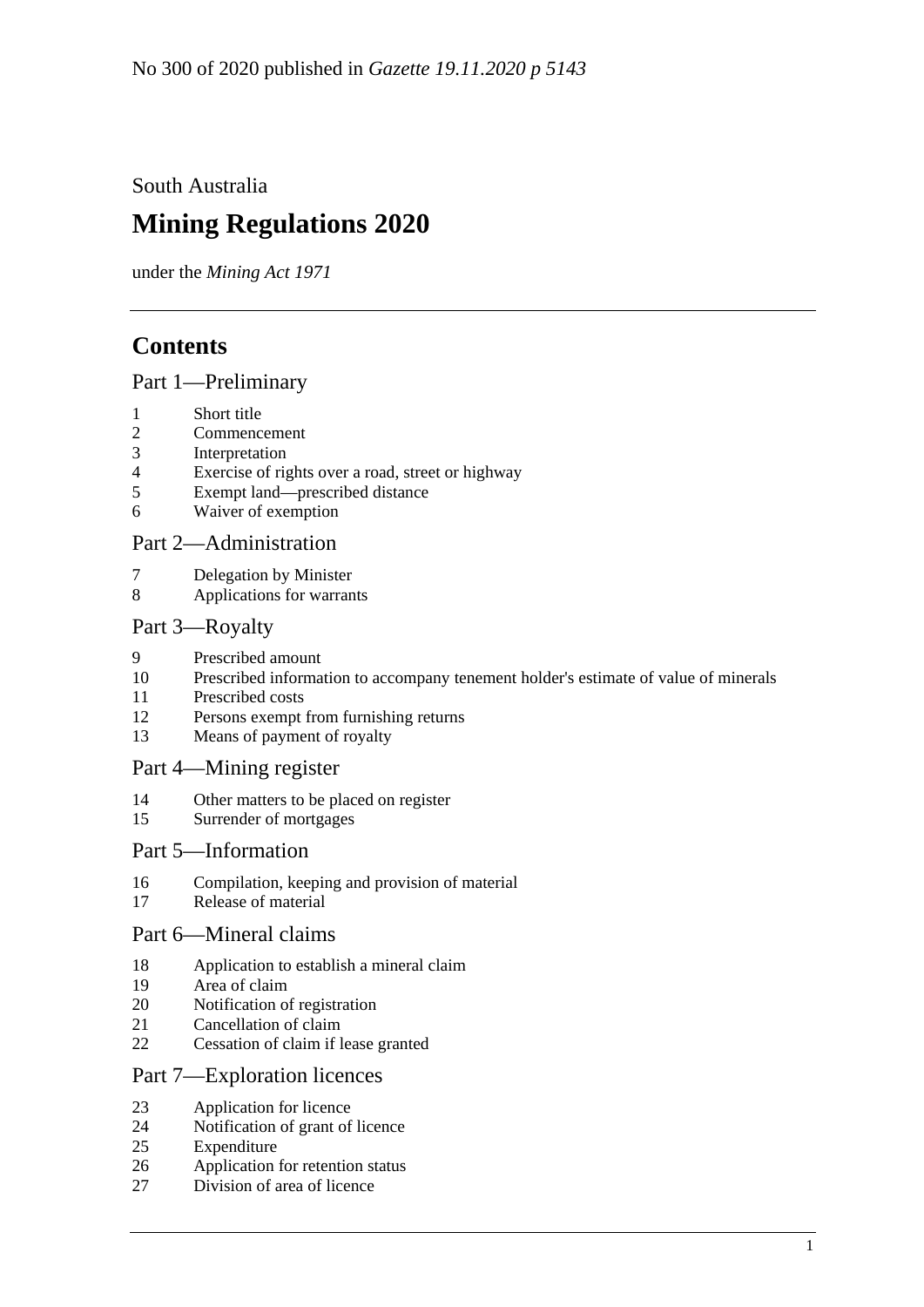- [Renewal of licence](#page-17-0)
- [Excise of land for public purposes](#page-18-0)

### Part [8—Leases](#page-18-1)

- [Additional information in connection with application for mining lease](#page-18-2)
- [Additional information in connection with application for retention lease](#page-19-0)<br>32 Notice of application for retention lease
- [Notice of application for retention lease](#page-20-0)
- [Notice of terms and conditions](#page-20-1)
- [Renewal of retention lease](#page-20-2)
- [Notice of decision](#page-21-0)

### Part [9—Miscellaneous purposes licences](#page-21-1)

- [Size](#page-21-2)
- [Additional information in connection with application for licence](#page-21-3)
- [Additional information in connection with infrastructure](#page-22-0)
- [Notice of terms and conditions](#page-22-1)
- [Renewal of miscellaneous purposes licence](#page-23-0)
- [Notice of decision](#page-23-1)

## Part [10—Scoping](#page-23-2)

- [Object of Part](#page-23-3)
- [Interpretation](#page-24-0)
- [Application of Part](#page-24-1)
- [Scoping report](#page-24-2)

#### Part [11—Common provisions](#page-25-0)

- [Information relating to environmental impact assessment—initial application for tenement](#page-25-1)
- [Consultation on proposed tenement](#page-27-0)
- [Social impact assessment](#page-27-1)
- [Alteration of terms and conditions](#page-28-0)
- [Rental](#page-28-1)
- [Amalgamation of areas \(terms and conditions of tenement\)](#page-29-0)
- [Surrender on application](#page-29-1)
- [Reinstatement of tenement—exploration licence](#page-30-0)
- [Assessment reports—alteration of terms and conditions under section 56J of Act](#page-30-1)

#### Part [12—Change in operations](#page-30-2)

- [Proposal to accompany application](#page-30-3)
- [Information on engagement on application for approval for change in operations](#page-31-0)
- [Consultation by Minister](#page-31-1)
- [Notice of variation of terms or conditions](#page-32-0)
- [Notice of decision](#page-32-1)

### Part [13—Funds](#page-32-2)

- [Mining Rehabilitation Fund—prescribed period](#page-32-3)
- [Extractive Areas Rehabilitation Fund—prescribed rate](#page-32-4)

#### Part [14—Forfeiture and transfer of mineral tenement](#page-32-5)

[Forfeiture and transfer of mineral tenement](#page-32-6)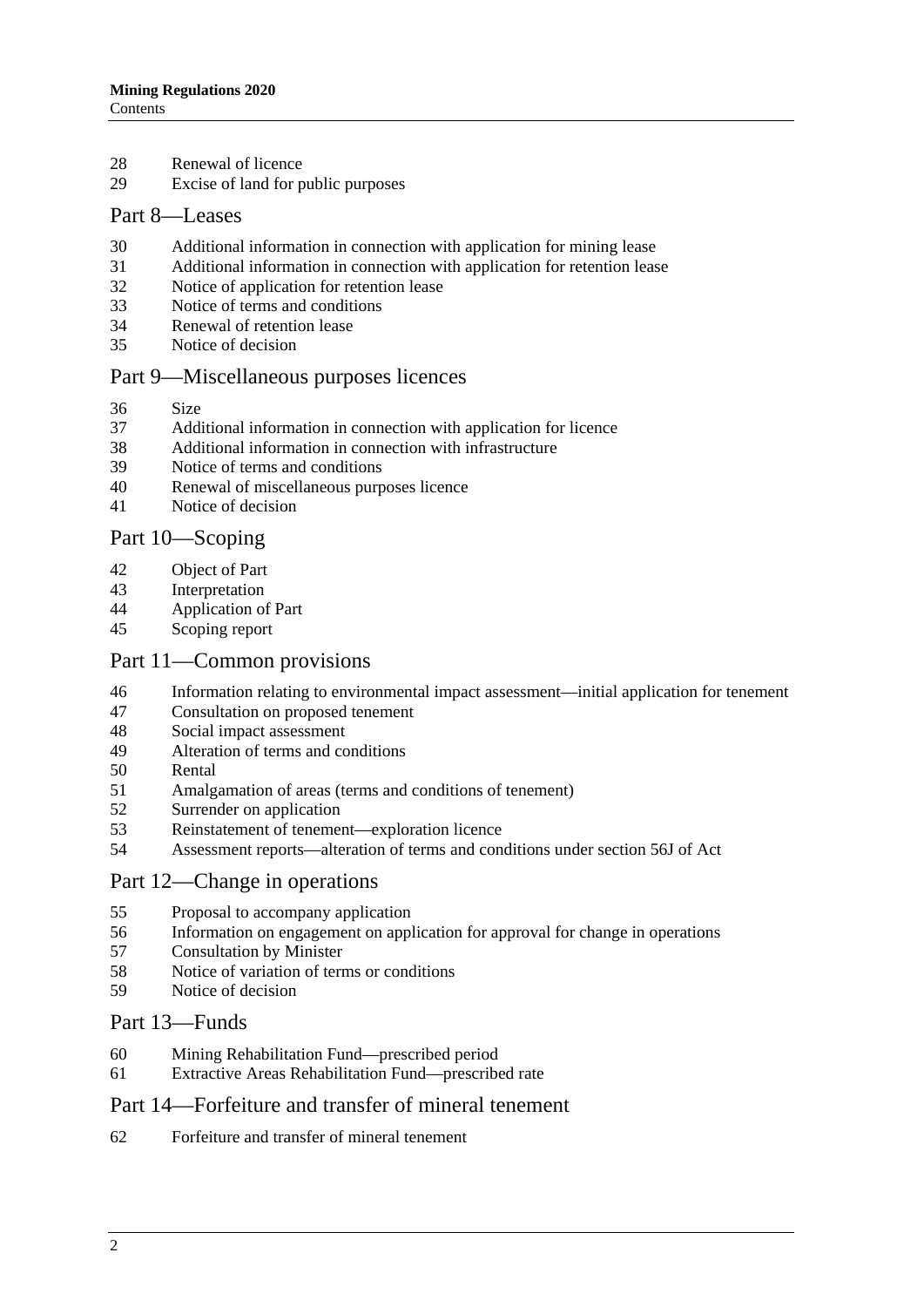## Part [15—Programs for environment protection and rehabilitation](#page-33-0)

- [Preparation of program](#page-33-1)
- [Engagement on preparation and review of program](#page-34-0)
- [Adoption of program](#page-35-0)
- [Review of program](#page-35-1)

## Part [16—General provisions—environmental protection](#page-35-2)

[Environmental directions](#page-35-3)

## Part [17—Special mining enterprises](#page-36-0)

- [Concept phase](#page-36-1)
- [Application phase](#page-37-0)

## Part [18—Entry on land](#page-38-0)

[Entry on land](#page-38-1)

## Part [19—Private mines](#page-38-2)

- [Application of Act](#page-38-3)
- [Prescribed requirements for mine operations plans](#page-38-4)
- [Engagement on preparation and review of mine operations plan](#page-40-0)
- [Consultation by Director on mine operations plans](#page-41-0)<br>75 Review of mine operations plans
- [Review of mine operations plans](#page-41-1)
- [Registration of interests](#page-42-0)

## Part [20—Reports](#page-42-1)

- [Compliance reports](#page-42-2)
- [Technical exploration reports](#page-44-0)<br>79 Incident reports
- [Incident reports](#page-45-0)
- [Airborne surveys](#page-46-0)

## Part [21—Miscellaneous](#page-47-0)

- [Public liability insurance](#page-47-1)
- [Confirmation of emergency direction](#page-48-0)
- [Confirmation of emergency order](#page-48-1)
- [Declaration to accompany an application \(general provision\)](#page-48-2)
- [Declaration to accompany an application \(mine](#page-48-3) operations plans)
- [Fees](#page-49-0)
- [Ministerial notices in connection with certain prescribed fees](#page-49-1)
- [Service of documents](#page-50-0)
- [Administrative penalties](#page-50-1)
- [Expiation of offences](#page-51-0)

## Schedule [1—Items to be registered on mining register](#page-51-1)

Schedule [2—Rental](#page-52-0)

## Schedule [3—Administrative penalties](#page-53-0)

Schedule [4—Expiation fees](#page-53-1)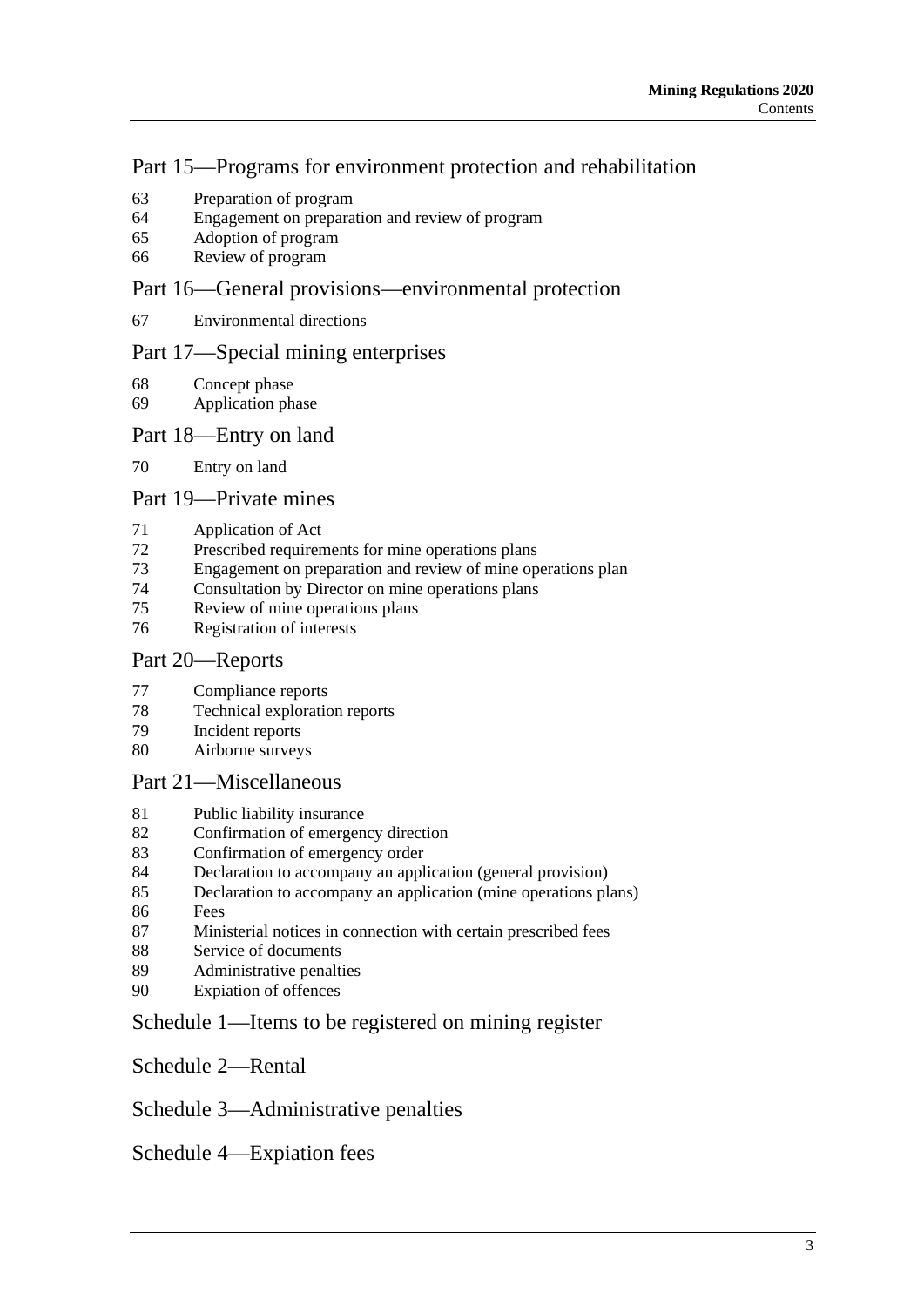## Schedule [5—Transitional provisions](#page-53-2)

- 1 [Interpretation](#page-53-3)
- 2 [Exempt land](#page-54-0)
- 3 [Subsequent exploration licences](#page-54-1)
- 4 [Inconsistent term or condition of exploration licence void](#page-54-2)
- 5 [Minister may grant retention lease](#page-54-3)
- 6 [Collection of information and reports](#page-54-4)
- 7 [Mineral tenements not subject to a program for environment protection and rehabilitation](#page-55-0)

Schedule 6—Revocation of *[Mining Regulations](#page-55-1) 2011*

## <span id="page-3-0"></span>**Part 1—Preliminary**

#### <span id="page-3-1"></span>**1—Short title**

These regulations may be cited as the *Mining Regulations 2020*.

#### <span id="page-3-2"></span>**2—Commencement**

These regulations come into operation on 1 January 2021.

#### <span id="page-3-3"></span>**3—Interpretation**

(1) In these regulations, unless the contrary intention appears—

*Act* means the *[Mining Act](http://www.legislation.sa.gov.au/index.aspx?action=legref&type=act&legtitle=Mining%20Act%201971) 1971*;

*change in operations* means a change in relation to a tenement to which Part 8B Division 7 of the Act applies;

*compliance report* means a compliance report under [regulation](#page-42-2) 77;

*corresponding law* means an Act of another State or a Territory that contains provisions that substantially correspond with the *[Mining Act](http://www.legislation.sa.gov.au/index.aspx?action=legref&type=act&legtitle=Mining%20Act%201971) 1971*;

*Department* means the administrative unit of the Public Service that is responsible for assisting a Minister in the administration of the Act;

#### *designated Act* means—

- (a) the *[Aboriginal Heritage Act](http://www.legislation.sa.gov.au/index.aspx?action=legref&type=act&legtitle=Aboriginal%20Heritage%20Act%201988) 1988*; or
- (b) the *[Aboriginal Lands Trust Act](http://www.legislation.sa.gov.au/index.aspx?action=legref&type=act&legtitle=Aboriginal%20Lands%20Trust%20Act%202013) 2013*; or
- (c) the *[Anangu Pitjantjatjara Yankunytjatjara Land Rights Act](http://www.legislation.sa.gov.au/index.aspx?action=legref&type=act&legtitle=Anangu%20Pitjantjatjara%20Yankunytjatjara%20Land%20Rights%20Act%201981) 1981*; or
- (d) *[Environment Protection Act](http://www.legislation.sa.gov.au/index.aspx?action=legref&type=act&legtitle=Environment%20Protection%20Act%201993) 1993*; or
- (e) the *Environment Protection and Biodiversity Conservation Act 1999* of the Commonwealth; or
- (f) the *[Landscape South Australia Act](http://www.legislation.sa.gov.au/index.aspx?action=legref&type=act&legtitle=Landscape%20South%20Australia%20Act%202019) 2019*; or
- (g) the *[Maralinga Tjarutja Land Rights Act](http://www.legislation.sa.gov.au/index.aspx?action=legref&type=act&legtitle=Maralinga%20Tjarutja%20Land%20Rights%20Act%201984) 1984*; or
- (h) the *[National Parks and Wildlife Act](http://www.legislation.sa.gov.au/index.aspx?action=legref&type=act&legtitle=National%20Parks%20and%20Wildlife%20Act%201972) 1972*; or
- (i) the *Native Title Act 1993* of the Commonwealth; or
- (j) the *[Native Vegetation Act](http://www.legislation.sa.gov.au/index.aspx?action=legref&type=act&legtitle=Native%20Vegetation%20Act%201991) 1991*; or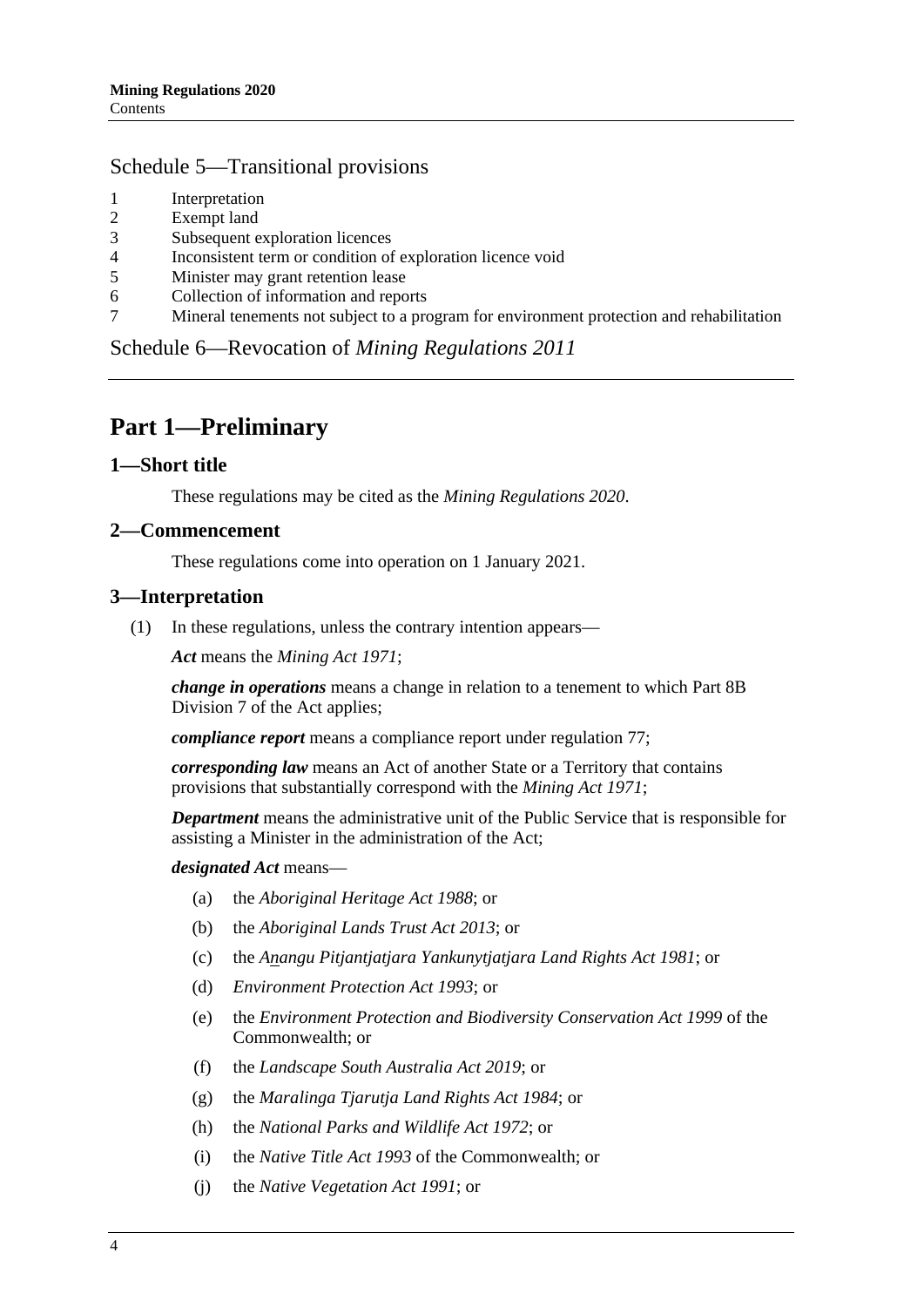- (k) the *[Offshore Minerals Act](http://www.legislation.sa.gov.au/index.aspx?action=legref&type=act&legtitle=Offshore%20Minerals%20Act%202000) 2000*; or
- (l) the *[Planning, Development and Infrastructure](http://www.legislation.sa.gov.au/index.aspx?action=legref&type=act&legtitle=Planning%20Development%20and%20Infrastructure%20Act%202016) Act 2016*; or
- (m) the *[Radiation Protection and Control Act](http://www.legislation.sa.gov.au/index.aspx?action=legref&type=act&legtitle=Radiation%20Protection%20and%20Control%20Act%201982) 1982*; or
- (n) the *[Work Health and Safety Act](http://www.legislation.sa.gov.au/index.aspx?action=legref&type=act&legtitle=Work%20Health%20and%20Safety%20Act%202012) 2012*; or
- (o) an Act of another State or a Territory that contains provisions that substantially correspond with an Act set out in paragraphs (a) to (n) (inclusive);

*designated material* has the meaning given by section 15AI of the Act;

*dimension stone* means stone that is cut, trimmed and finished to specific dimensions and shapes and includes cut stone, ashlars, monumental stone, roofing slate and flagging stone;

*industrial minerals* means the following:

- (a) alunite;
- (b) anatase;
- (c) andalusite;
- (d) barite;
- (e) bentonite;
- (f) calcrete;
- (g) celestite;
- (h) cement shale;
- (i) diamond;
- (j) diatomite;
- (k) dolomite;
- (l) feldspar;
- (m) fire clay;
- (n) garnet;
- (o) graphite;
- (p) gypsum;
- (q) ilmenite;
- (r) kaolin;
- (s) kyanite;
- (t) leucoxene;
- (u) lime sand;
- (v) magnesite;
- (w) marble;
- (x) mica;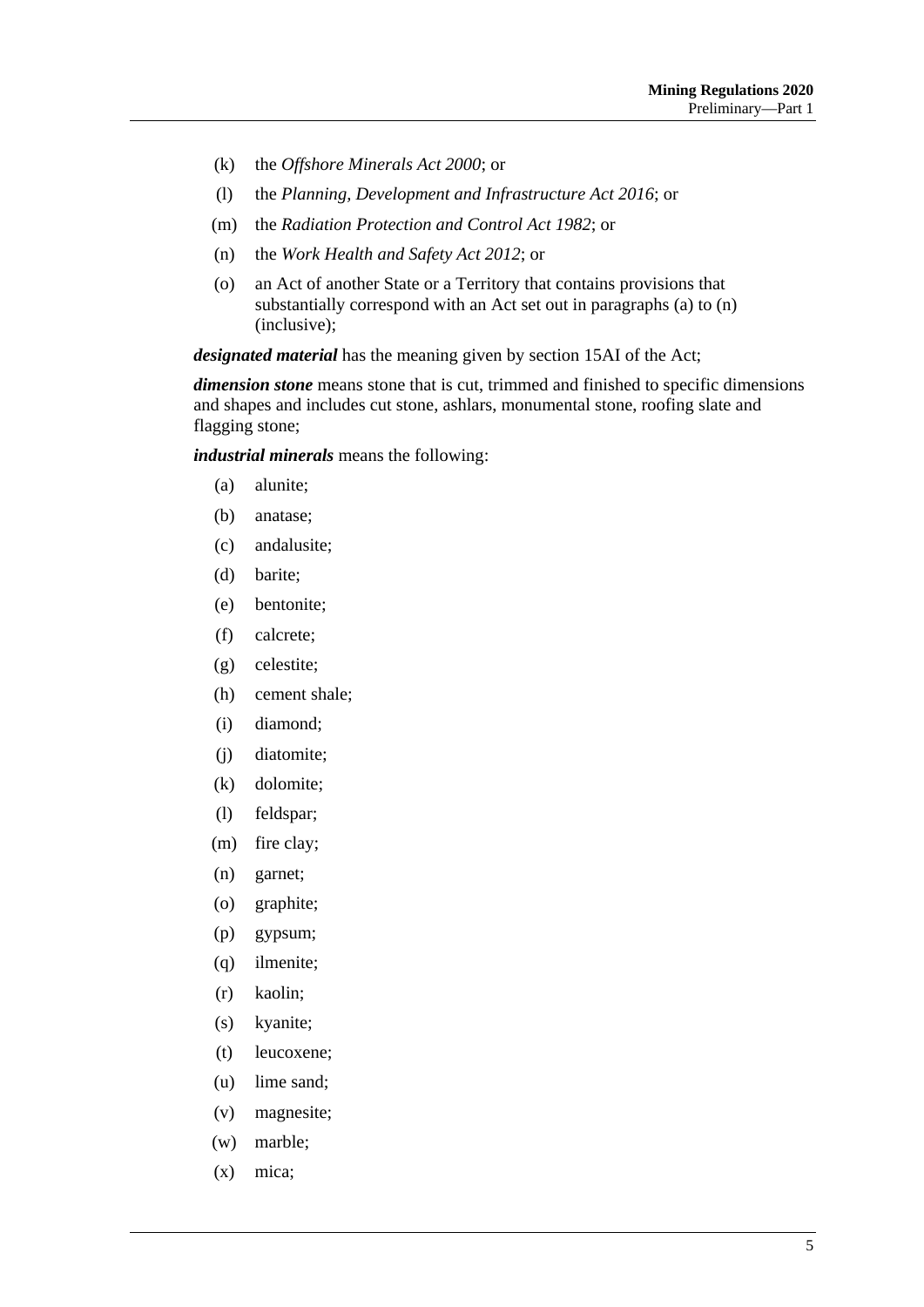- (y) micaceous hematite;
- (z) monazite;
- (za) palygorskite;
- (zb) peat;
- (zc) phosphate;
- (zd) potash;
- (ze) rutile;
- (zf) salt;
- (zg) silica;
- (zh) silica sand;
- (zi) sillimanite;
- (zj) talc;
- (zk) vermiculite;
- (zl) wollastonite;
- (zm) xenotime;
- (zn) zircon;
- (zo) any other mineral that would be an extractive mineral for the purposes of the Act but for the fact that it is mined for a purpose prescribed for the purposes of paragraph (a) of the definition of *extractive minerals* in section 6(1) of the Act;

*leading indicator criteria* means criteria used to give an early warning that a control strategy in a program under Part 10A of the Act may fail or be failing.

- (2) For the purposes of paragraph (ab) of the definition of *declared equipment* in section 6(1) of the Act, mechanically driven equipment that is capable of drilling to depths of 2.5 metres or more below the ground in order to recover subsurface geological samples or information is prescribed.
- (3) For the purposes of the definition of *exploring* or *exploration operations* in section  $6(1)$  of the Act, the following activities are, in accordance with paragraph  $(d)$ of that definition, brought within the ambit of that definition:
	- (a) collecting a bulk sample required to evaluate the metallurgical and physical properties of a mineral deposit or the economic potential of such a deposit and rehabilitating the land from which the sample was taken to be as close as reasonably practicable to the state of the land before the sample was taken;
	- (b) undertaking geotechnical test work and rehabilitating the land on which the test work was undertaken to be as close as reasonably practicable to the state of the land before the test work was undertaken.
- (4) The following are *prescribed purposes* under paragraph (a) of the definition of *extractive minerals* in section 6(1) of the Act:
	- (a) chemical, cement, lime and glass manufacture;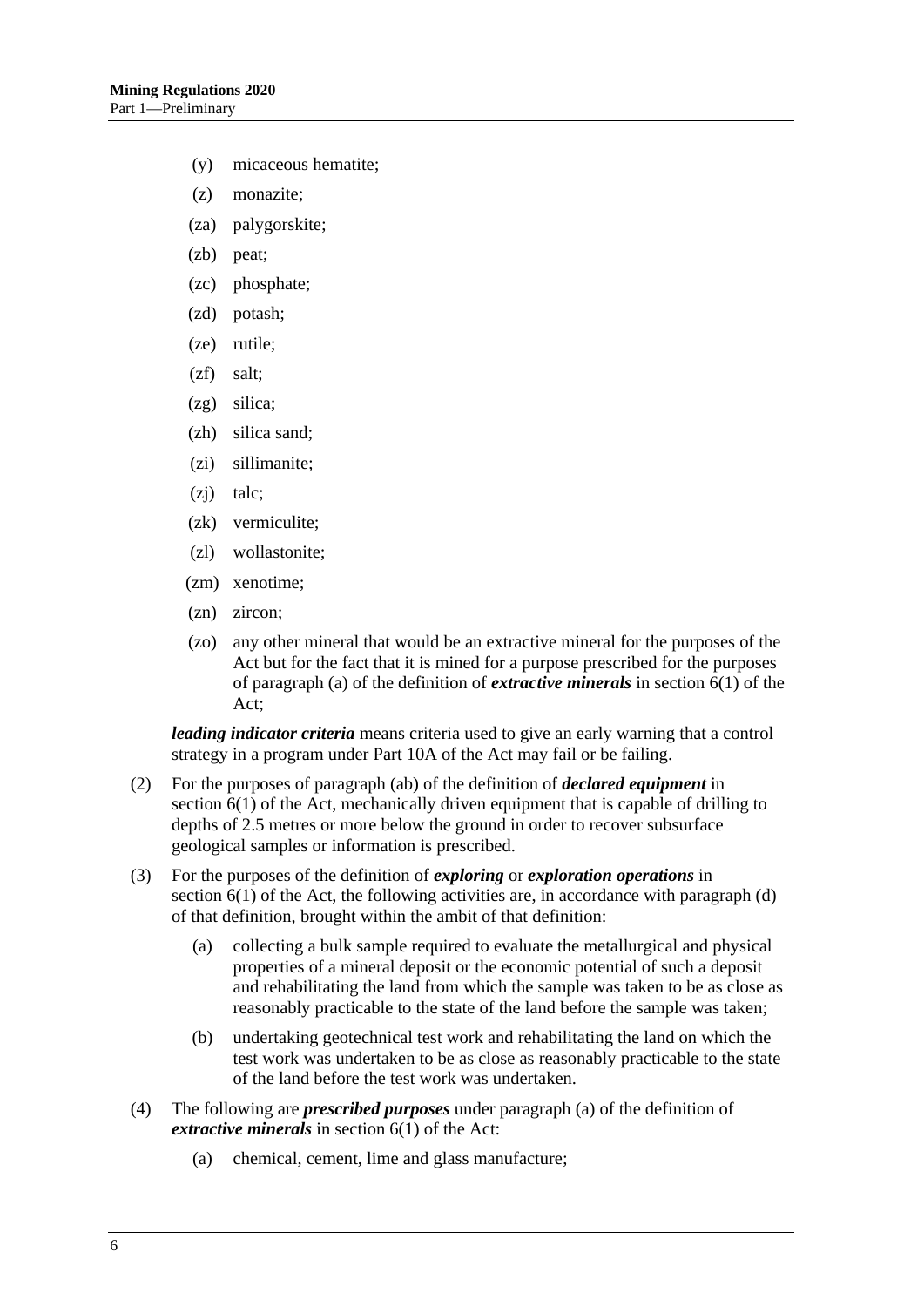- (b) metallurgical flux, refractories and industrial fillers;
- (c) foundries, fertiliser, agricultural, jewellery and crafted ornamental uses;
- (d) the production of dimension stone.

#### <span id="page-6-3"></span><span id="page-6-0"></span>**4—Exercise of rights over a road, street or highway**

- (1) A person must not exercise a right under the Act or these regulations on a public road, street or highway without the written consent of the authority that has the care, control or management of the road, street or highway.
- (2) However, a consent under [subregulation](#page-6-3) (1) is not required to identify an area for a mineral claim on land (in a manner determined or approved under section 56E of the Act) consisting (partially or entirely) of a public road, street or highway.
- (3) An application to register a claim on land consisting (partially or entirely) of a public road, street or highway must be accompanied by the consent required under [subregulation](#page-6-3) (1).

#### <span id="page-6-1"></span>**5—Exempt land—prescribed distance**

- (1) This regulation applies in relation to—
	- (a) a miscellaneous purpose licence; and
	- (b) a retention lease; and
	- (c) a mining lease.
- (2) For the purposes of section 9(5) of the Act, the *prescribed distance* for the recovery of industrial minerals under a mineral tenement to which this regulation applies is, in accordance with paragraph (c)(i) of that definition, 400 metres.

## <span id="page-6-2"></span>**6—Waiver of exemption**

- (1) For the purposes of section 9AA(8)(b) of the Act, a tenement holder must provide the owner of land with the following information in relation to each relevant tenement or proposed tenement in relation to the land:
	- (a) a copy of the approved program (if any) under Part 10A of the Act;
	- (b) a copy of the relevant proposal;
	- (c) a copy of any response of the tenement holder as required by the Minister under section 56H(4)(b) of the Act;
	- (d) information as to the rights of the owner of land under section  $9AA(9)(b)$  and (14) of the Act in a manner and form determined by the Minister that is made publicly available on a website determined by the Minister.
- (2) For the purposes of section 9AA(14b) of the Act, notice of an agreement to waive the benefit of an exemption must be given to the Mining Registrar—
	- (a) within 21 days after the agreement is entered into; or
	- (b) when an application for the tenement is made under the Act,

whichever occurs first.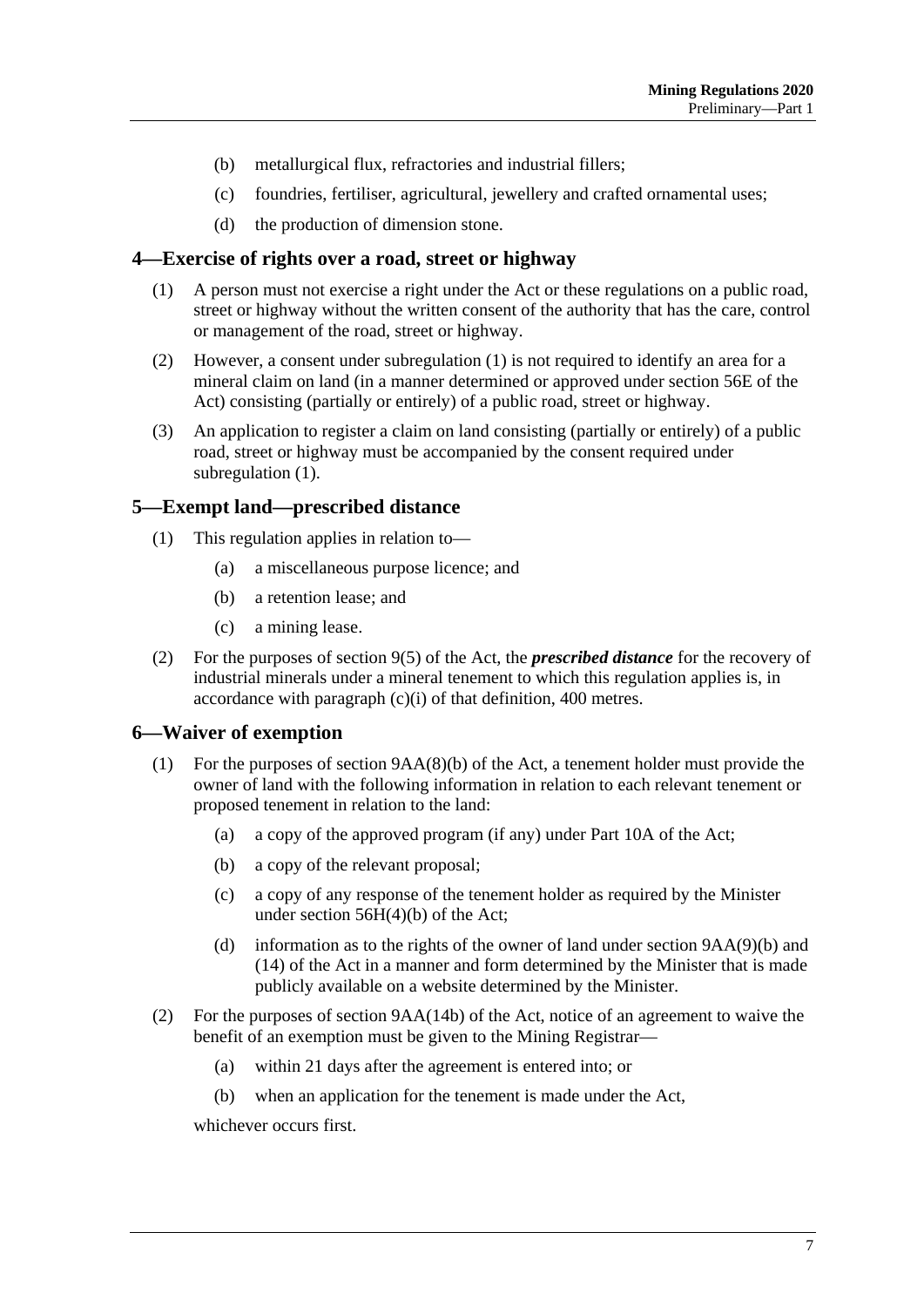## <span id="page-7-0"></span>**Part 2—Administration**

## <span id="page-7-1"></span>**7—Delegation by Minister**

For the purposes of section 12(1) of the Act, the following Acts are prescribed:

- (a) the *[Aboriginal Lands Trust Act](http://www.legislation.sa.gov.au/index.aspx?action=legref&type=act&legtitle=Aboriginal%20Lands%20Trust%20Act%202013) 2013*;
- (b) the *[Anangu Pitjantjatjara Yankunytjatjara Land](http://www.legislation.sa.gov.au/index.aspx?action=legref&type=act&legtitle=Anangu%20Pitjantjatjara%20Yankunytjatjara%20Land%20Rights%20Act%201981) Rights Act 1981*;
- (c) the *[Landscape South Australia Act](http://www.legislation.sa.gov.au/index.aspx?action=legref&type=act&legtitle=Landscape%20South%20Australia%20Act%202019) 2019*;
- (d) the *[Maralinga Tjarutja Land Rights Act](http://www.legislation.sa.gov.au/index.aspx?action=legref&type=act&legtitle=Maralinga%20Tjarutja%20Land%20Rights%20Act%201984) 1984*;
- (e) the *[National Parks and Wildlife Act](http://www.legislation.sa.gov.au/index.aspx?action=legref&type=act&legtitle=National%20Parks%20and%20Wildlife%20Act%201972) 1972*;
- (f) the *[Native Vegetation Act](http://www.legislation.sa.gov.au/index.aspx?action=legref&type=act&legtitle=Native%20Vegetation%20Act%201991) 1991*;
- (g) the *[Offshore Minerals Act](http://www.legislation.sa.gov.au/index.aspx?action=legref&type=act&legtitle=Offshore%20Minerals%20Act%202000) 2000*;
- (h) the *[Opal Mining Act](http://www.legislation.sa.gov.au/index.aspx?action=legref&type=act&legtitle=Opal%20Mining%20Act%201995) 1995*;
- (i) the *[Planning, Development and Infrastructure Act](http://www.legislation.sa.gov.au/index.aspx?action=legref&type=act&legtitle=Planning%20Development%20and%20Infrastructure%20Act%202016) 2016*;
- (j) the *[Roxby Downs \(Indenture Ratification\) Act](http://www.legislation.sa.gov.au/index.aspx?action=legref&type=act&legtitle=Roxby%20Downs%20(Indenture%20Ratification)%20Act%201982) 1982*.

#### <span id="page-7-2"></span>**8—Applications for warrants**

The following procedures in relation to an application for the issue of a warrant are prescribed for the purposes of section 14C(6)(b) of the Act:

- (a) if an application for the issue of a warrant is made personally—the grounds of the application must be verified by affidavit;
- <span id="page-7-3"></span>(b) if an application for the issue of a warrant is made by telephone—
	- (i) the applicant must inform the magistrate, warden or justice of the applicant's name and identify the position that they hold for the purposes of the Act, and the magistrate, warden or justice, on receiving that information, is entitled to assume, without further inquiry, that the applicant holds that position; and
	- (ii) the applicant must inform the magistrate, warden or justice of the purpose for which the warrant is required and the grounds on which it is sought; and
	- (iii) if it appears to the magistrate, warden or justice from the information given by the applicant that there are proper grounds to issue a warrant, the magistrate, warden or justice must inform the applicant of the facts that justify, in their opinion, the issue of the warrant, and must not proceed to issue the warrant unless the applicant undertakes to make an affidavit verifying those facts; and
	- (iv) if the applicant gives such an undertaking, the magistrate, warden or justice may then make out and sign a warrant, noting on the warrant the facts that justify, in their opinion, the issue of the warrant; and
	- (v) the warrant is taken to have been issued, and comes into force, when signed by the magistrate, warden or justice; and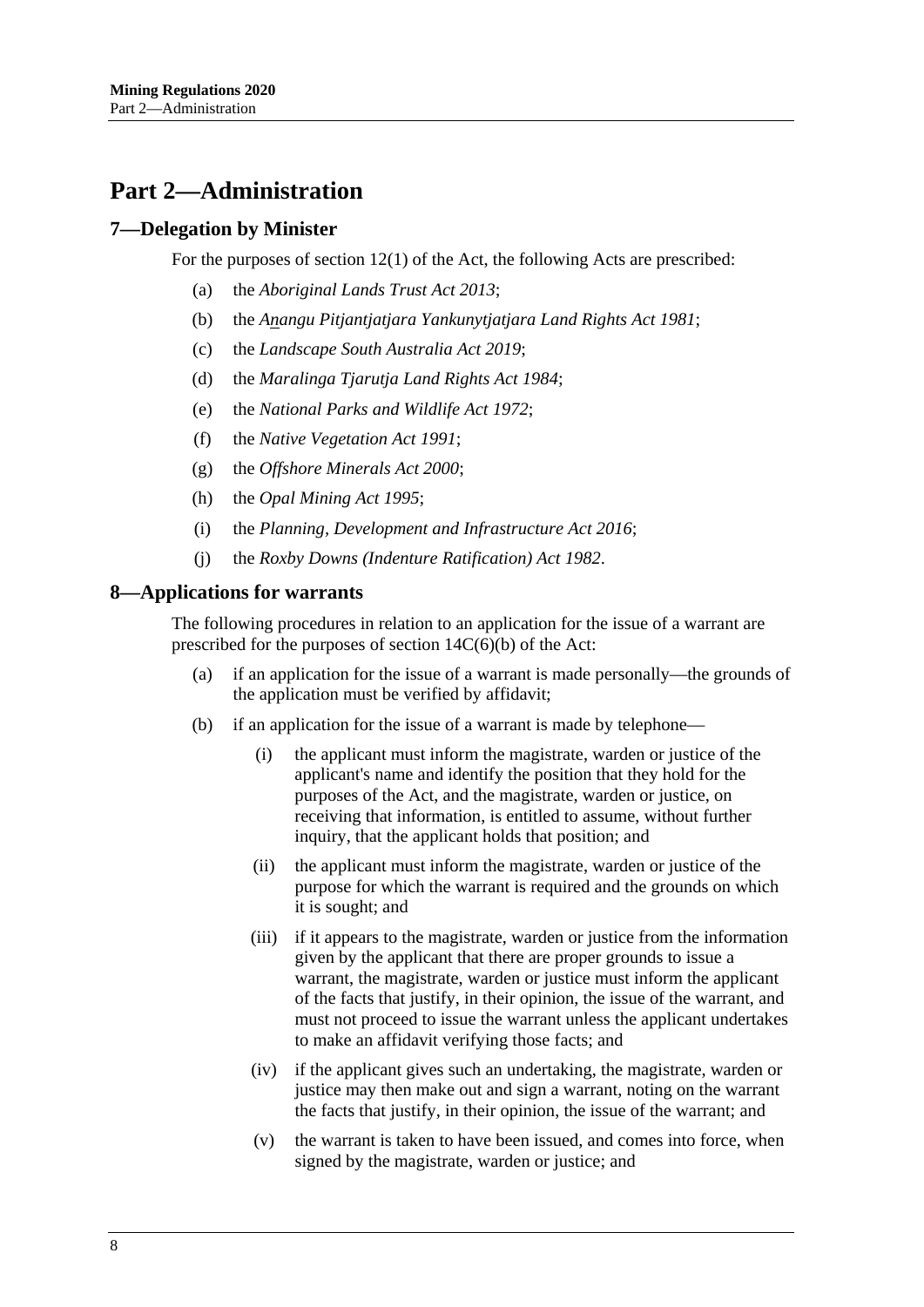- (vi) the magistrate, warden or justice must inform the applicant of the terms of the warrant; and
- (vii) the applicant must, as soon as practicable after the issue of the warrant, forward to the magistrate, warden or justice an affidavit verifying the facts referred to in [subparagraph](#page-7-3) (iii).

## <span id="page-8-0"></span>**Part 3—Royalty**

#### <span id="page-8-1"></span>**9—Prescribed amount**

For the purposes of section 17(4)(a) of the Act, the lesser amount of 52 cents per tonne is prescribed.

## <span id="page-8-2"></span>**10—Prescribed information to accompany tenement holder's estimate of value of minerals**

For the purposes of section  $17(6)(b)(iv)$  of the Act, the tenement holder's estimate of the reasonable value of the minerals in accordance with that subparagraph must be accompanied by—

- (a) sufficient information as to why the market value of the minerals could not be determined according to section  $17(6)(b)(i)$ , (ii) and (iii) of the Act; and
- (b) sufficient information that demonstrates that the estimate provided by the tenement holder is reasonable; and
- (c) any further information requested by the Minister.

## <span id="page-8-3"></span>**11—Prescribed costs**

- (1) For the purposes of section 17(8) of the Act, costs of the following kinds are prescribed:
	- (a) costs (excluding GST) genuinely incurred in transporting the minerals to a point of sale (including, for example, packaging, storage, loading, permit, fees, insurance and depreciation);
	- (b) any other costs (excluding GST) determined by the Minister to be a cost of a prescribed kind for the purposes of that subsection (which may vary according to a particular tenement holder, class of tenement holder, or all tenement holders).
- (2) For the purposes of section 17(8a) of the Act, costs of the following kind are prescribed:
	- (a) costs (excluding GST) genuinely incurred in transporting the minerals to a point of sale (including, for example, packaging, storage, loading, permit, fees, insurance and depreciation);
	- (b) costs (excluding GST) genuinely incurred in shipping the minerals to a genuine purchaser in a sale at arms length;
	- (c) any other costs (excluding GST) determined by the Minister to be a cost of a prescribed kind for the purposes of that subsection (which may vary according to a particular tenement holder, class of tenement holder, or all tenement holders).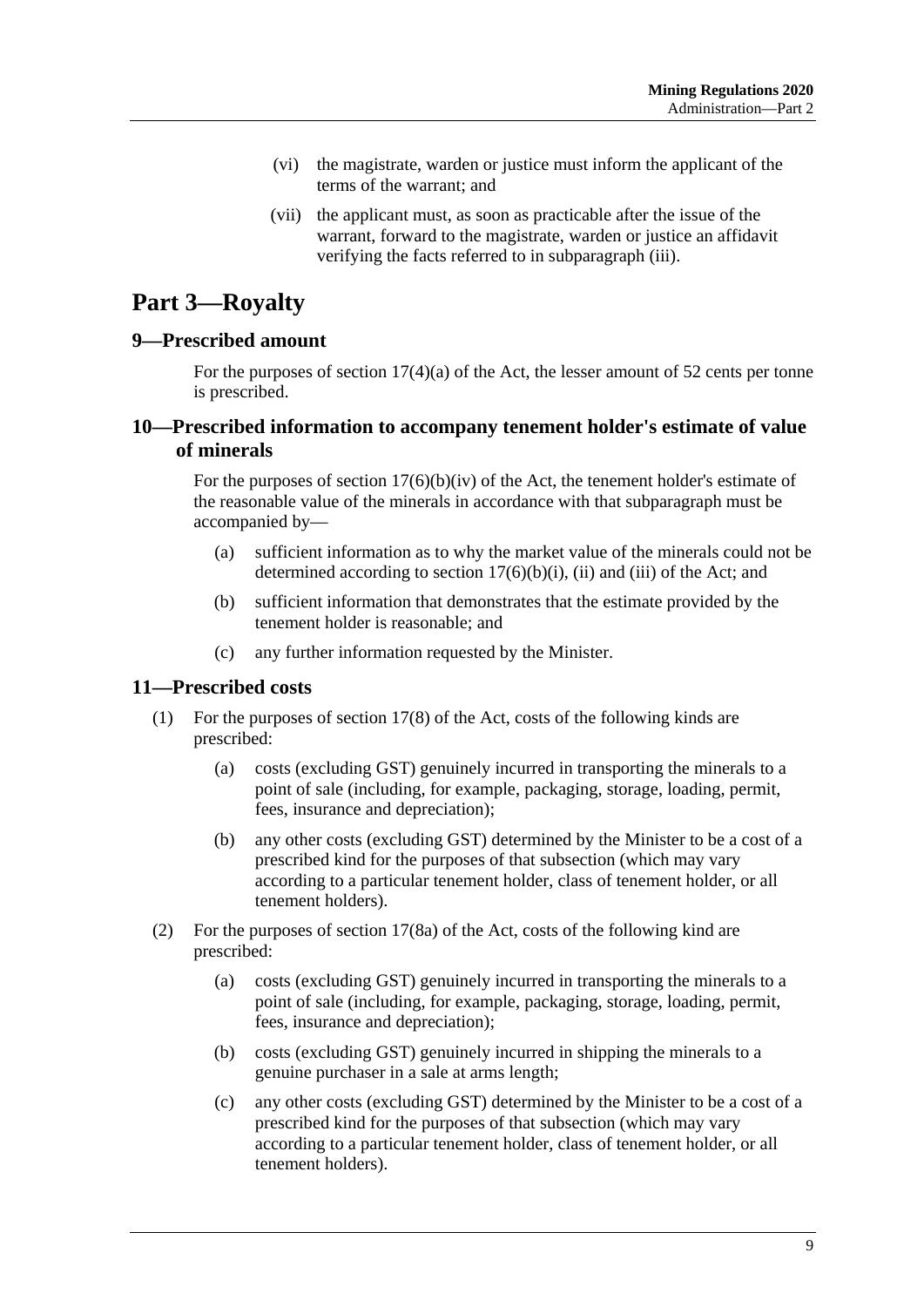#### <span id="page-9-0"></span>**12—Persons exempt from furnishing returns**

- (1) For the purposes of section 17CA(9) of the Act (but subject to [subregulation](#page-9-7) (2)), the following persons are exempt from the requirement to furnish a return under section 17CA(1) of the Act:
	- (a) the holder of a registered mineral claim;
	- (b) the holder of an exploration licence;
	- (c) the holder of a miscellaneous purposes licence;
	- (d) the holder of a retention lease.
- <span id="page-9-9"></span><span id="page-9-8"></span><span id="page-9-7"></span>(2) [Subregulation](#page-9-8) (1)(c) or [\(d\)](#page-9-9) does not apply in relation to a particular tenement if the Minister has determined, by notice to the tenement holder, that the tenement holder should comply with the requirements of section 17CA of the Act.

#### <span id="page-9-1"></span>**13—Means of payment of royalty**

For the purposes of section 17G of the Act, royalty must be paid—

- (a) by means of electronic funds transfer to an account nominated by the Minister; or
- (b) by means of a credit card.

## <span id="page-9-2"></span>**Part 4—Mining register**

#### <span id="page-9-3"></span>**14—Other matters to be placed on register**

- (1) For the purposes of section 15AA(2)(l) of the Act, the following must be registered on the register:
	- (a) the items set out in [Schedule](#page-51-1) 1 (unless, in the Mining Registrar's discretion, the Mining Registrar determines otherwise);
	- (b) such other interest, instrument, approval, agreement, determination, statement, notice, order, direction, bond, penalty or other document as the Mining Registrar thinks fit.
- (2) This regulation does not limit the operation of any other regulation.

#### <span id="page-9-4"></span>**15—Surrender of mortgages**

For the purposes of section  $15AC(8)(d)$  of the Act, a prescribed circumstance is where the surrender is required by an order of a court or tribunal constituted by law.

## <span id="page-9-5"></span>**Part 5—Information**

#### <span id="page-9-6"></span>**16—Compilation, keeping and provision of material**

- (1) For the purposes of section 15AJ of the Act, a tenement holder must comply with the requirements set out in this regulation with respect to—
	- (a) compiling or creating designated material referred to in this regulation (section  $15AJ(1)$  of the Act); and
	- (b) keeping designated material referred to in this regulation (section 15AJ(2) of the Act); and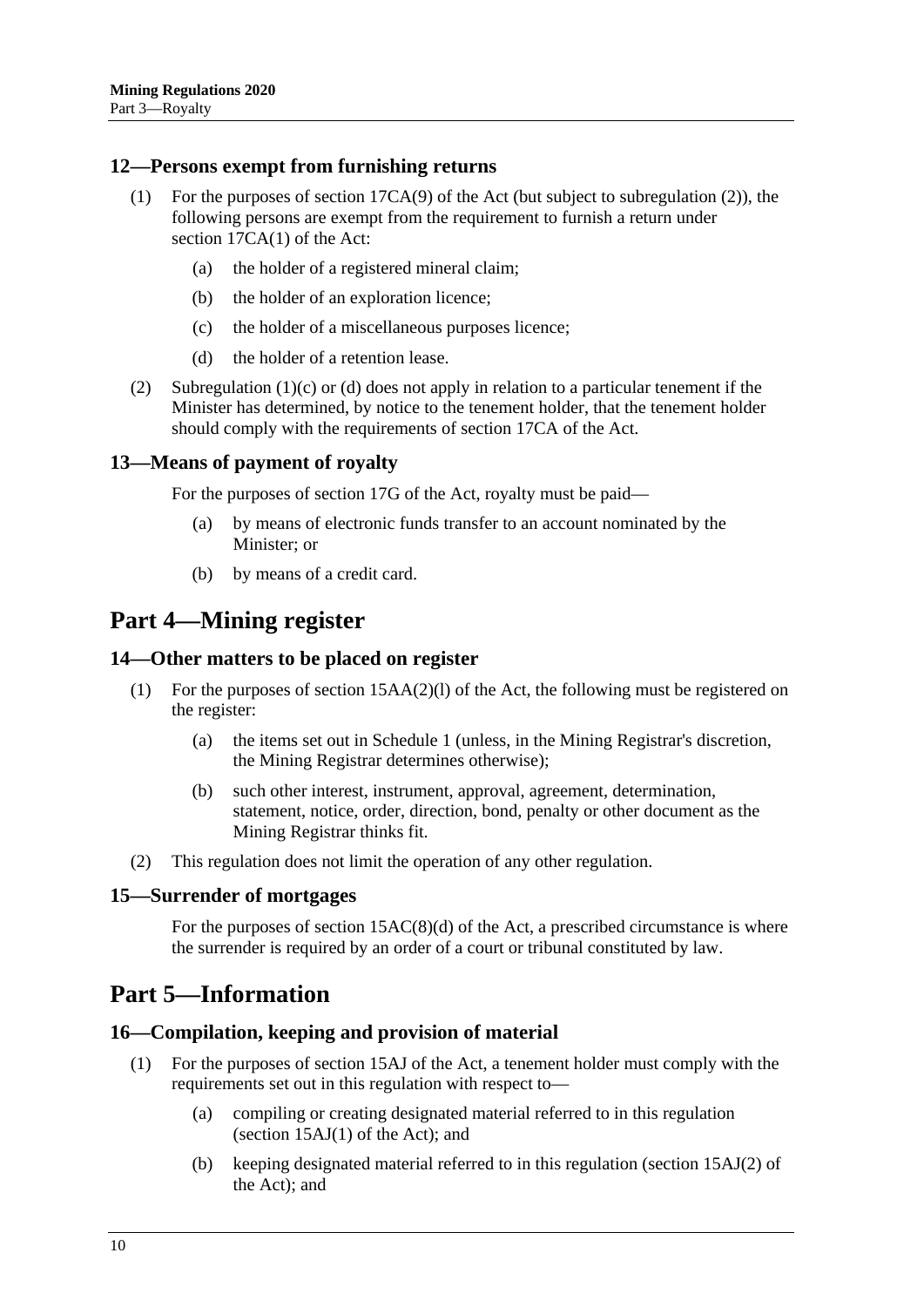- (c) providing designated material referred to in this regulation to the Director (section 15AJ(3) of the Act); and
- (d) providing for the form of any designated material provided to the Director (section 15AJ(5) of the Act).
- (2) Geological mapping: complete and detailed records must be kept in an electronic form for 7 years and any such record created in a particular designated period must be provided electronically to the Director at the end of that particular designated period.
- (3) Surveys of workings: complete and detailed records must be kept in an electronic form for 7 years and any such records created in a particular designated period must be provided electronically to the Director at the end of that particular designated period.
- (4) Geological samples, including drill hole core and samples: all drill hole core samples and other representative geological samples must be kept in accordance with guidelines issued by the Department for the term of the relevant tenement and for 7 years after the expiry, surrender, cancellation or forfeiture of the tenement to which the sample relates and must be retained by the tenement holder, or provided to the Director, in accordance with those guidelines (unless the Minister has authorised, on application by the tenement holder in a manner and form set out in the guidelines, the destruction or disposal of the samples).
- (5) Drill hole logs: complete and detailed records must be kept in an electronic form for 7 years and any such records created in a particular designated period must be provided electronically to the Director at the end of that particular designated period.
- (6) Locations relating to geological samples including drill hole collar locations: these locations must be identified by using maps and coordinates that accurately show each location in accordance with any requirements determined by the Director and these maps and coordinates must be kept in an electronic form for 7 years and any such maps and coordinates created in a particular designated period must be provided electronically to the Director at the end of that particular designated period.
- (7) Results of analysis and testing of samples: complete and detailed records must be kept in an electronic form for 7 years and any such records created in a particular designated period must be provided electronically to the Director at the end of that particular designated period.
- (8) Records of geophysical surveys: complete and detailed records must be kept in an electronic form for 7 years and any such records created in a particular designated period must be provided electronically to the Director at the end of that particular designated period.
- (9) Technical data, studies and reports: these must be kept in an electronic form for 7 years and any such designated material created or finalised in a particular designated period must be provided electronically to the Director at the end of that particular designated period.
- (10) Records of geochemistry: complete and detailed records must be kept in an electronic form for 7 years and any such records created in a particular designated period must be provided electronically to the Director at the end of that particular designated period.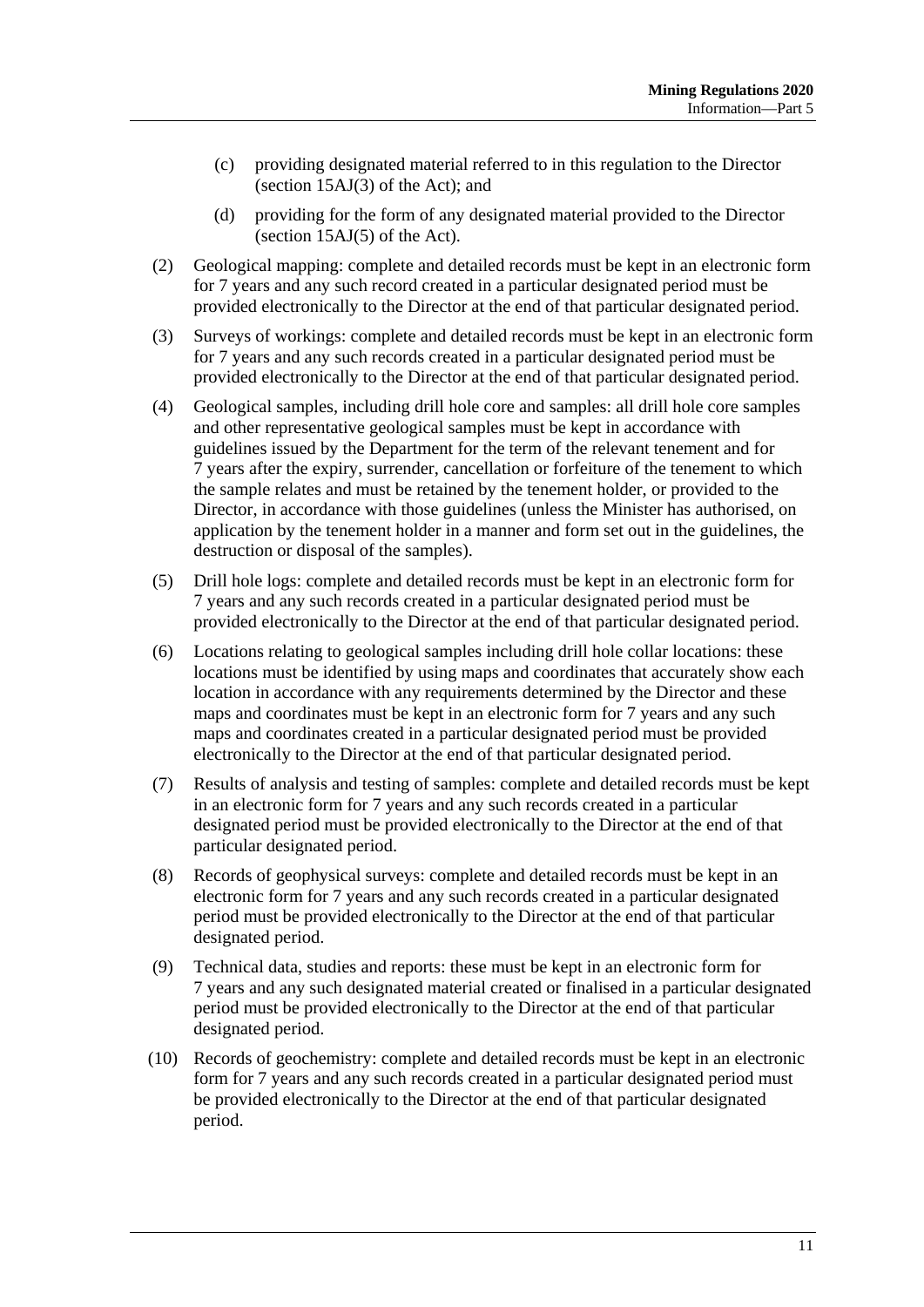- (11) Supporting information and data associated with reserve or resource estimation: complete and detailed records must be kept in an electronic form for 7 years and any such records created in a particular financial year must be provided electronically to the Director by the designated date for that financial year.
- (12) Records of airborne surveys under [regulation](#page-46-0) 80: complete and detailed records must be kept in an electronic form for 7 years and any such records created in a particular designated period must be provided electronically to the Director at the end of that particular designated period.
- (13) Records of remote sensing: these must be kept in an electronic form for 7 years and any such records created in a particular designated period must be provided electronically to the Director at the end of that particular designated period.
- (14) Economic, environmental or social studies or reports: these must be kept in an electronic form for 7 years and any such designated material created or finalised in a particular designated period must be provided electronically to the Director at the end of that particular designated period.
- (15) Records of mineralogy and petrology studies: these must be kept in an electronic form for 7 years and any such records created in a particular designated period must be provided electronically to the Director at the end of that particular designated period.
- (16) Scoping studies: these must be kept in an electronic form for 7 years and any such studies created or finalised in a particular designated period must be provided electronically to the Director at the end of that particular designated period.
- (17) Feasibility studies: these must be kept in an electronic form for 7 years and any such studies created or finalised in a particular designated period must be provided electronically to the Director at the end of that particular designated period.
- (18) Surface mapping (recording the geological features of an operating mine): complete and detailed records must be kept in an electronic form for 7 years and any such records created in a particular designated period must be provided electronically to the Director at the end of that particular designated period.
- (19) Drill hole photographs: these must be kept in an electronic form for 7 years and any such photographs taken in a particular designated period must be provided electronically to the Director at the end of that particular designated period.
- (20) Open data file compilations: complete and detailed records must be kept in an electronic form for 7 years and any such records created in a particular designated period must be provided electronically to the Director at the end of that particular designated period.
- (21) Technical data associated with exploration that demonstrates an increased inferred or indicated resource (JORC definitions or equivalent): this data must be kept in an electronic form for 7 years and any such data created in a particular designated period must be provided electronically to the Director at the end of that particular designated period.
- (22) Production volume or quantity, and quality and value, records for a mining lease or private mine: these records must be kept in an electronic form for 7 years and any such records must be provided electronically to the Director if so requested by the Director.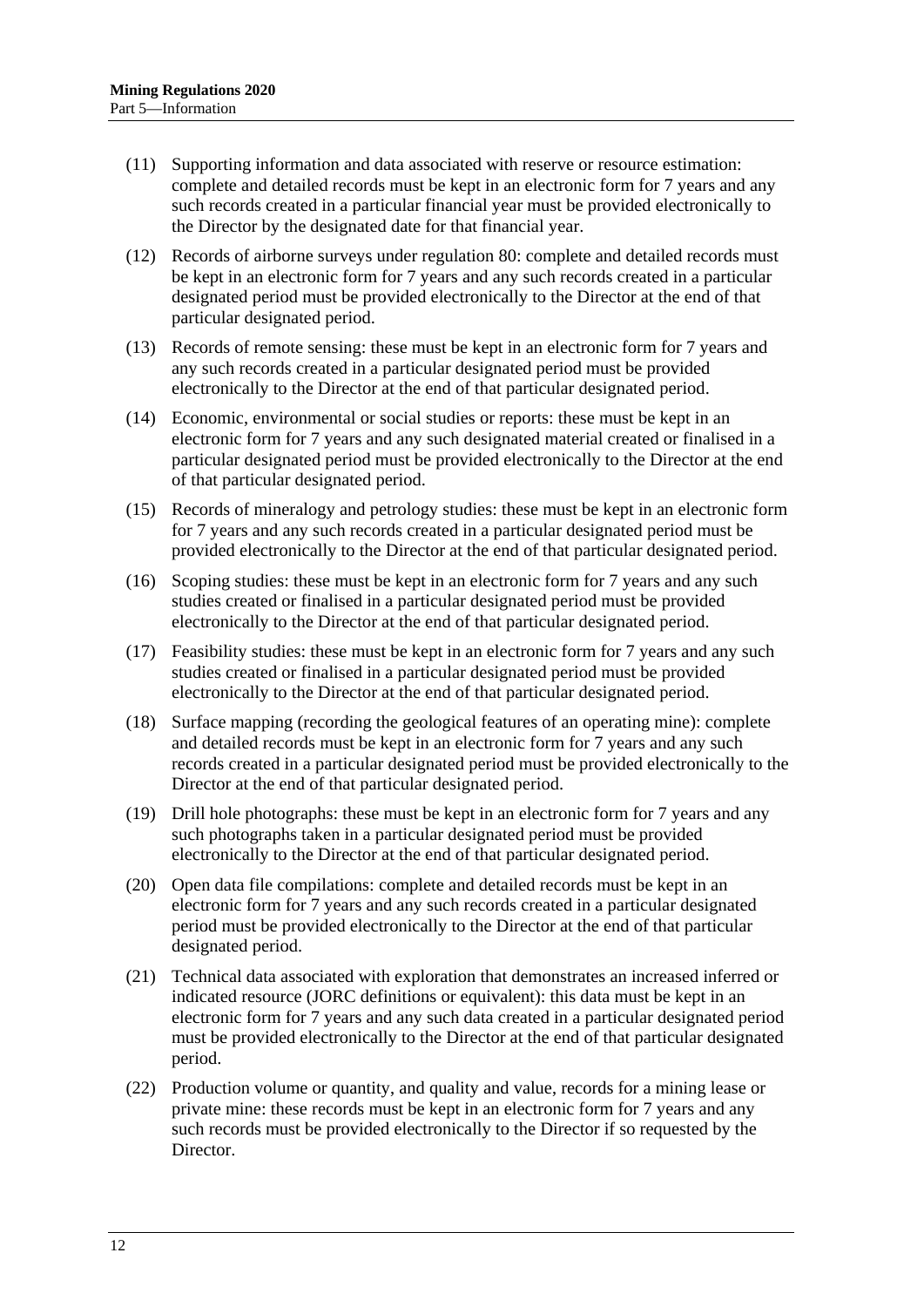- (23) Records that evidence costs of a kind prescribed by [regulation](#page-8-3) 11: these records must be kept in an electronic form for 7 years and any such records must be provided electronically to the Director if so requested by the Director.
- (24) Technical data associated with the measurement of criteria in a program or plan approved under Part 10A or 11B of the Act: this data must be kept in an electronic form for the term of the relevant tenement (or in the case of a private mine, until the private mine is surrendered) and any such data must be provided electronically to the Minister on request by the Minister.
- (25) Technical and environmental data used to prepare a proposal accompanying an application for a mining lease, retention lease, miscellaneous purposes licence or an application for a change under Part 8B Division 7 of the Act: this data must be kept in an electronic form for the term of the relevant tenement and any such data must be provided electronically to the Minister on request by the Minister.
- (26) In this regulation—

#### *designated period* means—

- (a) unless [paragraph](#page-12-1) (b) applies—
	- (i) in relation to a private mine—each 12 month period ending on 30 June in each year; and
	- (ii) in any other case—each 12 month period ending on the anniversary of the day on which the relevant mineral tenement was granted; or
- (b) if the Minister so determines—a period set by reference to particular dates in a year, or a particular frequency.

## <span id="page-12-1"></span><span id="page-12-0"></span>**17—Release of material**

For the purposes of section 15AL(3)(d) of the Act, any designated material provided to the Director under this Part must not be released under section 15AL of the Act until—

- (a) the expiry of the period of 5 years from the date on which the designated material was so provided to the Director; or
- (b) the expiry, cancellation or forfeiture of the tenement to which the designated material relates; or
- (c) the surrender, relinquishment or reduction (in whole or in part) of the tenement to which the designated material relates (being, in a case involving a part of a tenement, the designated material that relates to that part); or
- (d) the designated material has been made publicly available; or
- (e) a holder of the tenement consents to the release of the designated material,

whichever occurs first.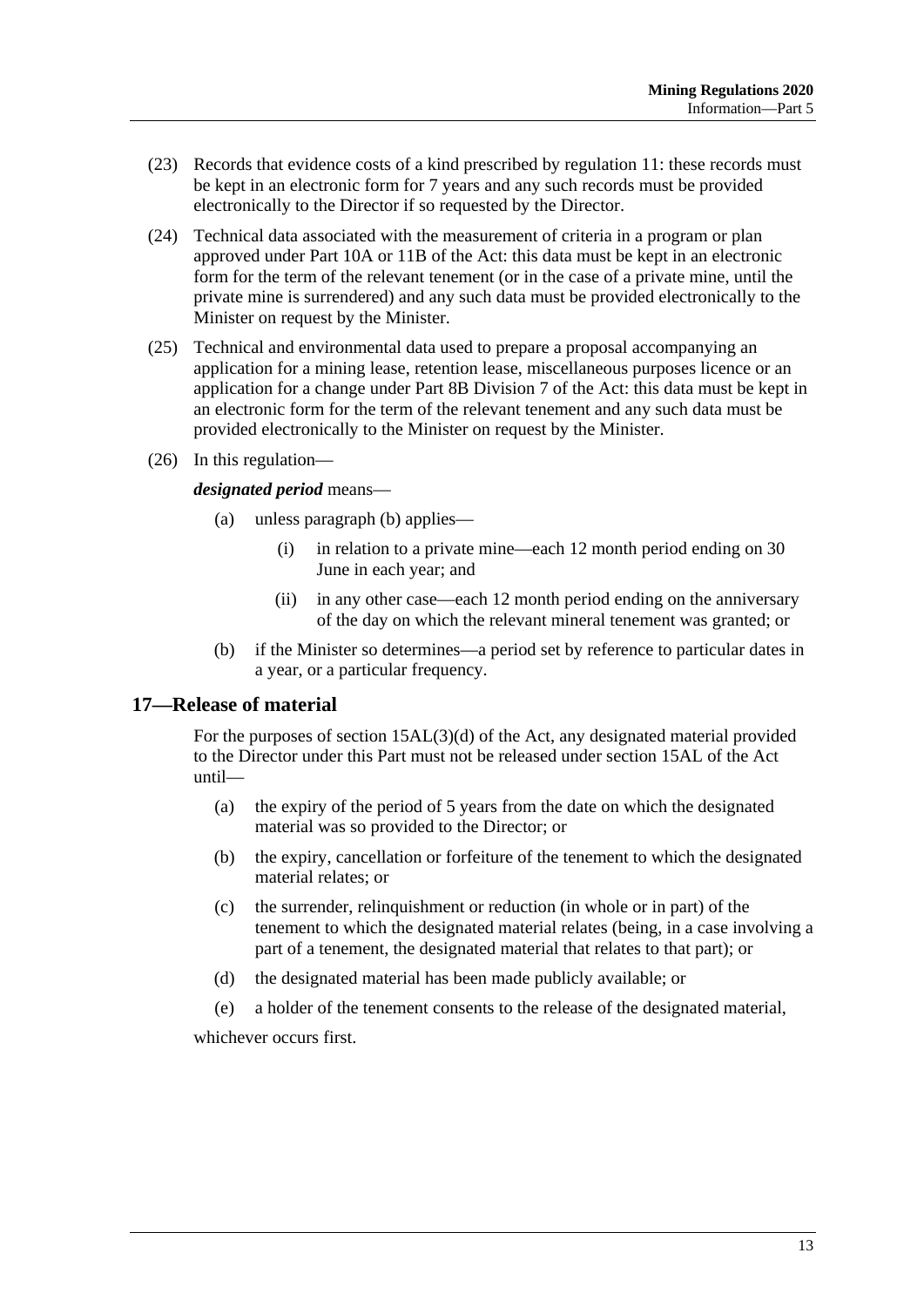## <span id="page-13-0"></span>**Part 6—Mineral claims**

#### <span id="page-13-1"></span>**18—Application to establish a mineral claim**

- (1) For the purposes of section  $21(7)(f)$  of the Act, the following information is prescribed:
	- (a) a statement of the proposed operations to be carried out within the area of the mineral claim;
	- (b) a plan delineating any exempt land within the area of the mineral claim.
- (2) For the purposes of sections  $21(10)$  and  $24A(a)(ii)$  of the Act, the period of 28 days, or such longer period as the Mining Registrar may determine or approve, is prescribed.

#### <span id="page-13-2"></span>**19—Area of claim**

For the purposes of section 23 of the Act (but subject to section 23(2) of the Act), the maximum permissible area of a mineral claim is 250 hectares.

#### <span id="page-13-3"></span>**20—Notification of registration**

The Mining Registrar must, on the registration of a mineral claim, give notice of the registration of the claim to the applicant.

#### <span id="page-13-5"></span><span id="page-13-4"></span>**21—Cancellation of claim**

- (1) If the Mining Registrar discovers or determines, after a mineral claim is registered, that the claim should not have been registered on account of a contravention of, or a failure to comply with, a provision or requirement of the Act or these or any other regulations made under the Act, the Mining Registrar may, by notice in writing to the owner of the claim, give notice of the Mining Registrar's intention to cancel the registration of the claim on a day specified in the notice (which must be at least 21 days after the date of the notice).
- (2) A person who receives a notice under [subregulation](#page-13-5) (1) may apply to the Warden's Court to have the decision of the Mining Registrar reviewed.
- (3) An application for review must be made within 14 days of service of the notice (unless the Warden's Court allows an extension of time).
- (4) Pending the determination of an application for review, the Mining Registrar must not cancel the registration of the claim.
- (5) At the conclusion of the review, the Warden's Court may—
	- (a) confirm the decision of the Mining Registrar; or
	- (b) cancel the notice.
- (6) Subject to a decision of the Warden's Court under this regulation, the Mining Registrar may, after the day specified in a notice under this regulation, cancel the registration of the relevant claim.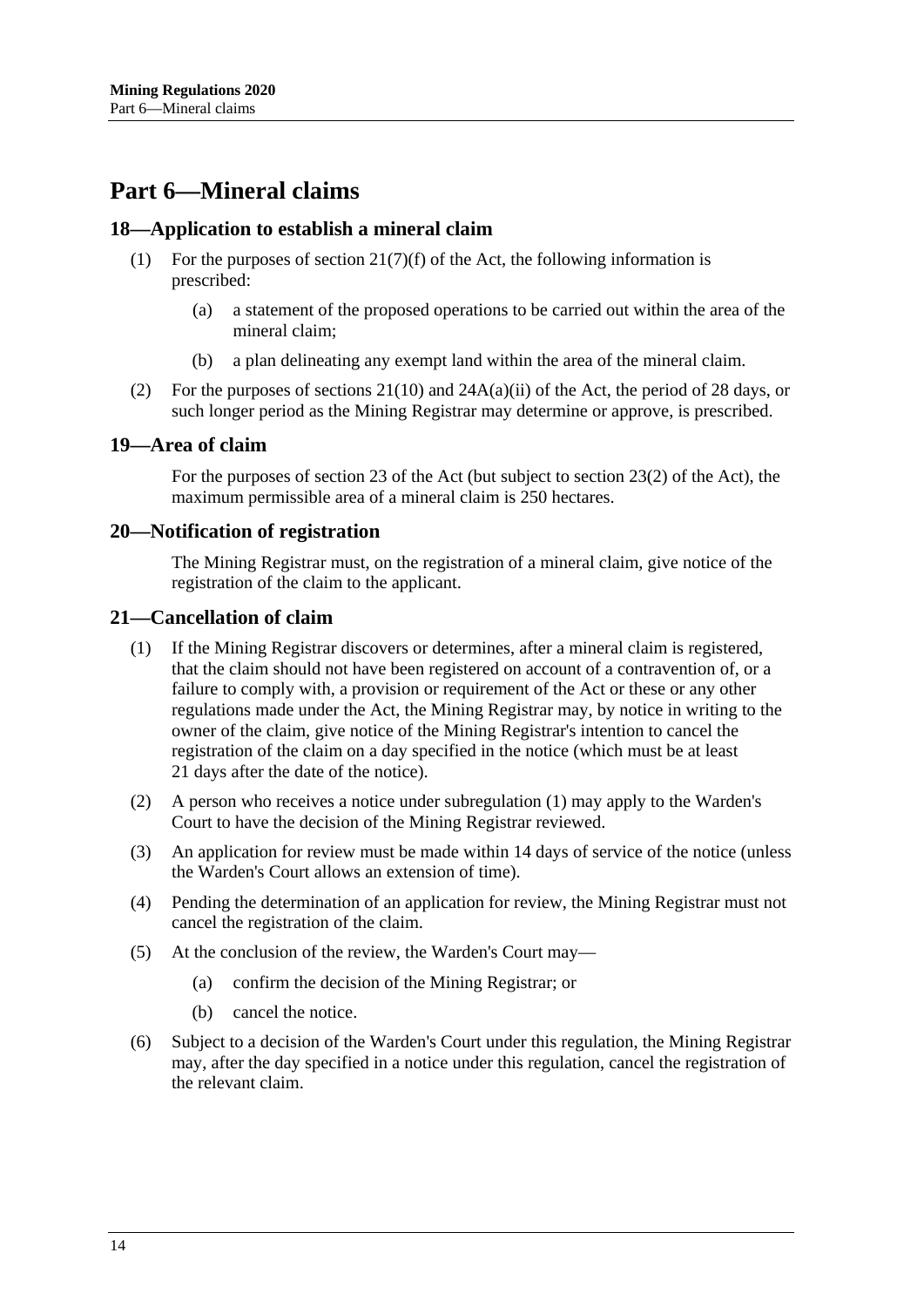## <span id="page-14-0"></span>**22—Cessation of claim if lease granted**

If the Minister grants a mining lease or a retention lease over the whole or part of the area of a mineral claim—

- (a) the claim will cease to the extent to which the lease applies to the area of the claim; and
- (b) if there is no other application for a mineral tenement in relation to the mineral claim under consideration under the Act and these regulations at that time, the claim will cease and determine.

## <span id="page-14-1"></span>**Part 7—Exploration licences**

## <span id="page-14-3"></span><span id="page-14-2"></span>**23—Application for licence**

- (1) For the purposes of section  $29A(1)(c)$  of the Act, the following information is prescribed:
	- (a) a statement—
		- (i) outlining the exploration operations that the tenement holder intends to carry out under the exploration licence during—
			- (A) the first 2 years of operations under the licence; or
			- (B) a period determined by the Minister; and
		- (ii) declaring the amount of expenditure that is estimated to occur in carrying out those operations;
	- (b) a statement of the technical, operational and financial capabilities and resources available to the applicant for the purpose of carrying out operations under the exploration licence;
	- (c) a statement nominating the principal mineral or minerals that the applicant is seeking under the exploration licence and the exploration model that the applicant intends to employ for the purposes of exploring for that mineral or those minerals;
	- (d) a statement by the applicant or a related body corporate outlining any contravention of, or failure to comply with, a provision of a corresponding law or designated Act in connection with authorised operations carried out by them within the preceding period of 5 years that resulted in—
		- (i) the revocation or suspension of an authority to carry out authorised operations; or
		- (ii) a prosecution for an offence; or
		- (iii) the imposition of a penalty by a court; or
		- (iv) the issuing of a notice, direction or order that required the suspension or discontinuance of any authorised operations or the rectification of any harm to the environment or the rehabilitation of any land, place or other aspect of the environment;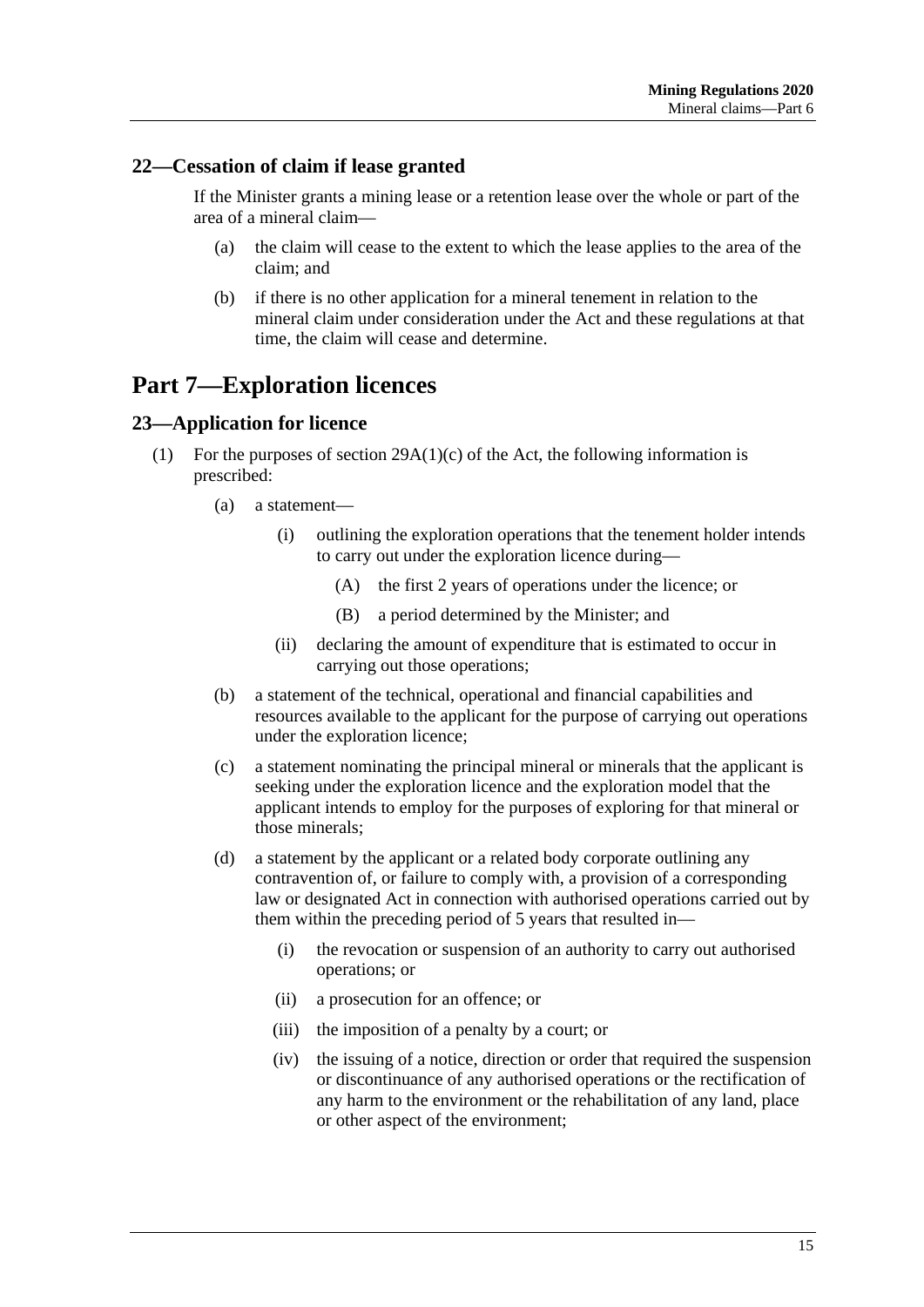- (e) a statement outlining whether the applicant or a related body corporate has, within the preceding period of 3 months, held an exploration licence (or an interest in an exploration licence) in relation to any area in respect of which the exploration licence is being sought.
- (2) Any information provided under [subregulation](#page-14-3) (1) must be in a form determined by the Minister, be supported by such evidence as the Minister may determine, and comply with any requirement of the Minister relating to the amount or detail of information that must be provided.

#### <span id="page-15-0"></span>**24—Notification of grant of licence**

For the purposes of section 29B of the Act, notice of the grant of an exploration licence will be given in the manner prescribed by [regulation](#page-50-0) 88.

#### <span id="page-15-5"></span><span id="page-15-1"></span>**25—Expenditure**

For the purposes of section 30AAA of the Act—

- (a) the period applying under subsection  $(3)(a)(i)$  of that section is—
	- (i) unless [subparagraph](#page-15-3) (ii) applies—every 2 years (with the first period commencing on the date on which the exploration licence is granted); or
	- (ii) a period determined by the Minister; and
- <span id="page-15-6"></span><span id="page-15-3"></span>(b) the period applying under subsection  $(3)(b)(i)$  of that section is—
	- (i) unless [subparagraph](#page-15-4) (ii) applies—every ensuing period of 2 years (with the period commencing on the second anniversary of the date on which the exploration licence is granted); or
	- (ii) a period determined by the Minister; and
- <span id="page-15-4"></span>(c) the time within which a return must be furnished under subsection (3) of that section is within 60 days of the end of each period applying in accordance with [paragraphs](#page-15-5) (a) and [\(b\).](#page-15-6)

#### <span id="page-15-2"></span>**26—Application for retention status**

For the purposes of section  $33B(2)(c)$  of the Act, the following information is prescribed:

- (a) in the case of a tenement holder who applies for the grant of retention status in relation to the exploration licence under section  $33B(3)(a)$  of the Act—
	- (i) a statement of the approval or approvals under another Act or Acts that the tenement holder has been unable to obtain, and details of any attempts to obtain such approvals; and
	- (ii) a statement summarising the exploration operations undertaken under the exploration licence; and
	- (iii) an estimate of the expenditure that has been incurred in respect of exploration operations undertaken on the area of land to which the application relates; and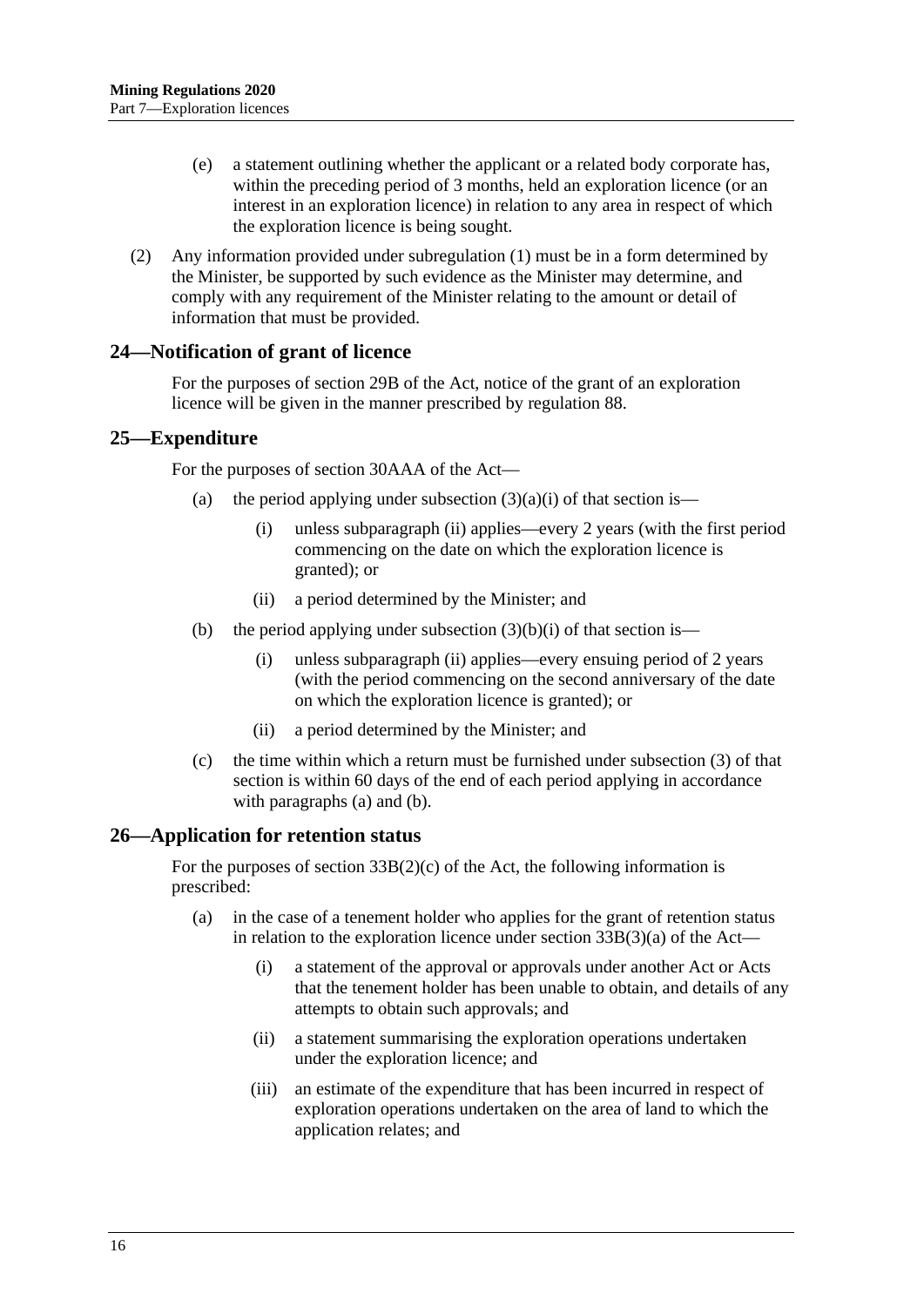- (iv) an estimate of the time that the applicant considers will be required to obtain the approvals under another Act or Acts that are required before the tenement holder can commence or continue exploration operations in relation to the land to which the application relates;
- (b) in the case of a tenement holder who applies for the grant of retention status in relation to the exploration licence under section 33B(3)(b) of the Act—
	- (i) details of the mineral resource located in, on or under the land to which the application relates; and
	- (ii) a statement declaring that the mineral resource has been appropriately identified and estimated; and
	- (iii) a statement outlining the reasons the applicant considers it unreasonable to expect an application to be made for a mining lease or a retention lease because it is not commercially viable to spend time and money on developing the resource; and
	- (iv) a statement outlining the reasons the applicant considers that mining the relevant land will become commercially viable within the next 6 years;
- (c) in the case of a tenement holder who applies for the grant of retention status in relation to the exploration licence under section  $33B(3)(c)$  of the Act-
	- (i) a statement summarising the exploration operations undertaken under the exploration licence; and
	- (ii) an estimate of the expenditure that has been incurred in respect of exploration operations undertaken on the area of land to which the application relates; and
	- (iii) a statement of the circumstances that the applicant considers justify the application, including details of any steps taken by the applicant to resolve those circumstances by other means;
- (d) such other information as may be determined by the Minister for the purposes of this regulation.

## <span id="page-16-0"></span>**27—Division of area of licence**

For the purposes of section 30AA(4)(b) of the Act, the following information is prescribed:

- (a) a description of the area that is to be surrendered in accordance with the requirements of section 56E of the Act;
- (b) an application that complies with the requirements of section 29A of the Act as if the designated party were applying for a new exploration licence in relation to the land to which the application relates and as if the land were open ground (subject to any necessary modifications);
- (c) a statement, in the form of a statutory declaration, declaring that—
	- (i) the designated party is not, in relation to the tenement holder, a related body corporate; and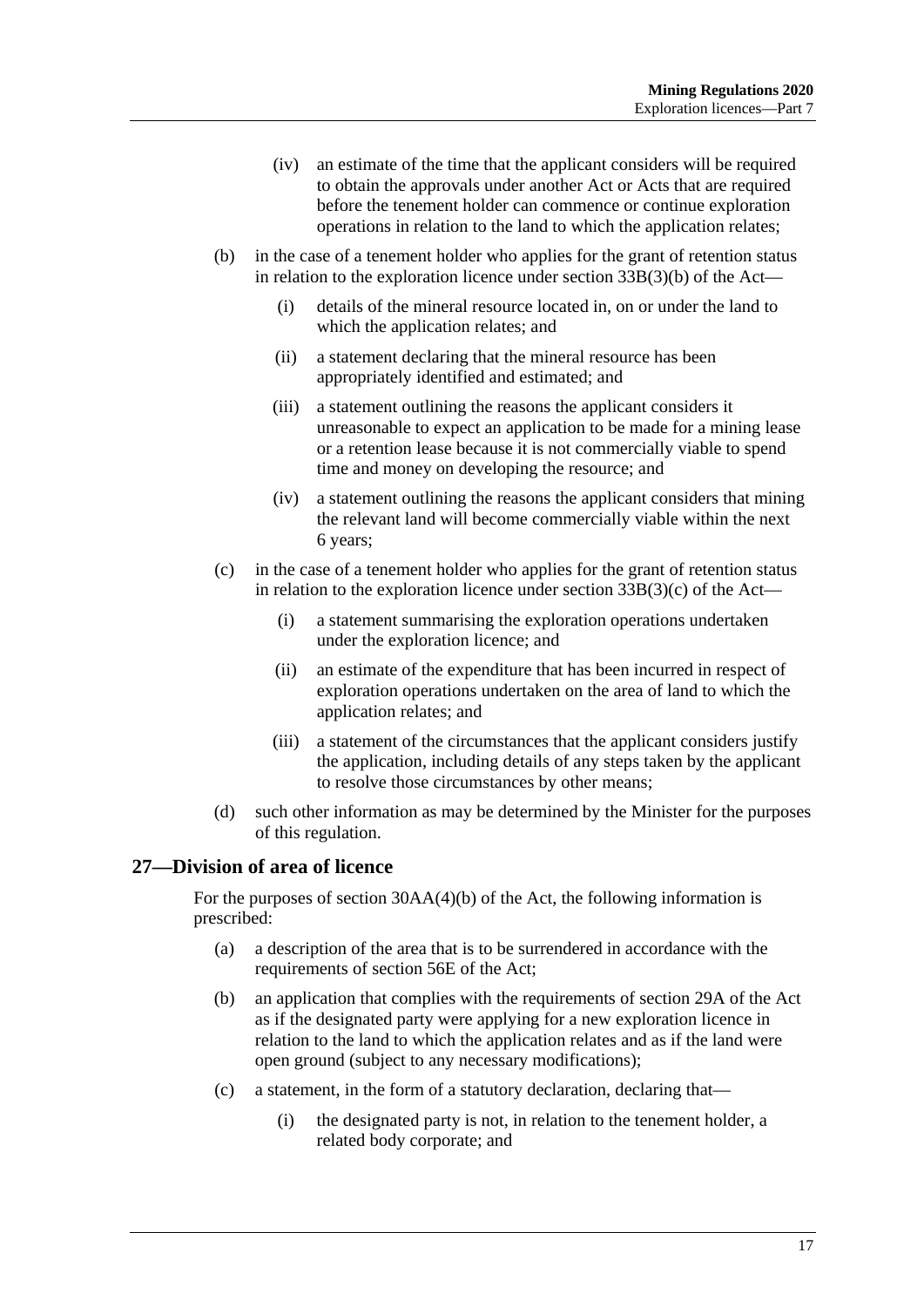- (ii) the designated party or a related body corporate has not, within the preceding period of 2 years, held a mineral tenement in respect of the land to be surrendered;
- (d) a statement that there are no outstanding obligations or liabilities in respect of the land to which the application relates or, if there are any such obligations or liabilities, a commitment from the designated party to assume responsibility for those obligations and liabilities;
- (e) if the exploration licence falls within the ambit of [regulation](#page-42-3)  $77(1)(b)$ —a final compliance report as if the land to which the application relates were a tenement that was being surrendered by the tenement holder;
- (f) such other information as may be determined by the Minister for the purposes of this regulation.

#### <span id="page-17-1"></span><span id="page-17-0"></span>**28—Renewal of licence**

- (1) For the purposes of section  $30A(4a)(a)$  of the Act, the following information is prescribed:
	- (a) a statement of performance for the previous term which includes such information as the Minister may determine;
	- (b) a statement—
		- (i) outlining the exploration operations that the tenement holder intends to carry out under the exploration licence during—
			- (A) the first 2 years of operations under the renewed licence; or
			- (B) a period determined by the Minister; and
		- (ii) declaring the amount of expenditure that is estimated to occur in carrying out those operations;
	- (c) a statement nominating the principal mineral or minerals that the applicant is seeking over the next term of the licence and the exploration model that the applicant intends to employ for the purposes of exploring for that mineral or those minerals;
	- (d) a statement of the technical, operational and financial capabilities and resources available to the applicant for the purposes of carrying out operations under the renewed licence;
	- (e) a statement by the applicant or a related body corporate outlining any contravention of, or failure to comply with, a provision of a corresponding law or designated Act in connection with authorised operations carried out by them within the preceding period of 5 years that resulted in—
		- (i) the revocation or suspension of an authority to carry out authorised operations; or
		- (ii) a prosecution for an offence; or
		- (iii) the imposition of a penalty by a court; or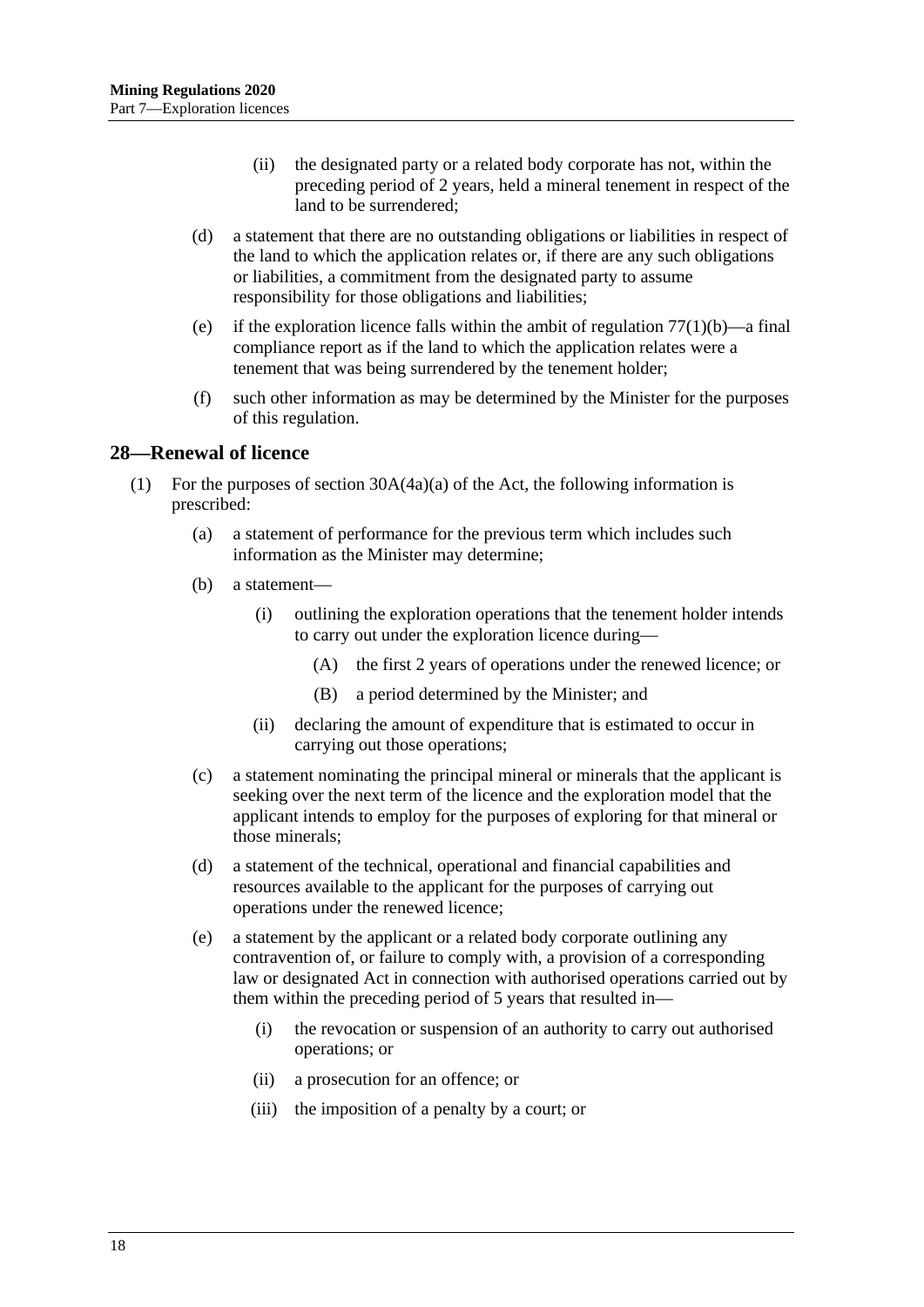- (iv) the issuing of a notice, direction or order that required the suspension or discontinuance of any authorised operations or the rectification of any harm to the environment or the rehabilitation of any land, place or other aspect of the environment;
- (f) such other information as may be determined by the Minister for the purposes of this regulation.
- (2) Any information provided under [subregulation](#page-17-1) (1) must be in a form determined by the Minister, be supported by such evidence as the Minister may determine, and comply with any requirement of the Minister relating to the amount or detail of information that must be provided.
- (3) An application under section 30A(4) of the Act must be accompanied by the prescribed fee.

## <span id="page-18-3"></span><span id="page-18-0"></span>**29—Excise of land for public purposes**

- (1) For the purposes of section 30AB of the Act, the Minister may excise land by notice in the Gazette in a form determined by the Minister.
- (2) If the Minister gives a notice under [subregulation](#page-18-3) (1), the Minister must serve a copy of the notice on the tenement holder.

## <span id="page-18-1"></span>**Part 8—Leases**

#### <span id="page-18-4"></span><span id="page-18-2"></span>**30—Additional information in connection with application for mining lease**

- (1) For the purposes of section  $36(1)(d)$  of the Act, the following information is prescribed:
	- (a) a statement nominating the principal mineral or minerals that are to be recovered under the mining lease;
	- (b) a statement that provides detailed information about the mineral resource or ore reserve, or both;
	- (c) a statement declaring that the mineral resource or ore reserve, or both, has been appropriately identified and estimated;
	- (d) a statement of the technical, operational and financial capabilities and resources available to the applicant for the purpose of carrying out operations under the mining lease;
	- (e) a statement that demonstrates—
		- (i) that there is a reasonable prospect that the land in respect of which the lease is sought could be effectively and efficiently mined; and
		- (ii) that appropriate environmental outcomes will be able to be achieved;
	- (f) a statement by the applicant or a related body corporate outlining any contravention of, or failure to comply with, a provision of a corresponding law or designated Act in connection with authorised operations carried out by them within the preceding period of 5 years that resulted in—
		- (i) the revocation or suspension of an authority to carry out authorised operations; or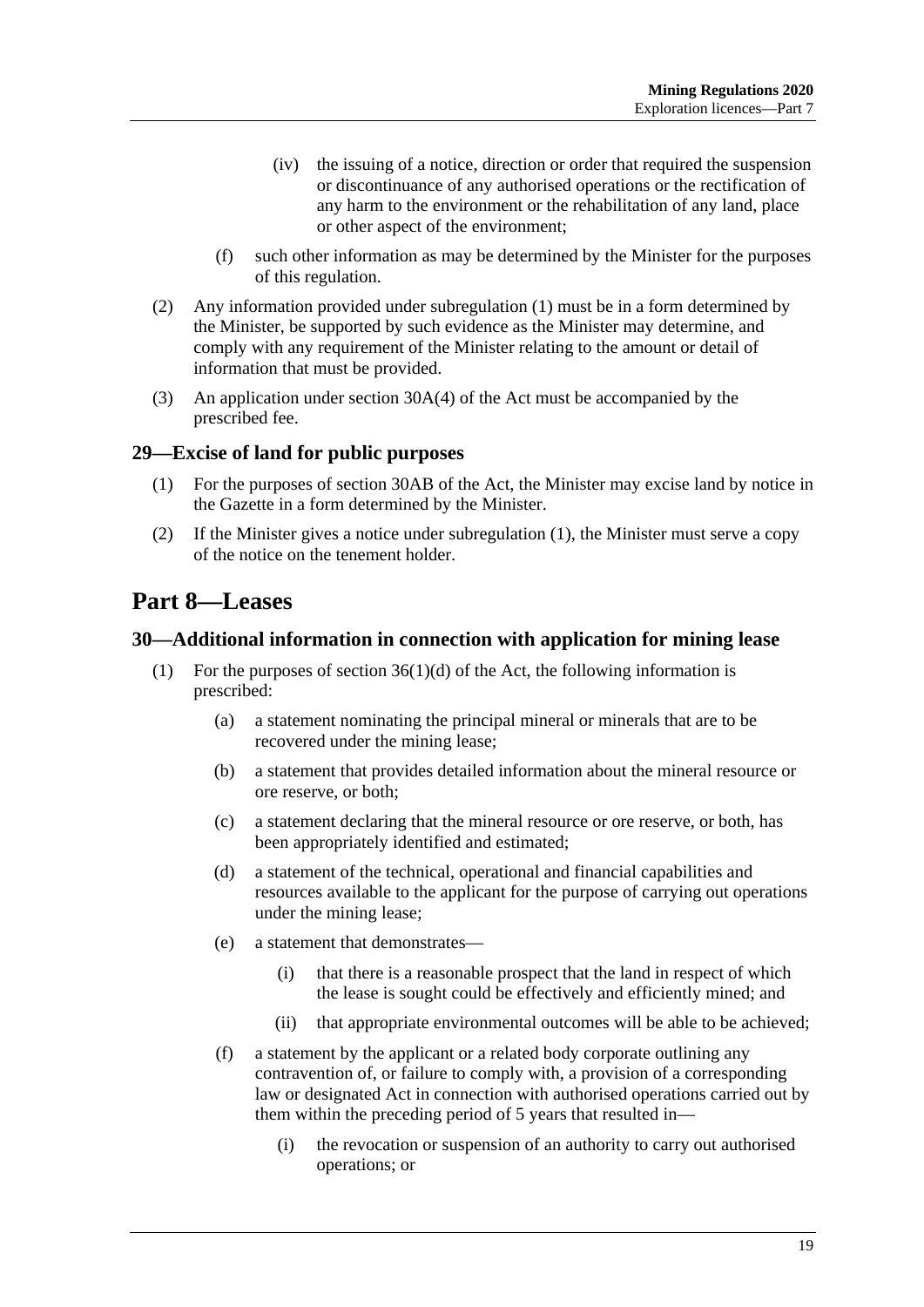- (ii) a prosecution for an offence; or
- (iii) the imposition of a penalty by a court; or
- (iv) the issuing of a notice, direction or order that required the suspension or discontinuance of any authorised operations or the rectification of any harm to the environment or the rehabilitation of any land, place or other aspect of the environment;
- (g) such other information as may be determined by the Minister for the purposes of this regulation.
- (2) Any information provided under [subregulation](#page-18-4) (1) must be in a form determined by the Minister, be supported by such evidence as the Minister may determine, and comply with any requirement of the Minister relating to the amount or detail of information that must be provided.

#### <span id="page-19-1"></span><span id="page-19-0"></span>**31—Additional information in connection with application for retention lease**

- (1) For the purposes of section  $44(1)(d)$  of the Act, the following information is prescribed:
	- (a) if the application is being made under section  $43(1)(a)$  of the Act—
		- (i) a statement outlining the operations to be carried out to support an application for a mining lease; and
		- (ii) a statement that provides detailed information about the mineral resource or ore reserve, or both; and
		- (iii) a statement declaring that the mineral resource or ore reserve, or both, has been appropriately identified and estimated;
	- (b) if the application is being made under section  $43(1)(c)$  of the Act—
		- (i) a statement nominating the principal mineral or minerals that are proposed to be recovered under a mining lease; and
		- (ii) a statement that provides detailed information about the mineral resource or ore reserve, or both; and
		- (iii) a statement declaring that the mineral resource or ore reserve, or both, has been appropriately identified and estimated; and
		- (iv) a statement setting out the grounds for proposing that there are economic or other reasons which justify not proceeding immediately to mine the land under a mining lease; and
		- (v) a statement setting out the reasons why the applicant considers that mining the relevant land will become commercially viable within the next 5 years;
	- (c) a statement of the technical, operational and financial capabilities and resources available to the applicant for the purpose of carrying out operations under the retention lease;
	- (d) a statement that demonstrates that appropriate environmental outcomes will be able to be achieved;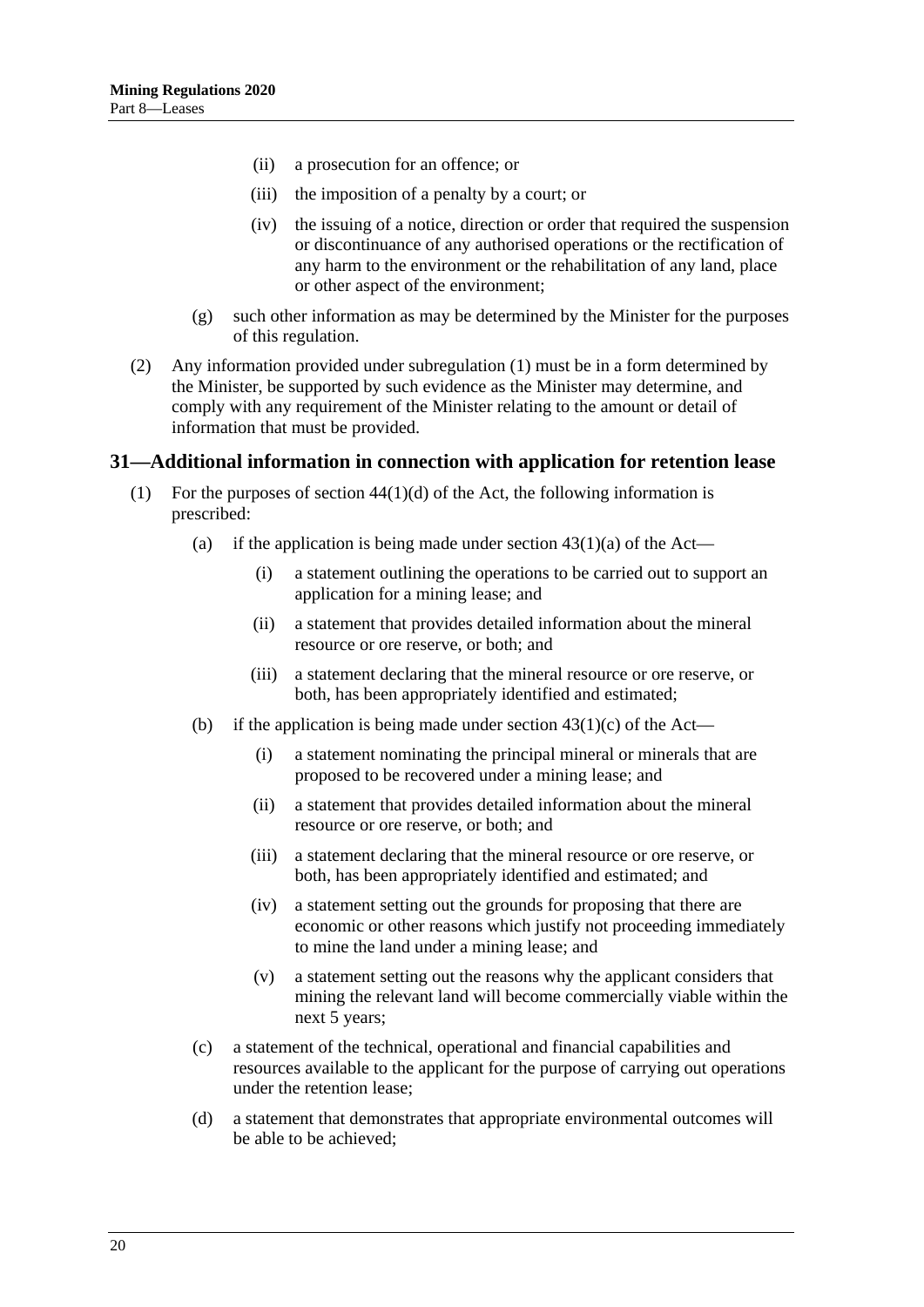- (e) a statement by the applicant or a related body corporate outlining any contravention of, or failure to comply with, a provision of a corresponding law or designated Act in connection with authorised operations carried out by them within the preceding period of 5 years that resulted in—
	- (i) the revocation or suspension of an authority to carry out authorised operations; or
	- (ii) a prosecution for an offence; or
	- (iii) the imposition of a penalty by a court; or
	- (iv) the issuing of a notice, direction or order that required the suspension or discontinuance of any authorised operations or the rectification of any harm to the environment or the rehabilitation of any land, place or other aspect of the environment;
- (f) such other information as may be determined by the Minister for the purposes of this regulation.
- (2) Any information provided under [subregulation](#page-19-1) (1) must be in a form determined by the Minister, be supported by such evidence as the Minister may determine, and comply with any requirement of the Minister relating to the amount or detail of information that must be provided.

#### <span id="page-20-0"></span>**32—Notice of application for retention lease**

For the purposes of section  $56H(1)(a)(ii)$  of the Act, an application for a retention lease is exempt from the operation of that section if the applicant proposes to conduct only exploration operations in relation to the land to which the application relates.

#### <span id="page-20-1"></span>**33—Notice of terms and conditions**

The Minister must, before determining to grant a mining lease or a retention lease, notify the applicant of the proposed terms and conditions of the lease and give the applicant at least 28 days, or such longer period as the Minister may allow, to make submissions on those terms and conditions before the Minister finalises them (although the applicant may indicate that a shorter period of time is sufficient for the purposes of this regulation).

## <span id="page-20-3"></span><span id="page-20-2"></span>**34—Renewal of retention lease**

- (1) For the purposes of section  $46(3)(b)$  of the Act, the following information is prescribed:
	- (a) a statement of performance for the previous term which includes such information as the Minister may determine;
	- (b) a statement outlining the reasons why the retention lease should be renewed;
	- (c) a statement of the technical, operational and financial capabilities and resources available to the applicant for the purposes of carrying out operations under the renewed lease;
	- (d) a statement by the applicant or a related body corporate outlining any contravention of, or failure to comply with, a provision of a corresponding law or designated Act in connection with authorised operations carried out by them within the preceding period of 5 years that resulted in—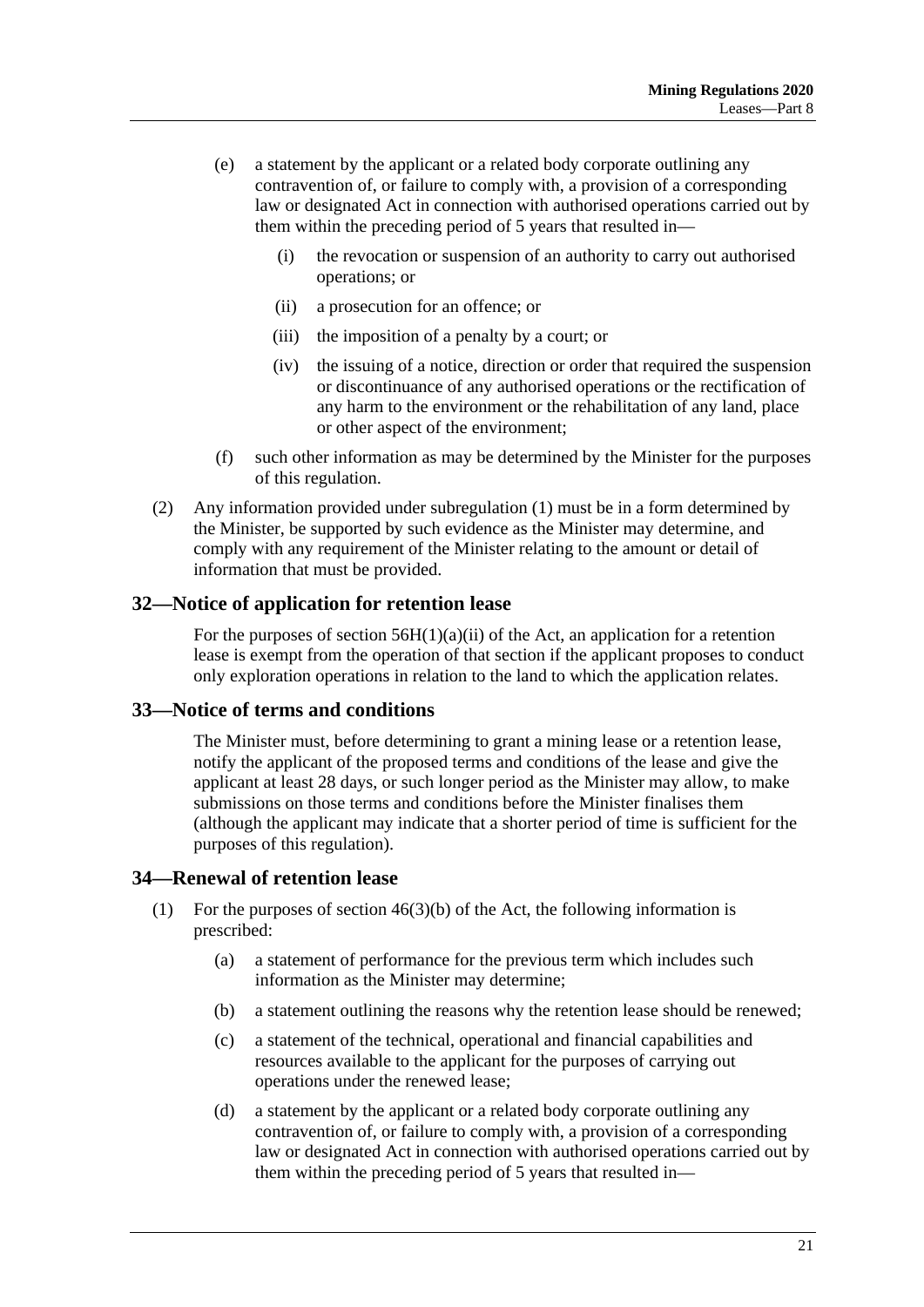- (i) the revocation or suspension of an authority to carry out authorised operations; or
- (ii) a prosecution for an offence; or
- (iii) the imposition of a penalty by a court; or
- (iv) the issuing of a notice, direction or order that required the suspension or discontinuance of any authorised operations or the rectification of any harm to the environment or the rehabilitation of any land, place or other aspect of the environment;
- (e) such other information as may be determined by the Minister for the purposes of this regulation.
- (2) Any information provided under [subregulation](#page-20-3) (1) must be in a form determined by the Minister, be supported by such evidence as the Minister may determine, and comply with any requirement of the Minister relating to the amount or detail of information that must be provided.

#### <span id="page-21-0"></span>**35—Notice of decision**

The Minister must give an applicant for a mining lease or a retention lease, or for the renewal of a mining lease or a retention lease, notice of the outcome of the application.

## <span id="page-21-1"></span>**Part 9—Miscellaneous purposes licences**

#### <span id="page-21-2"></span>**36—Size**

For the purposes of section 47(2) of the Act, the maximum permissible area of a miscellaneous purposes licence is—

- (a) 250 hectares; or
- (b) an amount (greater than 250 hectares) determined by the Minister in a particular case.

#### <span id="page-21-3"></span>**37—Additional information in connection with application for licence**

For the purposes of section  $49(1)(d)$  of the Act, the following information is prescribed:

- (a) a statement of the technical, operational and financial capabilities and resources available to the applicant for the purpose of carrying out operations under the miscellaneous purposes licence;
- (b) a statement that demonstrates that appropriate environmental outcomes will be able to be achieved;
- (c) a statement by the applicant or a related body corporate outlining any contravention of, or failure to comply with, a provision of a corresponding law or designated Act in connection with authorised operations carried out by them within the preceding period of 5 years that resulted in—
	- (i) the revocation or suspension of an authority to carry out authorised operations; or
	- (ii) a prosecution for an offence; or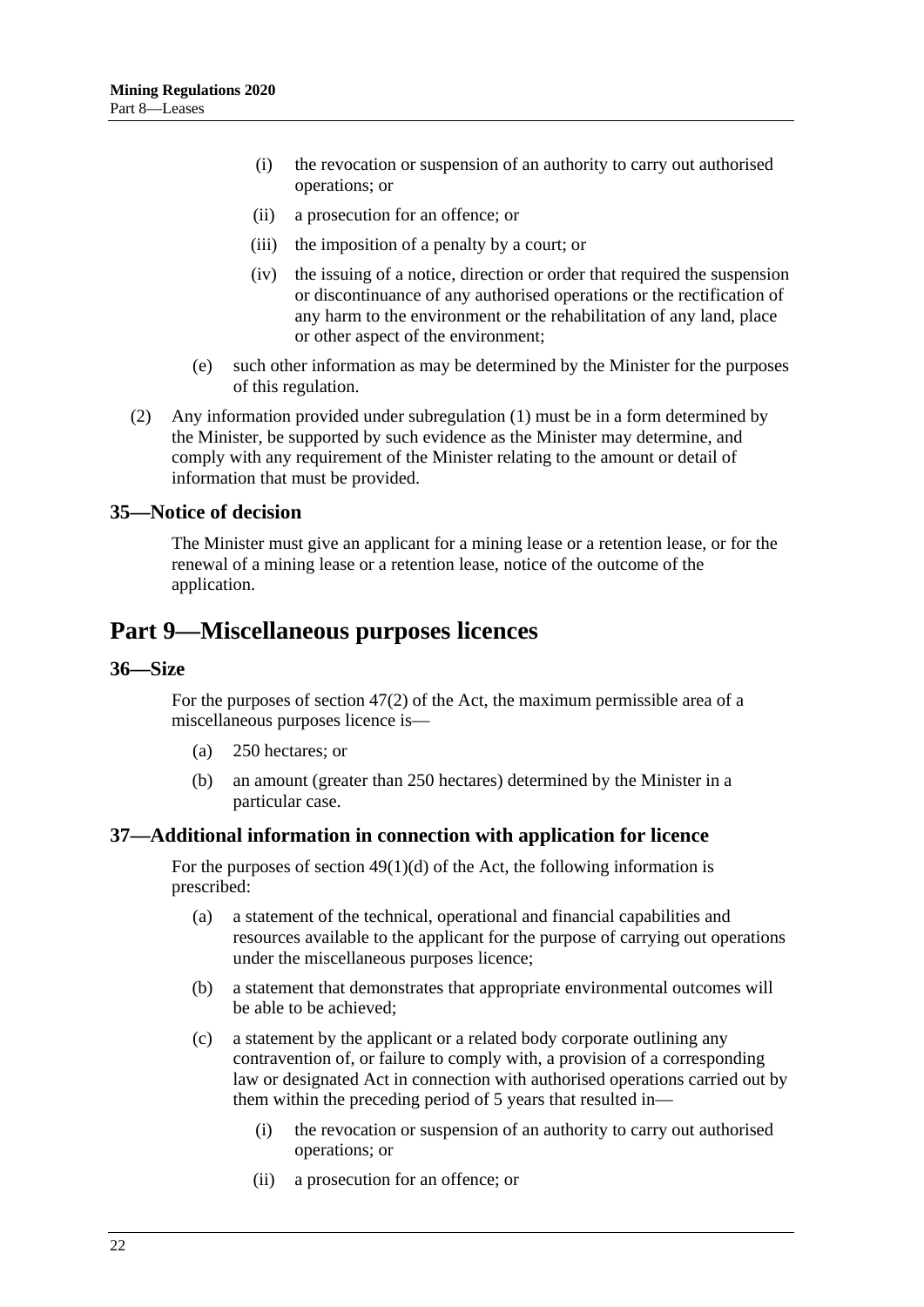- (iii) the imposition of a penalty by a court; or
- (iv) the issuing of a notice, direction or order that required the suspension or discontinuance of any authorised operations or the rectification of any harm to the environment or the rehabilitation of any land, place or other aspect of the environment;
- (d) such other information as may be determined by the Minister for the purposes of this regulation.

#### <span id="page-22-3"></span><span id="page-22-0"></span>**38—Additional information in connection with infrastructure**

- (1) Subject to [subregulation](#page-22-2) (2), this regulation applies if an application for a miscellaneous purposes licence proposes that infrastructure, or additional infrastructure, be constructed or installed on the land in respect of which the licence is being sought and the infrastructure is of a kind that is capable of being shared with other persons.
- <span id="page-22-2"></span>(2) This regulation does not apply in relation to infrastructure excluded from the operation of the regulation by the Minister.
- <span id="page-22-5"></span><span id="page-22-4"></span>(3) For the purposes of section  $49(1)(d)$  of the Act, the following information is prescribed in relation to any infrastructure referred to in [subregulation](#page-22-3) (1):
	- (a) a description of any similar infrastructure that exists in the region where the land is located;
	- (b) either—
		- (i) if infrastructure is identified under [paragraph](#page-22-4) (a)—a statement as to why that infrastructure cannot be used for any relevant ancillary operations; or
		- (ii) if infrastructure is not identified under [paragraph](#page-22-4) (a)—a statement demonstrating the benefit (if any) that the infrastructure proposed to be constructed or installed under the miscellaneous purposes licence would provide to the region where the land is located, and outlining any proposal to share that infrastructure with any other person.
- (4) Any information provided under [subregulation](#page-22-5) (3) must be in a form determined by the Minister, be supported by such evidence as the Minister may determine, and comply with any requirement of the Minister relating to the amount or detail of information that must be provided.

## <span id="page-22-1"></span>**39—Notice of terms and conditions**

The Minister must, before determining to grant a miscellaneous purposes licence, notify the applicant of the proposed terms and conditions of the licence and give the applicant at least 28 days, or such longer period as the Minister may allow, to make submissions on those terms and conditions before the Minister finalises them (although the applicant may indicate that a shorter period of time is sufficient for the purposes of this regulation).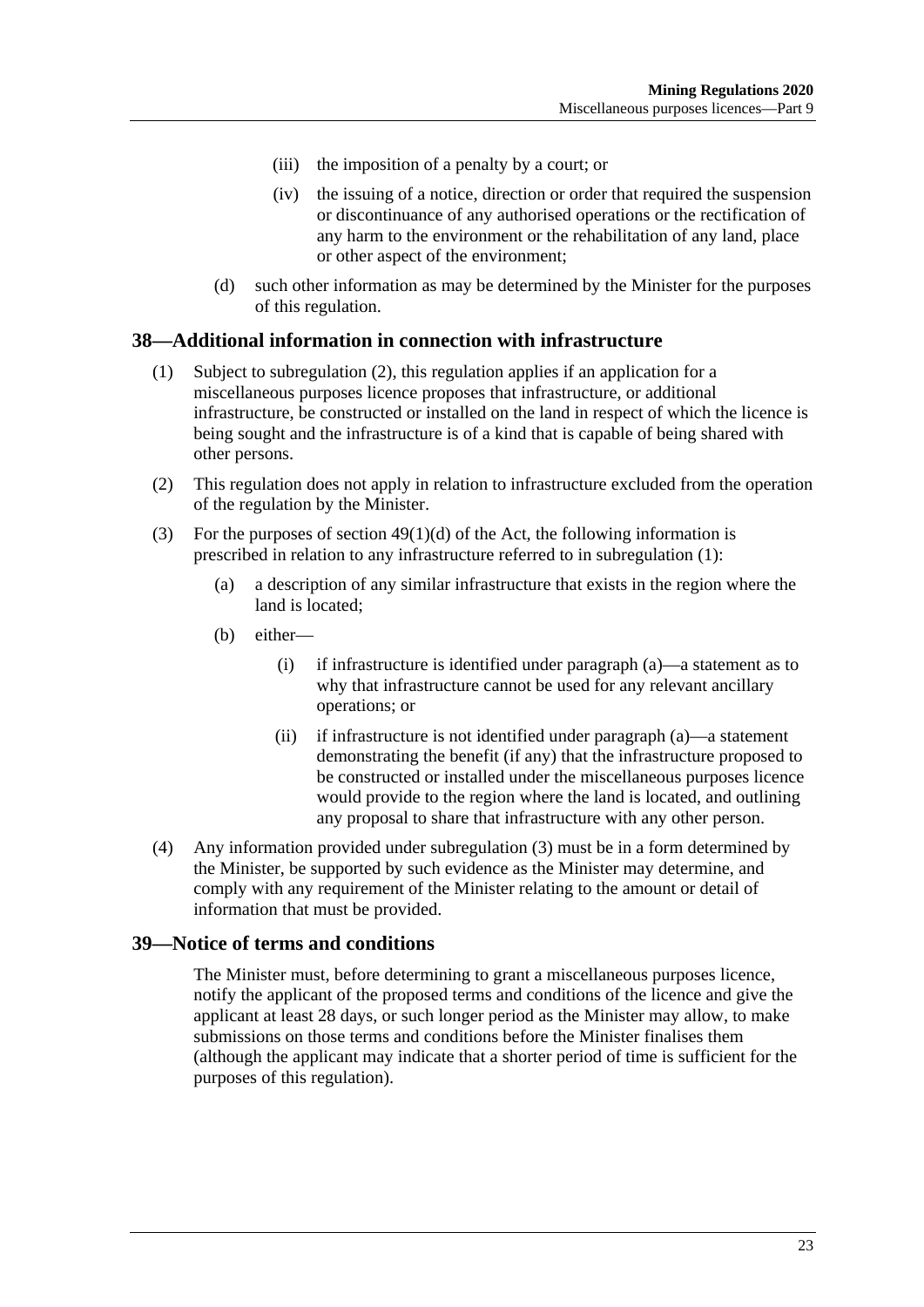#### <span id="page-23-4"></span><span id="page-23-0"></span>**40—Renewal of miscellaneous purposes licence**

- (1) For the purposes of section  $51(3)(b)$  of the Act, the following information is prescribed:
	- (a) a statement of performance for the previous term which includes such information as the Minister may determine;
	- (b) a statement outlining the reasons why the miscellaneous purposes licence should be renewed;
	- (c) a statement of the technical, operational and financial capabilities and resources available to the applicant for the purposes of carrying out operations under the renewed licence;
	- (d) a statement by the applicant or a related body corporate outlining any contravention of, or failure to comply with, a provision of a corresponding law or designated Act in connection with authorised operations carried out by them within the preceding period of 5 years that resulted in—
		- (i) the revocation or suspension of an authority to carry out authorised operations; or
		- (ii) a prosecution for an offence; or
		- (iii) the imposition of a penalty by a court; or
		- (iv) the issuing of a notice, direction or order that required the suspension or discontinuance of any authorised operations or the rectification of any harm to the environment or the rehabilitation of any land, place or other aspect of the environment;
	- (e) such other information as may be determined by the Minister for the purposes of this regulation.
- (2) Any information provided under [subregulation](#page-23-4) (1) must be in a form determined by the Minister, be supported by such evidence as the Minister may determine, and comply with any requirement of the Minister relating to the amount or detail of information that must be provided.

#### <span id="page-23-1"></span>**41—Notice of decision**

The Minister must give an applicant for a miscellaneous purposes licence, or for the renewal of a miscellaneous purposes licence, notice of the outcome of the application.

## <span id="page-23-2"></span>**Part 10—Scoping**

#### <span id="page-23-3"></span>**42—Object of Part**

The object of this Part is to establish a scheme that, in relation to mining leases, retention leases and miscellaneous purposes licences—

(a) provides the holders of a relevant tenement an opportunity to obtain greater certainty with respect to government and community expectations as to the scope of work and the level and extent of assessment relating to environmental impacts that are relevant to their authorised operations or proposed authorised operations, including by taking the initiative through the preparation and provision of scoping reports; and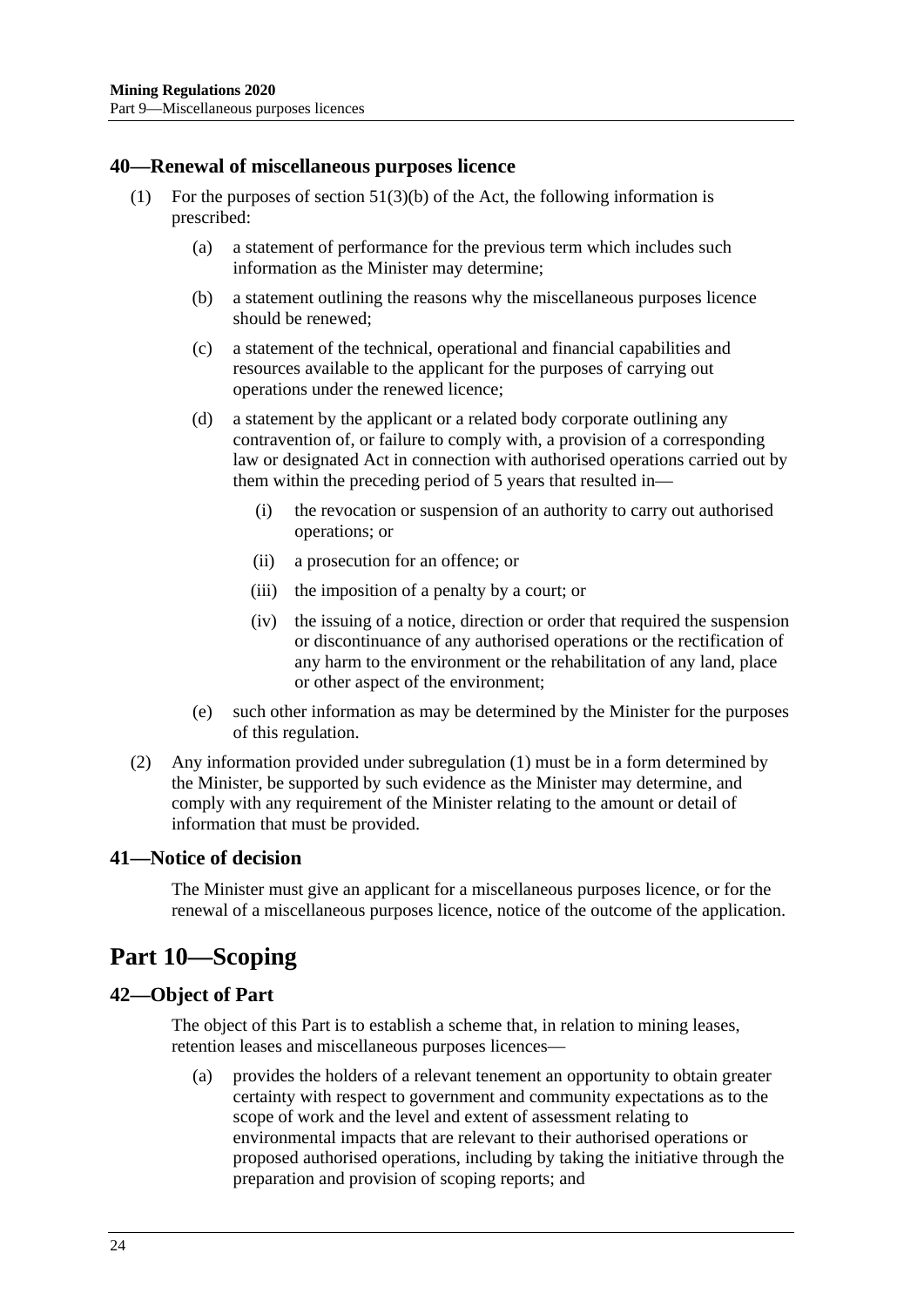- (b) provides for projects to be categorised according to their level of potential environmental impacts and assigned to assessment pathways that are appropriate in their particular circumstances, after taking into account information and other material provided in or in connection with scoping reports; and
- (c) ensures that project assessments are commensurate with the level of environmental impacts after taking into account project type, scale, duration and the sensitivity of the location of mining and ancillary operations; and
- (d) ensures that projects are assessed within a scheme that promotes efficiencies, transparency and clarity as to approval pathways and technical assessments.

#### <span id="page-24-0"></span>**43—Interpretation**

In this Part—

*designated person* means—

- (a) the holder of a mineral tenement that may lead to a relevant tenement; or
- (b) an applicant for a relevant tenement; or
- (c) an applicant for an approval to make a change in operations;

*relevant tenement* means a mining lease, a retention lease or a miscellaneous purposes licence.

#### <span id="page-24-1"></span>**44—Application of Part**

This Part may apply in relation to a particular project even if an application is yet to be made for a mining lease, retention lease or miscellaneous purposes licence.

#### <span id="page-24-2"></span>**45—Scoping report**

- (1) The purpose of a report under this Part (a *scoping report*) is to gather, develop, assess and provide, to such extent as may be reasonable and relevant, information relating to 1 or more of the following:
	- (a) categorising the level of environmental impact of a relevant tenement or change in operations;
	- (b) determining the reasonable and relevant level of detail for information to be provided to the Minister for the purposes of environmental impact assessment as part of the consideration of an application for a relevant tenement or change in operations;
	- (c) identifying and prioritising the issues that are associated with environmental impact assessment as part of the consideration of an application for a relevant tenement or change in operations;
	- (d) determining the extent of work required to be undertaken for the purposes of environmental impact assessment as part of the consideration of an application for a relevant tenement or change in operations;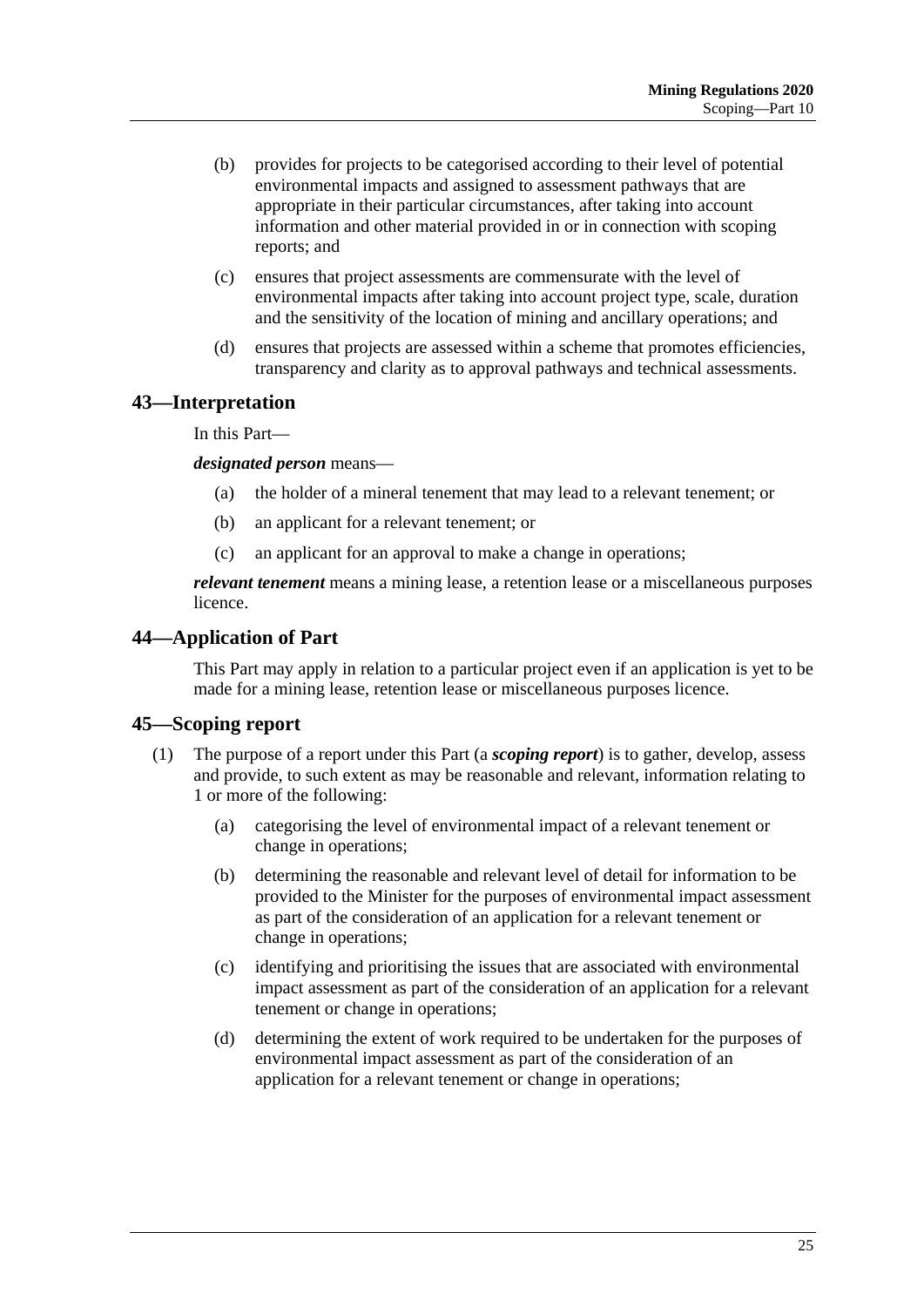- (e) if it is relevant in the circumstances or is reasonable or appropriate to do so—determining the impacts of a relevant tenement or change in operations on people or communities, including by providing information about the measures that are to be used to manage, limit or remedy those impacts (in the case of negative impacts), or to facilitate or ensure those impacts (in the case of positive impacts).
- (2) A designated person may provide a scoping report to the Minister at any time that is reasonable and appropriate.
- <span id="page-25-2"></span>(3) The Minister may require a designated person to provide a scoping report if such a report has not been provided by the designated person.
- (4) A scoping report—
	- (a) must be provided in a manner and form determined by the Minister; and
	- (b) in the case of a report required under [subregulation](#page-25-2) (3), must be provided within a period, or at a time or stage, determined by the Minister.
- (5) The Minister may require the designated person to furnish the Minister with any additional information specified by the Minister (and that information must be furnished within any period specified by the Minister).
- (6) Any information provided under this regulation must—
	- (a) be balanced, objective and concise; and
	- (b) state any limitations that apply, or should apply, to the use of information; and
	- (c) identify any matter in relation to which there is a significant lack of information or a significant degree of uncertainty; and
	- (d) so far as is relevant, identify the sensitivity to change of any assumption that has been made and any significant risks that may arise if an assumption is later found to be incorrect; and
	- (e) be in a form determined by the Minister, be supported by such evidence as the Minister may determine, and comply with any requirement of the Minister relating to the amount or detail of information that must be provided.

## <span id="page-25-0"></span>**Part 11—Common provisions**

## <span id="page-25-1"></span>**46—Information relating to environmental impact assessment—initial application for tenement**

- (1) This regulation applies to—
	- (a) a mining proposal under section 36(1)(c) of the Act; or
	- (b) a retention proposal under section  $44(1)(c)$  of the Act; or
	- (c) a proposal accompanying an application for a miscellaneous purposes licence under section  $49(1)(c)$  of the Act.
- <span id="page-25-3"></span>(2) An assessment of environmental impacts of any proposed operations in a proposal may be limited to those aspects of the environment that may reasonably be expected to be affected by the relevant authorised operations.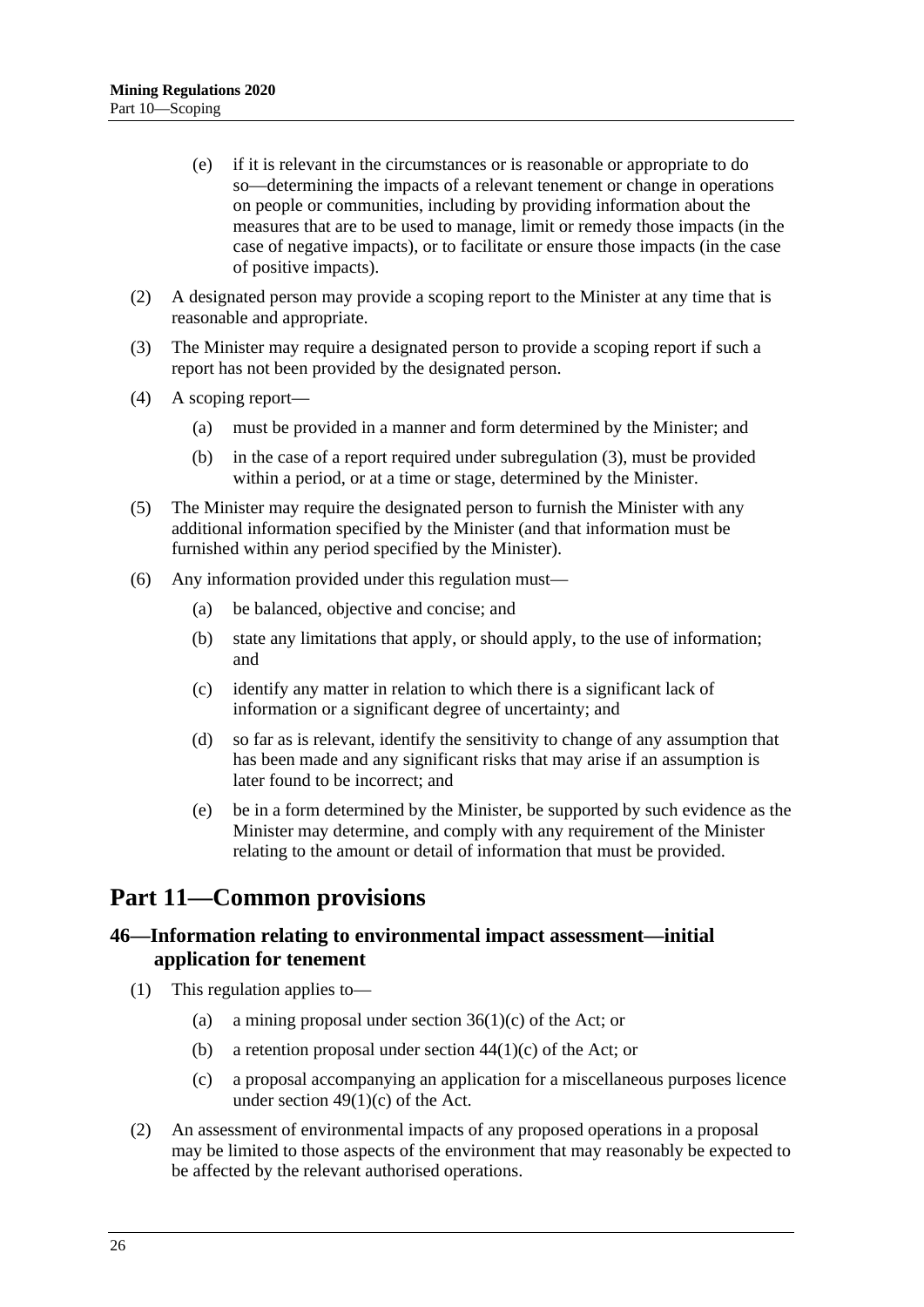- <span id="page-26-0"></span>(3) An assessment of environmental impacts of any proposed operations and an outline of the measures that the applicant proposes to take to manage, limit or remedy those impacts must include a description of the anticipated impacts after the relevant measures have been taken.
- <span id="page-26-1"></span>(4) A statement of the environmental outcomes that are expected to occur must include a set of completion outcomes assessed on a long term basis.
- <span id="page-26-2"></span>(5) For the purposes of sections  $36(1)(c)(iii)$ ,  $44(1)(c)(iii)$  and  $49(1)(c)(iii)$  of the Act, the criteria to be adopted to measure the environmental outcomes that are set out in a proposal must include details about—
	- (a) what is to be measured and the form of the measurements that are to be used; and
	- (b) the locations where the relevant measurements are to be taken, or how such locations are to be determined; and
	- (c) what is proposed to be taken to constitute the achievement of the relevant outcomes (with consideration being given to any inherent errors of measurement); and
	- (d) the frequency of any measurement or monitoring; and
	- (e) any background or control data that is to be used, or how any such data is to be acquired.
- (6) In addition—
	- (a) an assessment under [subregulation](#page-25-3) (2) or [\(3\);](#page-26-0) and
	- (b) a statement of the environmental outcomes under [subregulation](#page-26-1) (4); and
	- (c) any criteria to be adopted under [subregulation](#page-26-2) (5),

must take into account any scoping report accepted by the Minister under [Part](#page-23-2) 10.

- <span id="page-26-3"></span>(7) Any information or material provided for the purposes of a proposal must—
	- (a) be balanced, objective and concise; and
	- (b) state any limitations that apply, or should apply, to the use of information; and
	- (c) identify any matter in relation to which there is a significant lack of information or a significant degree of uncertainty; and
	- (d) so far as is relevant, identify the sensitivity to change of any assumption that has been made and any significant risks that may arise if an assumption is later found to be incorrect; and
	- (e) be in a form determined by the Minister, be supported by such evidence as the Minister may determine, and comply with any requirement of the Minister relating to the amount or detail of information that must be provided.
- (8) Without limiting [subregulation](#page-26-3) (7), any criteria referred to in [subregulation](#page-26-2) (5) must, insofar as is reasonably practicable and appropriate, be expressed in quantitative terms (rather than qualitative terms).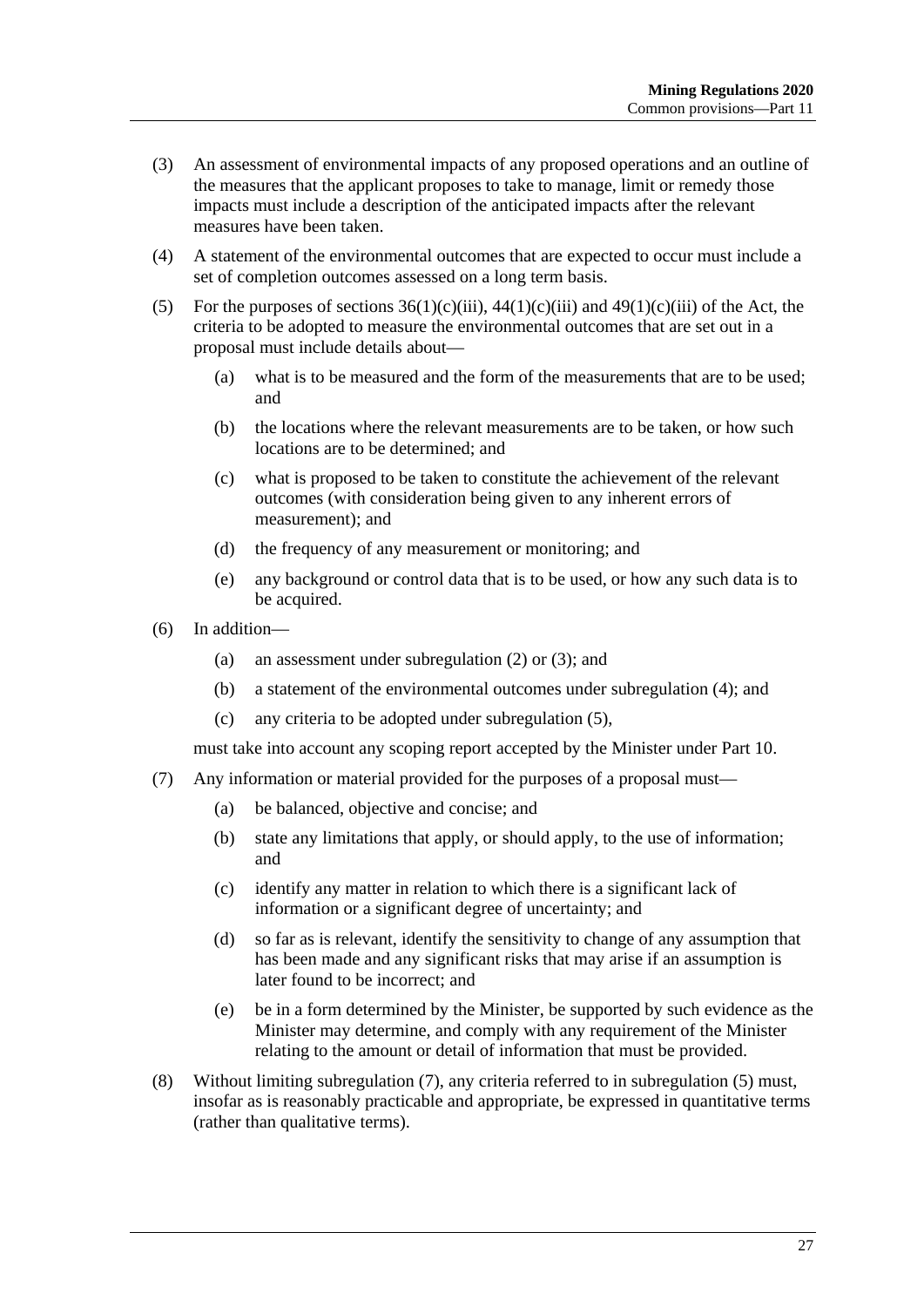#### <span id="page-27-0"></span>**47—Consultation on proposed tenement**

- (1) This regulation applies to—
	- (a) a mining proposal under section  $36(1)(c)$  of the Act; or
	- (b) a retention proposal under section  $44(1)(c)$  of the Act; or
	- (c) a proposal accompanying an application for a miscellaneous purposes licence under section 49(1)(c) of the Act.
- (2) For the purposes of sections  $36(1)(c)(iv)$ ,  $44(1)(c)(iv)$  and  $49(1)(c)(iv)$  of the Act—
	- (a) the consultation must at least comply with the following requirements:
		- (i) there should be a focus on engagement about the environmental outcomes that are expected to occur in connection with the proposed authorised operations;
		- (ii) reasonable steps should be taken to consult with the owner of land where the authorised operations are proposed to be carried out; and
	- (b) the results of the consultation undertaken in relation to a proposal must at least set out the following:
		- (i) the persons consulted;
		- (ii) any issues of concern raised by the persons consulted;
		- (iii) the steps (if any) taken or proposed to be taken by the applicant to address those concerns.

#### <span id="page-27-1"></span>**48—Social impact assessment**

- (1) This regulation applies to an application for—
	- (a) a mining lease; or
	- (b) a retention lease; or
	- (c) a miscellaneous purposes licence; or
	- (d) a change in operations.
- <span id="page-27-2"></span>(2) For the purposes of sections  $36(1)(d)$ ,  $44(1)(d)$ ,  $49(1)(d)$  and  $56R(1)(b)(ii)$  of the Act, the Minister may, if the Minister considers it appropriate to do so, determine that the following information be furnished to the Minister in connection with an application to which this regulation applies:
	- (a) a description of the impacts on people and communities that are reasonably expected to occur as a result of authorised operations that are proposed to be carried out under the tenement or the proposed change in operations (as the case may be); and
	- (b) an outline of the measures that are to be used to manage, limit or remedy those impacts (in the case of negative impacts), or to facilitate or ensure those impacts (in the case of positive impacts).
- (3) In addition, the Minister must, in acting under [subregulation](#page-27-2) (2), take into account any scoping report accepted by the Minister under [Part](#page-23-2) 10.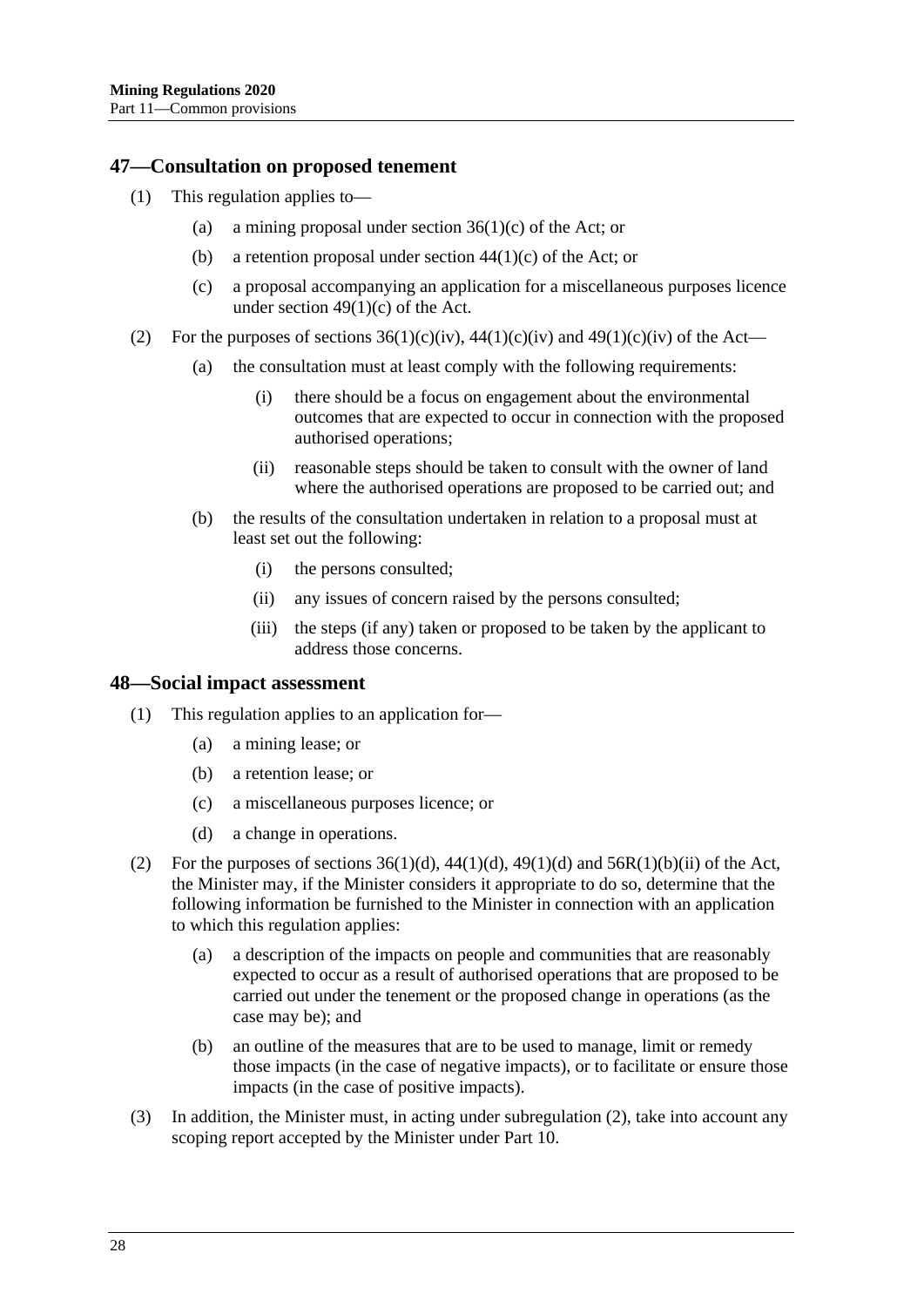- (4) Any information or material provided for the purposes of this regulation must—
	- (a) be balanced, objective and concise; and
	- (b) state any limitations that apply, or should apply, to the use of information; and
	- (c) identify any matter in relation to which there is a significant lack of information or a significant degree of uncertainty; and
	- (d) so far as is relevant, identify the sensitivity to change of any assumption that has been made and any significant risks that may arise if an assumption is later found to be incorrect; and
	- (e) be in a form determined by the Minister, be supported by such evidence as the Minister may determine, and comply with any requirement of the Minister relating to the amount or detail of information that must be provided.
- (5) This regulation—
	- (a) does not limit or derogate from any assessment of social impact that must be undertaken as part of assessing environmental impact under the Act or these regulations; and
	- (b) does not limit or derogate from the ability of the Minister to require information to be furnished to the Minister under the Act.

#### <span id="page-28-0"></span>**49—Alteration of terms and conditions**

- (1) For the purposes of section 56J(2)(c) of the Act, the following matters are prescribed:
	- (a) where a term or condition of a mineral tenement to which the section applies is inconsistent with, limits or derogates from a provision of the Act;
	- (b) where a change will prevent or avoid a reoccurrence of a breach of the Act;
	- (c) where a change will address a term or condition of a mineral tenement to which the section applies that is incapable of being met;
	- (d) where a change will ensure that a term or condition of a mineral tenement to which the section applies is consistent with an amendment that has been made to the Act or any other Act.
- (2) For the purposes of section 56J(6) of the Act, subsections (3), (4) and (5) of section 56J of the Act do not apply if the Minister determines that the change is required as a matter of urgency.

#### <span id="page-28-1"></span>**50—Rental**

- (1) For the purposes of section 56M(2) of the Act, rental as set out in [Schedule](#page-52-0) 2 is payable by the holder of a mineral tenement to whom section 56M of the Act applies in accordance with that Schedule.
- (2) Rental will be calculated according to the total amount of land in respect of which the relevant mineral tenement is granted, and no allowance will be made for land that is not available for authorised operations or other activities under the relevant mineral tenement.
- (3) Rental is to be paid annually in advance to the Department.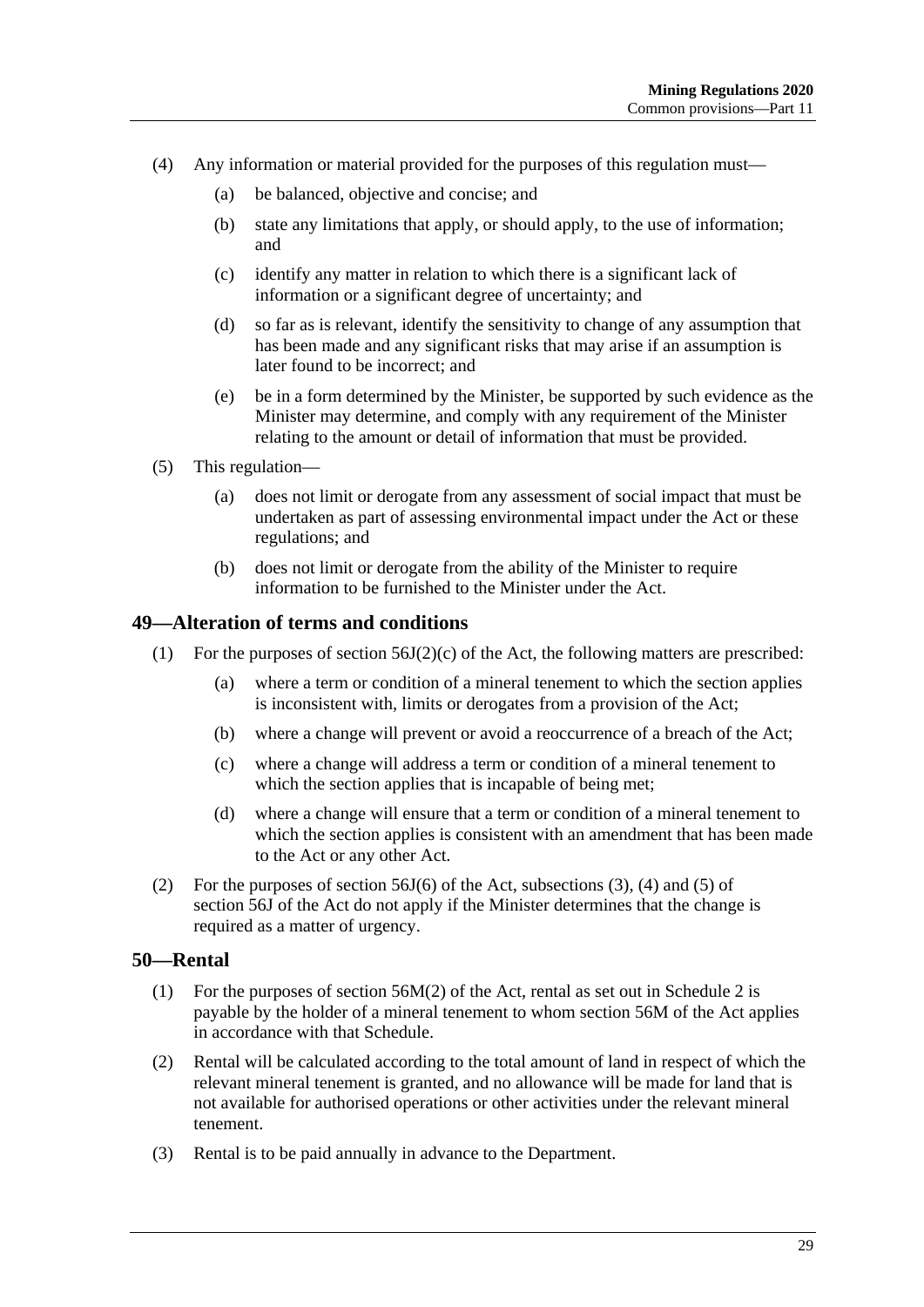#### <span id="page-29-0"></span>**51—Amalgamation of areas (terms and conditions of tenement)**

For the purposes of section 56P(3)(b) of the Act, the Minister must provide to the tenement holder (or tenement holders) a copy of the proposed terms and conditions of the tenement for the purposes of consultation.

#### <span id="page-29-1"></span>**52—Surrender on application**

For the purposes of section  $56X(2)(b)$  of the Act, the following information is prescribed:

- (a) a statement, accompanied by supporting evidence—
	- (i) that completion outcomes required under a program under Part 10A of the Act, or all mine completion objectives required under a mine operations plan under Part 11B of the Act, have been achieved (or if an outcome or objective has not been achieved, the reason for this situation and information about what the tenement holder has done, or proposes to do, in the circumstances); and
	- (ii) that all rehabilitation required to be undertaken has been completed or is in place;
- (b) in the case of a surrender of a part of the area of the mineral tenement—a map and description of the relevant areas, showing the area to be surrendered and the area to remain, that comply with the requirements of section 56E of the Act;
- (c) the final compliance report, final royalty report and, if relevant, a final technical exploration report, required under these regulations;
- (d) the following declarations, in the form of a statutory declaration:
	- (i) a declaration that authorised operations have ceased;
	- (ii) a declaration that there are no outstanding liabilities under the Act or these regulations;
	- (iii) a declaration that all fees, royalties, rents or penalties under the Act or these regulations have been paid;
	- (iv) a declaration that outlines any legal proceedings in respect of the tenement that involve the tenement holder as a party to those proceedings;
	- (v) if relevant, a declaration that the tenement holder has a management plan in place for the management or transfer of any outstanding matters or liabilities;
	- (vi) in the case of a private mine where the person carrying out mining operations is not the proprietor of the private mine—a declaration that the person who has been carrying out the operations has consulted with the proprietor of the mine;
- (e) an outline of the consultation undertaken by the tenement holder with the owner of the land about surrendering the mineral tenement and any rehabilitation or other work or activities to be carried out in connection with the surrender, including the issues raised by the owner and how those issues have been, or will be, addressed.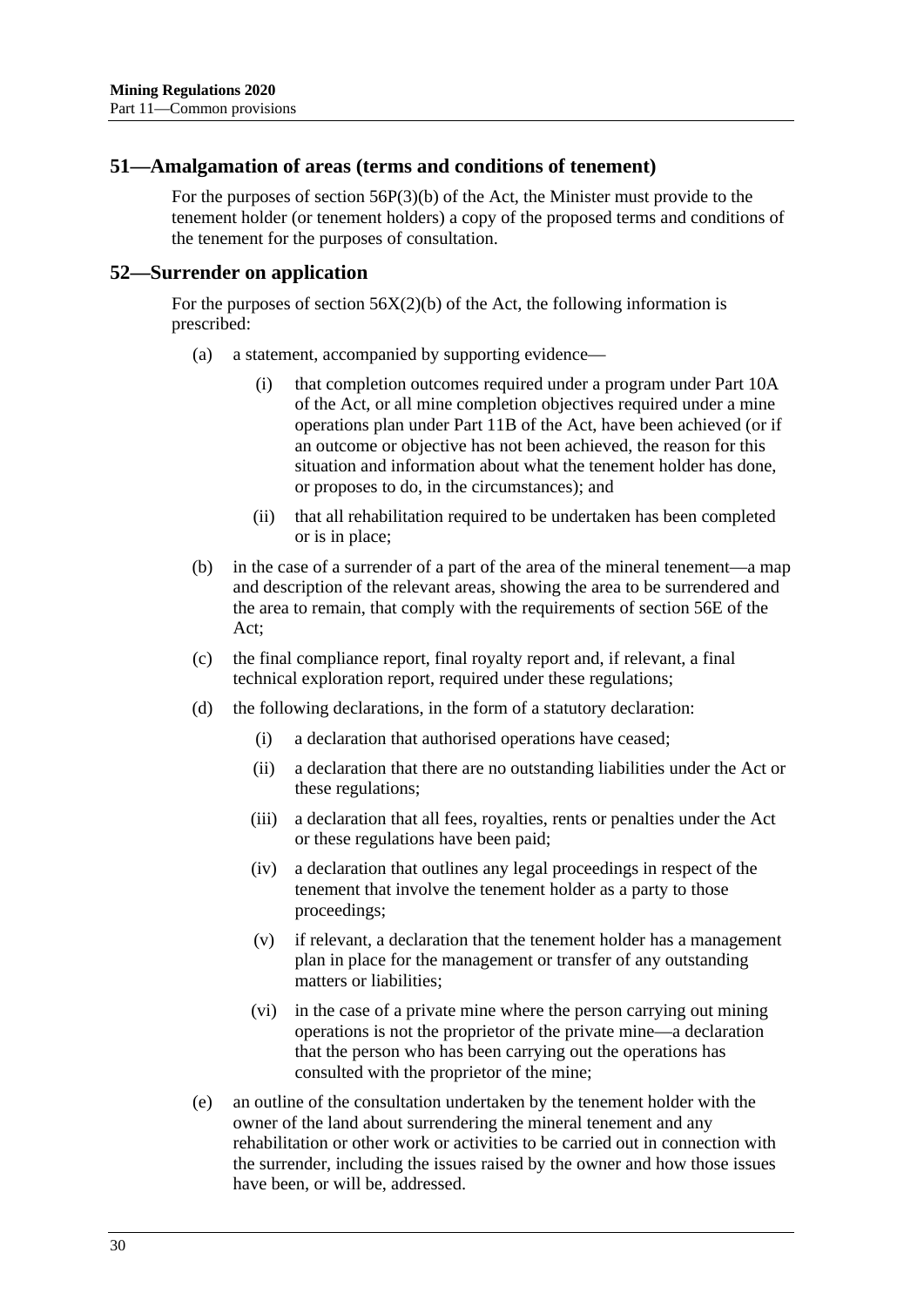#### <span id="page-30-0"></span>**53—Reinstatement of tenement—exploration licence**

For the purposes of section  $56Z(1)(a)$  of the Act, section  $56Z$  of the Act applies to an exploration licence.

## <span id="page-30-1"></span>**54—Assessment reports—alteration of terms and conditions under section 56J of Act**

For the purposes of section  $56ZA(1)(h)$  of the Act, a decision to add, vary or revoke a term or condition of a mineral tenement under section 56J of the Act is prescribed.

## <span id="page-30-2"></span>**Part 12—Change in operations**

#### <span id="page-30-3"></span>**55—Proposal to accompany application**

- (1) For the purposes of section  $56R(1)(b)(i)$  of the Act, a proposal must—
	- (a) specify the change that is being proposed taking into account the changes referred to in section 56Q(3) of the Act; and
	- (b) set out any changes that would apply (if the application for the change were to be approved) in relation to—
		- (i) the environmental impacts of the authorised operations carried out under the relevant tenement; and
		- (ii) the measures that are used, or to be used, to manage, limit or remedy those impacts; and
		- (iii) the environmental outcomes that are expected to occur; and
		- (iv) the criteria that have been adopted to measure the environmental outcomes associated with the relevant tenement; and
	- (c) be accompanied by a statement that demonstrates—
		- (i) in the case of a mining lease—that the change will not adversely affect the ability of the tenement holder to ensure that land comprised in the tenement can be effectively and efficiently mined; and
		- (ii) that appropriate environmental outcomes will be able to be achieved; and
		- (iii) that the change will not adversely affect the ability of the tenement holder to comply with the other requirements of the Act.
- (2) A proposal must also, in relation to any proposed change to the criteria adopted to measure a particular outcome, include details about any change to—
	- (a) what is to be measured and the form of the measurements that are to be used; and
	- (b) what is proposed to be taken to constitute the achievement of the relevant outcome; and
	- (c) the locations where the relevant measurements are to be taken, or how such locations are to be determined; and
	- (d) the frequency of any measurement or monitoring; and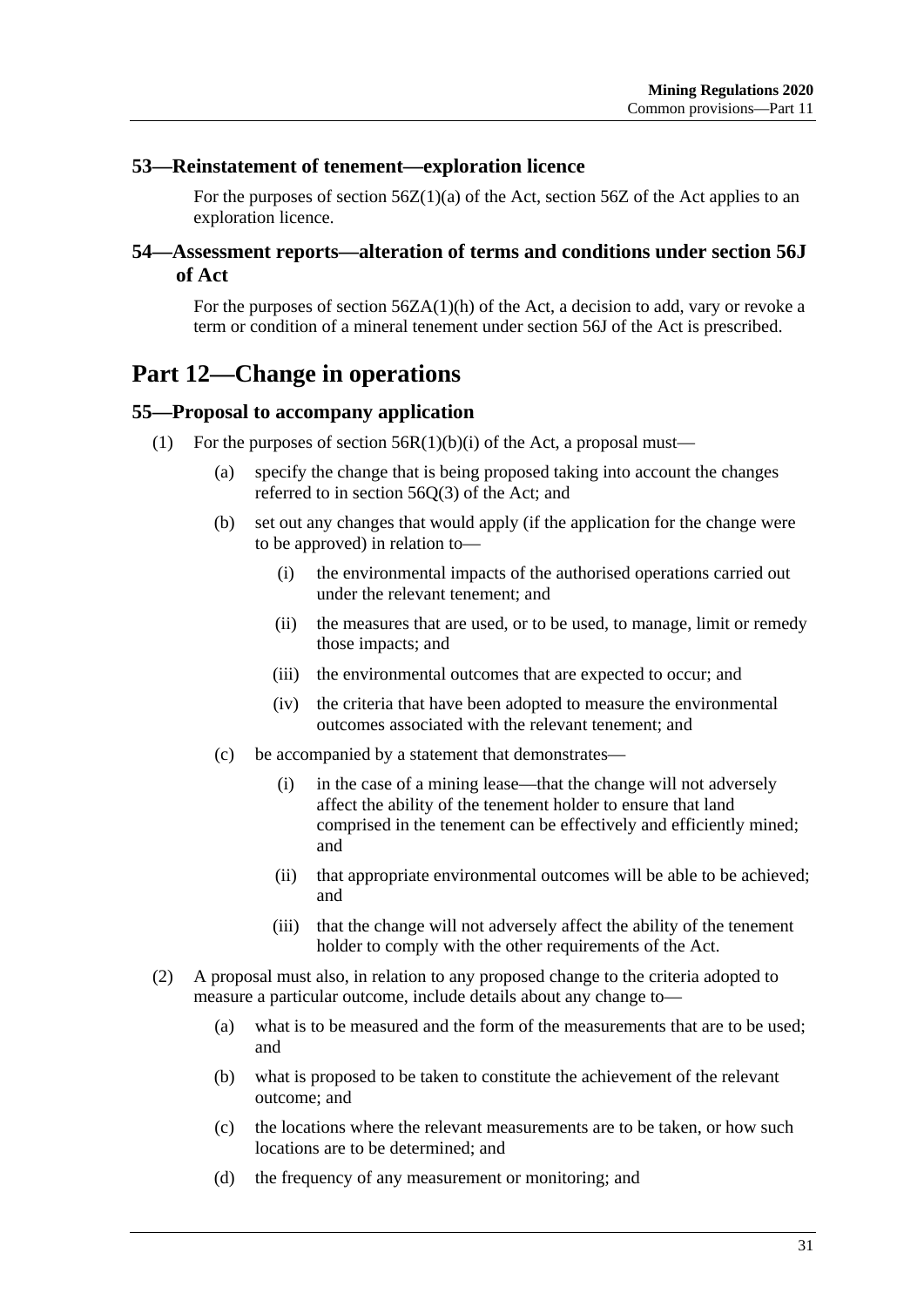- (e) any background or control data that is to be used, or how any such data is to be acquired.
- (3) In addition, a proposal must take into account any scoping report accepted by the Minister under [Part](#page-23-2) 10.
- (4) Any information or material provided for the purposes of a proposal must—
	- (a) be balanced, objective and concise; and
	- (b) state any limitations that apply, or should apply, to the use of information; and
	- (c) identify any matter in relation to which there is a significant lack of information or a significant degree of uncertainty; and
	- (d) so far as is relevant, identify the sensitivity to change of any assumption that has been made and any significant risks that may arise if an assumption is later found to be incorrect; and
	- (e) be in a form determined by the Minister, be supported by such evidence as the Minister may determine, and comply with any requirement of the Minister relating to the amount or detail of information that must be provided.

## <span id="page-31-0"></span>**56—Information on engagement on application for approval for change in operations**

- (1) For the purposes of section 56R(1)(b)(ii) of the Act, an application for the approval of the Minister under Part 8B Division 7 of the Act must set out information on the results of consultation undertaken by the tenement holder in relation to a proposal which must at least set out the following:
	- (a) the persons consulted;
	- (b) any issues of concern raised by the persons consulted;
	- (c) the steps (if any) taken or proposed to be taken by the applicant to address those concerns.
- (2) The consultation must at least comply with the following requirements:
	- (a) there should be a focus on engagement about any changes to the environmental impacts or outcomes that are expected to occur in connection with the proposed changes to authorised operations to be carried out under the tenement;
	- (b) reasonable steps should be taken to consult with the owner of land where the authorised operations are carried out.

## <span id="page-31-1"></span>**57—Consultation by Minister**

For the purposes of section 56S(b) of the Act, the Minister is required to undertake consultation under Part 8B Division 2 of the Act if—

- (a) there is an additional or different impact to the environment as a result of a proposed change to the operations to be carried out under the tenement; and
- (b) the impact is significant.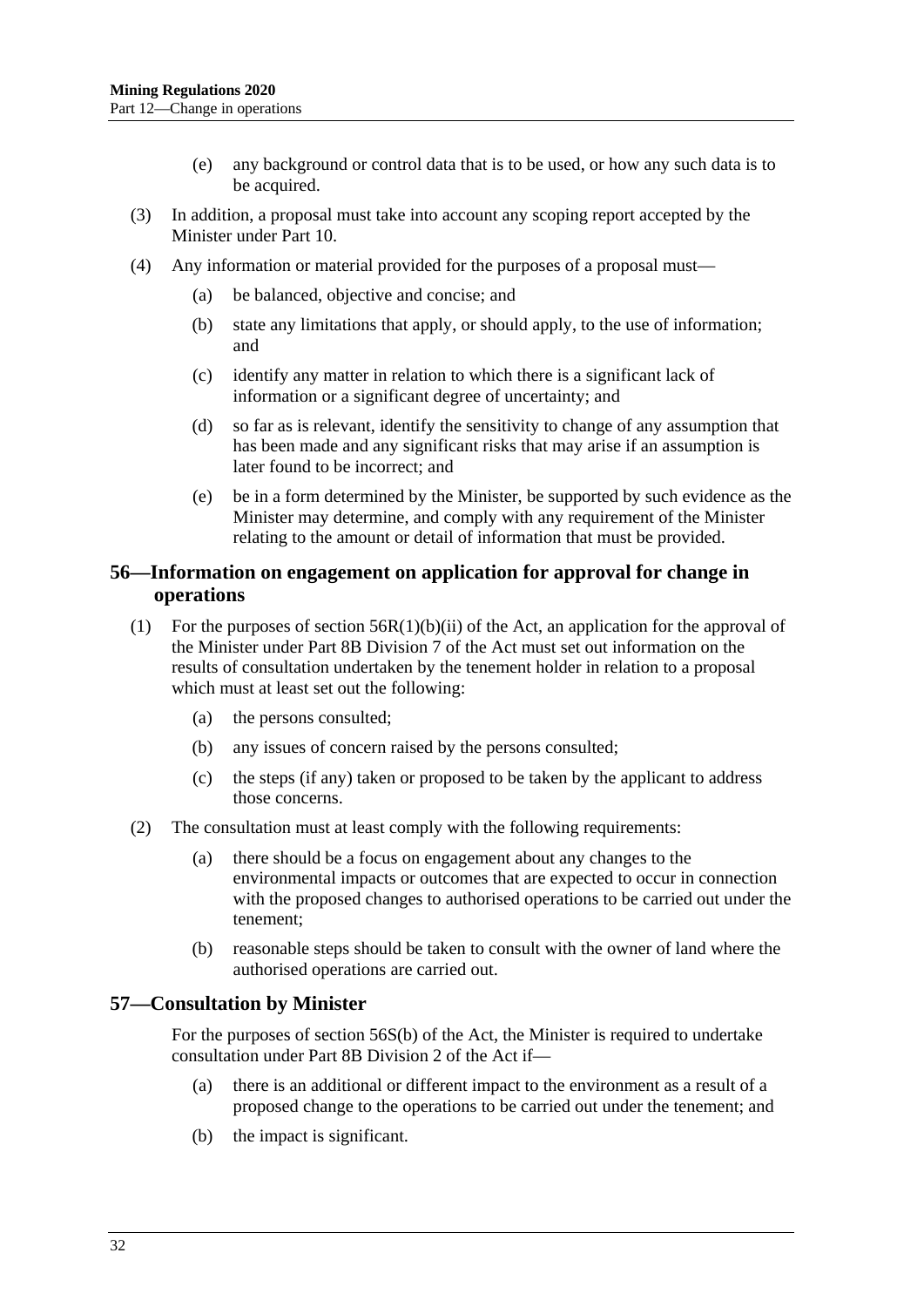## <span id="page-32-0"></span>**58—Notice of variation of terms or conditions**

- (1) The Minister must, before determining to vary the terms or conditions of a mineral tenement under section 56U of the Act, notify the applicant of the proposed variation and give the applicant at least 28 days, or such longer period as the Minister may allow, to make submissions on the variation before the Minister finalises it (although the applicant may indicate that a shorter period of time is sufficient for the purposes of this regulation).
- (2) For the purposes of this regulation, a reference to a variation of terms or conditions of a mineral tenement includes a reference to adding or revoking 1 or more terms or conditions.

## <span id="page-32-1"></span>**59—Notice of decision**

For the purposes of section  $56V(2)$  of the Act, a notice to an applicant must be given in accordance with [regulation](#page-50-0) 88.

## <span id="page-32-2"></span>**Part 13—Funds**

## <span id="page-32-3"></span>**60—Mining Rehabilitation Fund—prescribed period**

For the purposes of section 62AA(3)(b) of the Act, the prescribed period is 24 months.

## <span id="page-32-4"></span>**61—Extractive Areas Rehabilitation Fund—prescribed rate**

For the purposes of the definition of *prescribed rate* in section 63(5) of the Act, the lesser amount of 22 cents per tonne of extractive minerals is prescribed.

## <span id="page-32-5"></span>**Part 14—Forfeiture and transfer of mineral tenement**

## <span id="page-32-6"></span>**62—Forfeiture and transfer of mineral tenement**

- (1) For the purposes of section  $70(1)(b)$  of the Act, section 70 of the Act applies in relation to an exploration licence.
- (2) For the purposes of section  $70(2a)$  of the Act—
	- (a) an applicant must be able to demonstrate—
		- (i) their capacity to meet the terms and conditions of the tenement; and
		- (ii) their capacity to meet the outcomes, criteria and requirements of the relevant approved program under Part 10A of the Act; and
		- (iii) their capacity to replace any bond or security in place under section 62 of the Act; and
		- (iv) a history of compliance with the provisions of the Act and any designated Act; and
	- (b) an application must be supported by—
		- (i) evidence of technical, operational and financial capabilities and resources available to the applicant to undertake the operations contemplated by the relevant approved program under Part 10A of the Act; and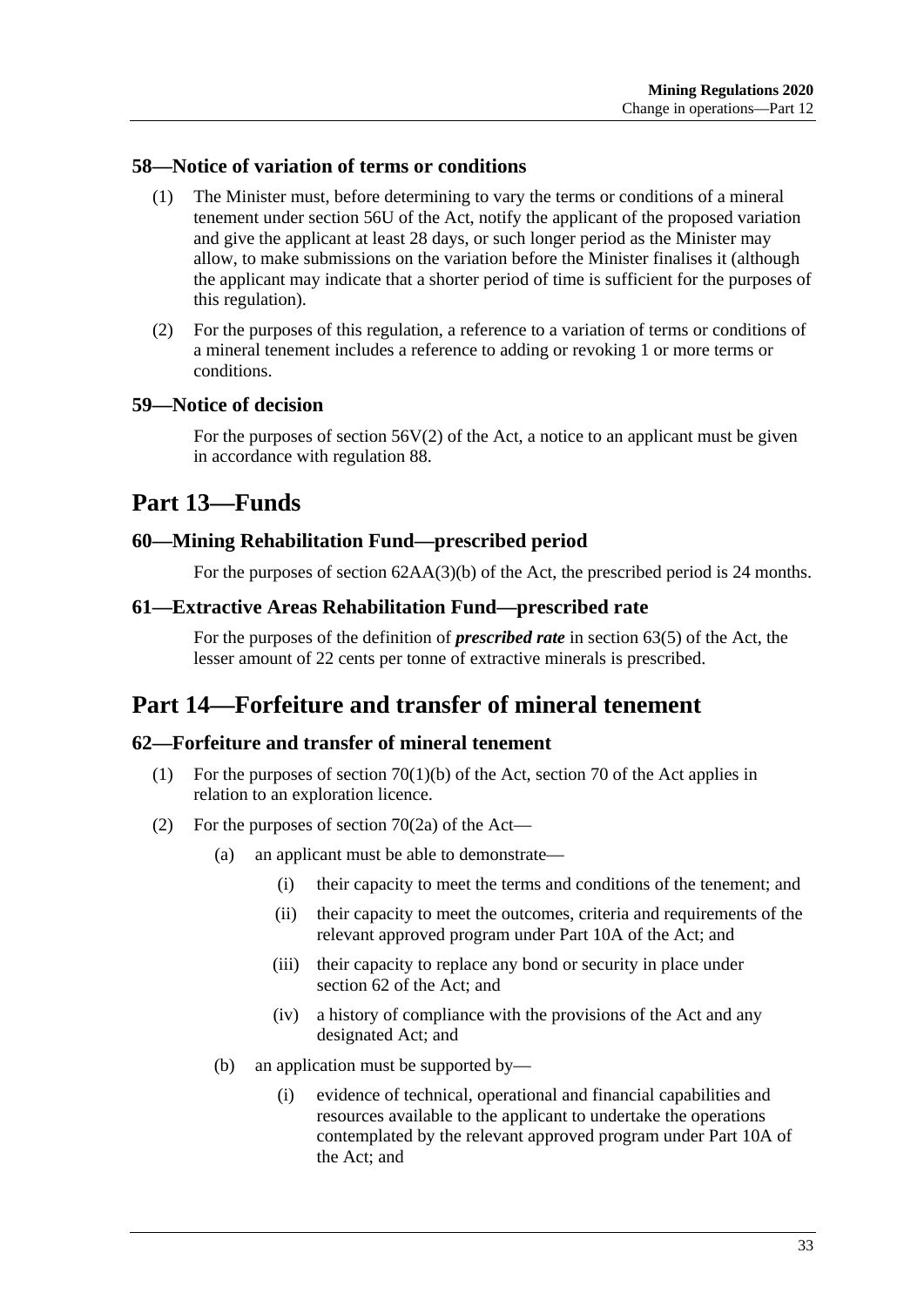- (ii) evidence of the capacity to rectify or address the grounds on which the tenement would be forfeited, as applying under section 70(2b) of the Act; and
- (c) an application may not be made in relation to an exploration licence that was granted or has been transferred within the period of 2 years immediately preceding the date of the application.
- (3) For the purposes of section 70(3a)(a) of the Act, a right to the transfer of a mineral tenement does not arise—
	- (a) if the person on whose application the Court recommended forfeiture fails to notify the Minister, within 14 days after the Court makes its recommendation, in a manner and form determined by the Minister, that they wish to have the mineral tenement transferred to them; or
	- (b) if the Minister does not consent to the transfer of the mineral tenement.

## <span id="page-33-0"></span>**Part 15—Programs for environment protection and rehabilitation**

## <span id="page-33-1"></span>**63—Preparation of program**

- <span id="page-33-3"></span><span id="page-33-2"></span>(1) For the purposes of section 70B(2)(d) of the Act, a program under Part 10A of the Act must, in addition to the requirements set out in that section—
	- (a) if the program relates to operations to be carried out under an exploration licence, a mineral claim or a mineral tenement determined by the Minister in a particular case—
		- (i) include a description of the features of the environment that are expected to be affected by the proposed authorised operations; and
		- (ii) include a description of the environmental impacts that may reasonably be expected to occur; and
	- (b) set out the strategies that the tenement holder and any other person who may be acting on behalf of the tenement holder proposes to adopt to achieve the environmental outcomes under section 70B(2)(b) of the Act; and
	- (c) set out a statement of the criteria to be adopted to measure the environmental and completion outcomes specified in the program, including details about—
		- (i) what is to be measured and the form of the measurements that are to be used; and
		- (ii) the locations where relevant measurements are to be taken, or how such locations are to be determined; and
		- (iii) what is proposed to be taken to constitute the achievement of the relevant outcomes (with consideration being given to any inherent errors of measurement); and
		- (iv) the frequency of any measurement or monitoring; and
		- (v) any background or control data that is to be used, or how any such data is to be acquired; and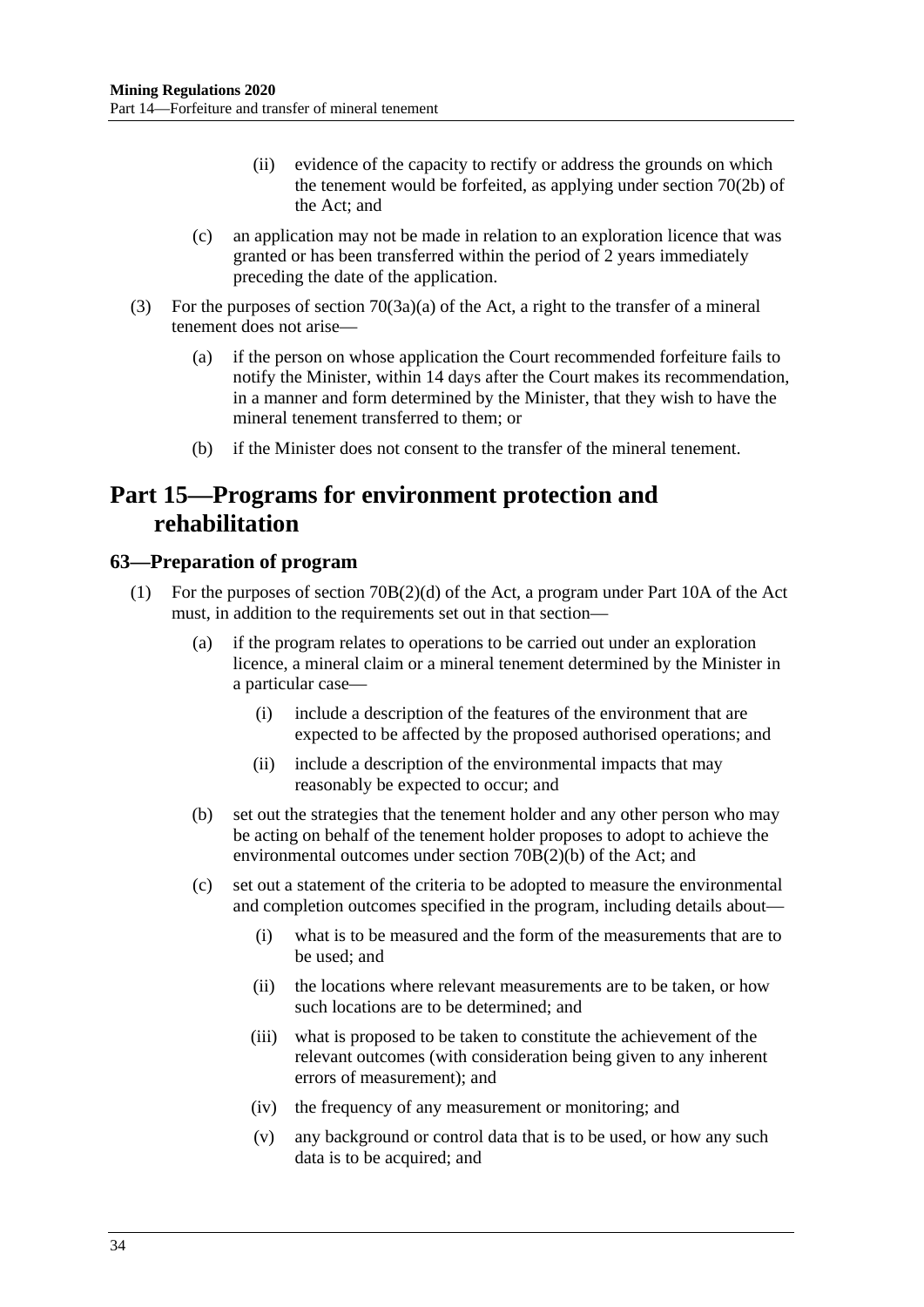- <span id="page-34-1"></span>(d) without limiting [paragraph](#page-33-2) (c), to the extent (if any) that there is a high level of reliance on control strategies to reduce risk to the environment—set out leading indicator criteria; and
- (e) such other information as may be determined by the Minister for the purposes of this regulation.
- (2) Subregulations  $(1)(c)(iv)$  and  $(1)(d)$  do not apply in relation to a mineral claim or an exploration licence.
- <span id="page-34-2"></span>(3) Any information or material provided for the purposes of a program under section 70B of the Act must—
	- (a) be balanced, objective and concise; and
	- (b) state any limitations that apply, or should apply, to the use of information; and
	- (c) identify any matter in relation to which there is a significant lack of information or a significant degree of uncertainty; and
	- (d) so far as is relevant, identify the sensitivity to change of any assumption that has been made and any significant risks that may arise if an assumption is later found to be incorrect; and
	- (e) be in a form determined by the Minister, be supported by such evidence as the Minister may determine, and comply with any requirement of the Minister relating to the amount or detail of information that must be provided.
- (4) Without limiting [subregulation](#page-34-2) (3), the criteria provided for the purposes of [subregulation](#page-33-2) (1)(c) and [\(d\)](#page-34-1) must, insofar as is reasonably practicable and appropriate, be expressed in quantitative terms (rather than qualitative terms).

## <span id="page-34-0"></span>**64—Engagement on preparation and review of program**

- (1) For the purposes of section 70B(2)(d) and (e) of the Act, a program under Part 10A of the Act must, in addition to the requirements set out in that section and these regulations, include information on all consultation undertaken in connection with the preparation of the program that must at least set out the following:
	- (a) the persons consulted;
	- (b) any issues of concern raised by the persons consulted;
	- (c) the steps (if any) taken or proposed to be taken by the tenement holder to address those concerns.
- (2) For the purposes of section  $70C(3)(a)$  of the Act, a tenement holder conducting a review of a program under Part 10A of the Act must include, in any revised program, information on all consultation undertaken in connection with the review which must at least set out the following:
	- (a) the persons consulted;
	- (b) any issues of concern raised by the persons consulted;
	- (c) the steps (if any) taken or proposed to be taken by the applicant to address those concerns.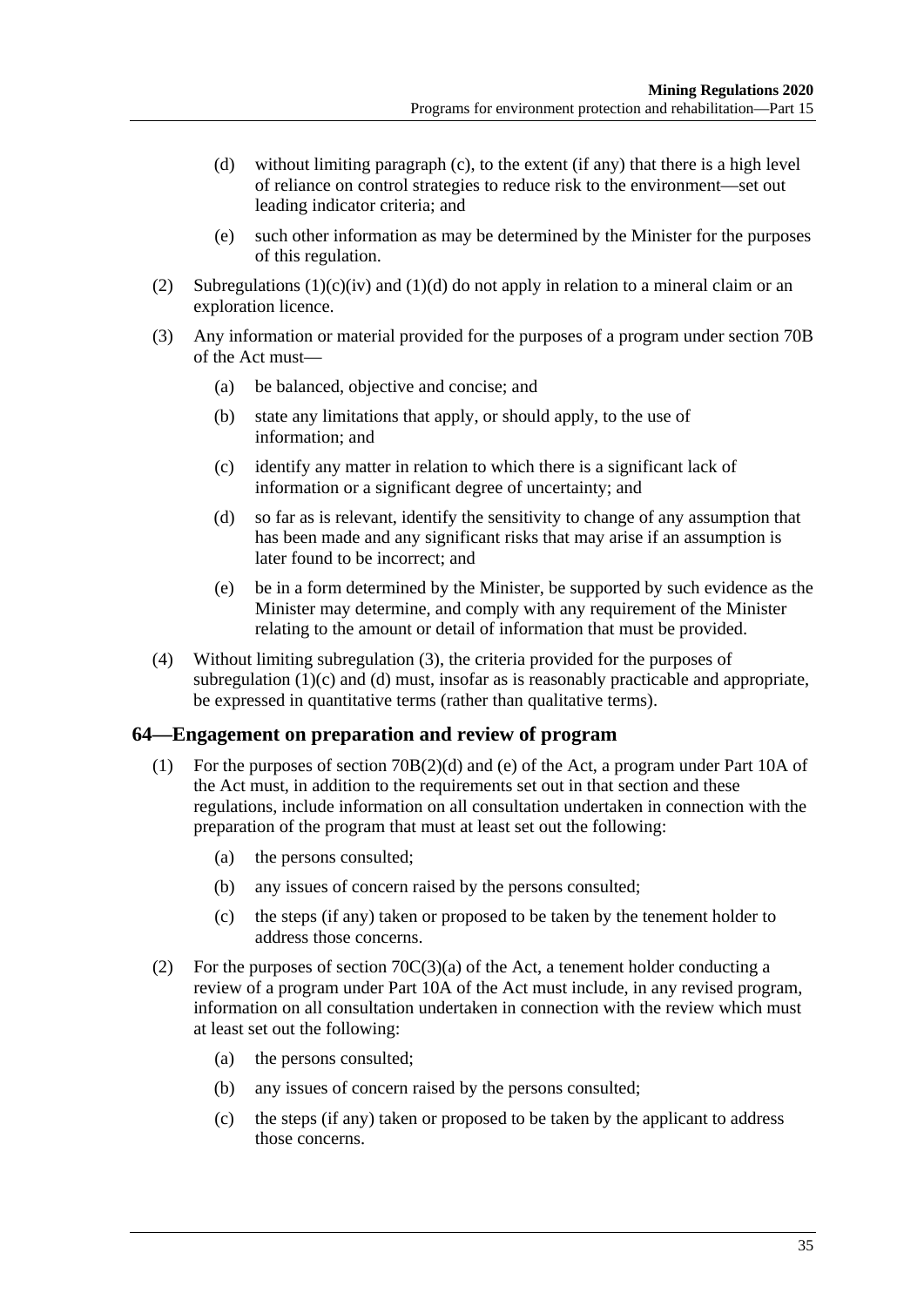## <span id="page-35-0"></span>**65—Adoption of program**

- (1) For the purposes of section 70B(8) of the Act, any program determined by the Minister and published in the Gazette in connection with the operation of this regulation is adopted.
- (2) For the purposes of section 70B(8) of the Act, the following classes of authorised operations are prescribed:
	- (a) operations carried out within the area of a mineral claim;
	- (b) operations under an exploration licence;
	- (c) operations under a mining lease;
	- (d) operations under a retention lease;
	- (e) operations under a miscellaneous purposes licence.

## <span id="page-35-1"></span>**66—Review of program**

- (1) For the purposes of section 70C(3)(c) and (4) of the Act, a review must be completed and furnished to the Minister within 3 months after a direction of the Minister to review the program, or within such longer period approved by the Minister.
- (2) In determining whether or not to approve a revised program under section 70C of the Act and, if so, any change to the terms and conditions applying in relation to a program, the Minister must have regard to any submissions or response received under section 70D(2) or (3) of the Act.
- (3) For the purposes of section 70C(4a) of the Act, if a revised program has been submitted to the Minister for the purposes of section 70C(2)(a) of the Act, the Minister may determine that a lower prescribed fee is payable on submission of that revised program.
- (4) For the purposes of section  $70C(4a)$  of the Act, if a revised program has been submitted under section 70C of the Act merely because minor administrative revisions have been made to the program, the Minister may determine that a lower prescribed fee is payable on submission of that revised program.

## <span id="page-35-2"></span>**Part 16—General provisions—environmental protection**

## <span id="page-35-4"></span><span id="page-35-3"></span>**67—Environmental directions**

For the purposes of section 7(2a) of the Act—

- (a) section 70E of the Act applies as if a reference to authorised operations included a reference to mining operations for the recovery of extractive minerals that are authorised under another Act insofar as that section relates to undue damage, or potential undue damage, to the environment; and
- (b) section 70H of the Act applies as if it extended to an environmental direction issued in relation to authorised operations for the recovery of extractive minerals that are authorised under another Act as provided for by [paragraph](#page-35-4) (a); and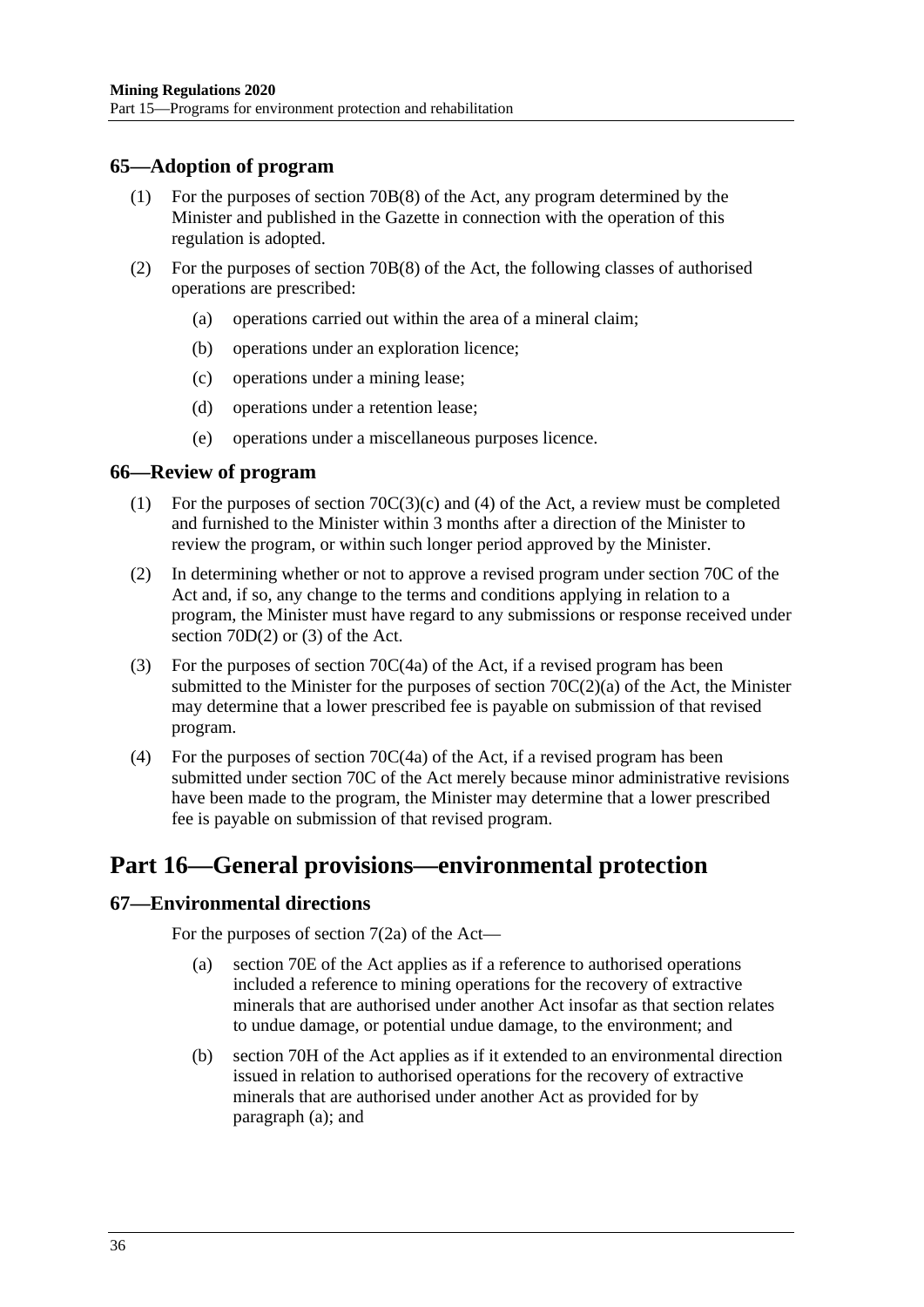(c) the powers of an authorised officer to carry out an authorised investigation under the Act apply in relation to authorised operations for the recovery of extractive minerals if the powers are exercised, or the investigation is, in connection with Part 10B of the Act.

# <span id="page-36-0"></span>**Part 17—Special mining enterprises**

## <span id="page-36-3"></span><span id="page-36-1"></span>**68—Concept phase**

- <span id="page-36-2"></span>(1) For the purposes of section 56BA(3)(a) of the Act, the following information is prescribed:
	- (a) information demonstrating that the enterprise is of major significance to the economy of the State;
	- (b) a statement outlining the principal mineral or minerals that the proponent is seeking to recover by undertaking the special mining enterprise and a general description of the operations that would be carried out for the purposes of the mining enterprise;
	- (c) maps and plans relating to the place where the mining enterprise is proposed to be undertaken;
	- (d) an outline of the environmental impacts of the mining enterprise and of steps proposed to be undertaken to address or manage those impacts;
	- (e) if so determined by the Minister in a particular case, a description of the impacts on people and communities that may reasonably be expected to occur as a result of the mining enterprise and the measures that are to be used to manage, limit or remedy those impacts (in the case of negative impacts), or to facilitate or ensure those impacts (in the case of positive impacts);
	- (f) a statement of the technical, operational and financial capabilities and resources available to the proponent for the purpose of undertaking the mining enterprise;
	- (g) a statement by the applicant outlining any contravention of, or failure to comply with, a provision of a corresponding law or designated Act in connection with authorised operations carried out by them within the preceding period of 5 years that resulted in—
		- (i) the revocation or suspension of an authority to carry out authorised operations; or
		- (ii) a prosecution for an offence; or
		- (iii) the imposition of a penalty by a court; or
		- (iv) the issuing of a notice, direction or order that required the suspension or discontinuance of any authorised operations or the rectification of any harm to the environment or the rehabilitation of any land, place or other aspect of the environment;
	- (h) a statement identifying any exemptions or modifications with respect to the provisions of the Act that the proponent has under consideration in connection with the operation of section 56C of the Act;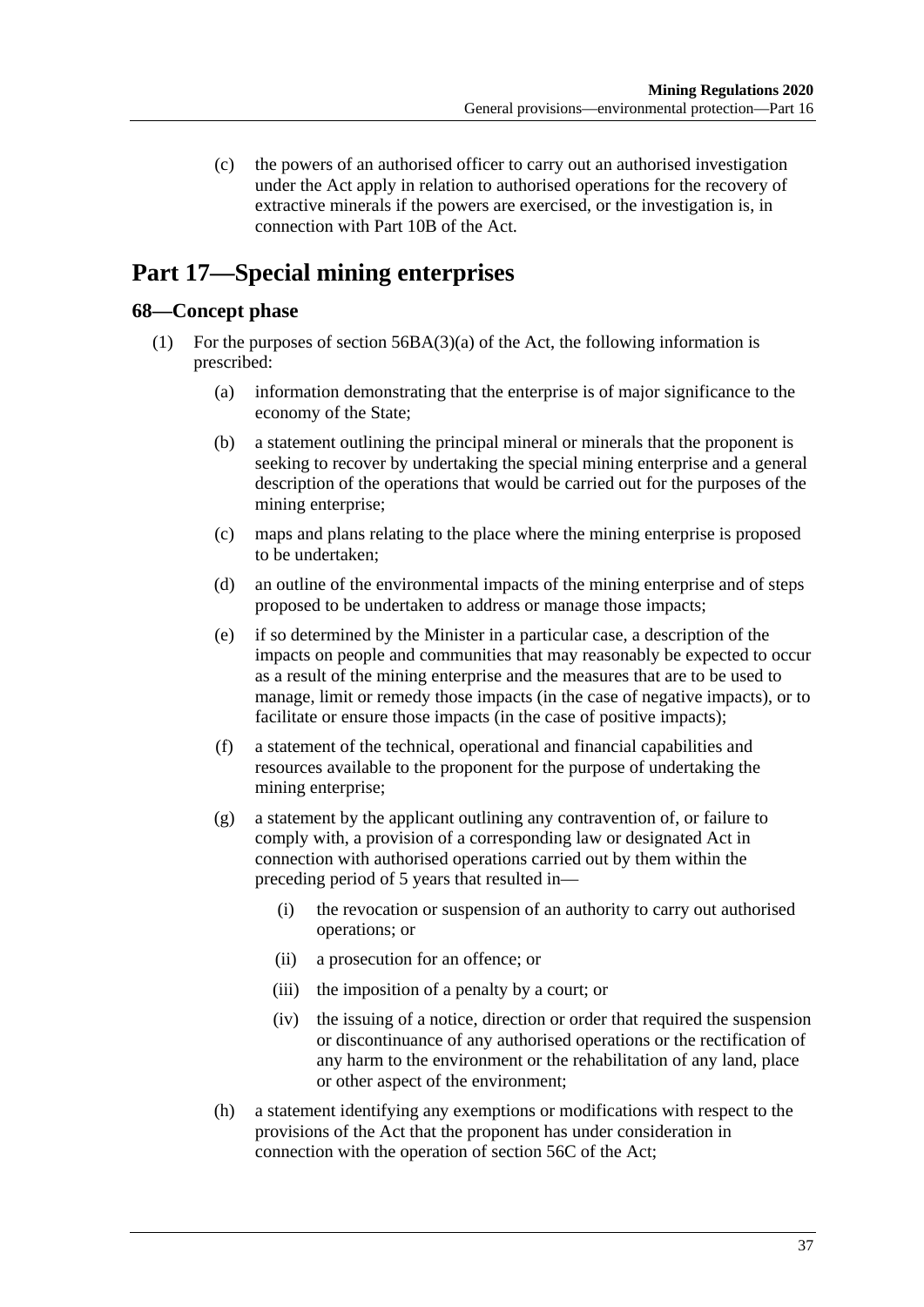- (i) such other information as may be determined by the Minister for the purposes of this regulation.
- (2) [Subregulation \(1\)\(e\)](#page-36-2) does not limit or derogate from any assessment of social impact that must be undertaken as part of assessing environmental impact under the Act or these regulations.
- (3) Any information provided under [subregulation](#page-36-3) (1) must be in a form determined by the Minister, be supported by such evidence as the Minister may determine, and comply with any requirement of the Minister relating to the amount or detail of information that must be provided.

#### <span id="page-37-0"></span>**69—Application phase**

- <span id="page-37-2"></span>(1) For the purposes of section  $56BB(1)(c)$  of the Act, the following information is prescribed:
	- (a) a statement providing, addressing or outlining any additional information, requirement or action specified by the Director as part of the concept phase;
	- (b) a statement outlining the results of any consultation undertaken in connection with the application, including information about—
		- (i) the persons consulted; and
		- (ii) the issues of concern raised by the persons consulted; and
		- (iii) the steps (if any) taken or proposed to be taken by the proponent to address those concerns;
	- (c) a draft program that—
		- (i) sets out the environmental outcomes that are expected to occur as a result of the mining operations and related or ancillary operations or works that are proposed to be carried out under the enterprise (including after taking into account any rehabilitation proposed by the proponent and other steps to manage, limit or remedy any adverse environmental impacts); and
		- (ii) sets out a statement of the criteria to be adopted to measure those environmental outcomes, in a form determined by the Minister; and
		- (iii) incorporates information about the ability of the proponent to achieve the environmental outcomes set out in the program; and
		- (iv) if it is considered to be appropriate—sets out information about outcomes relating to impacts on people and communities and the measures that are to be used to manage, limit or remedy those impacts (in the case of negative impacts), or to facilitate or ensure those impacts (in the case of positive impacts); and
		- (v) addresses any other matter determined by the Minister;
	- (d) such other information as may be determined by the Minister for the purposes of this regulation.
- <span id="page-37-1"></span>(2) Any information provided for the purposes of a draft program must—
	- (a) be balanced, objective and concise; and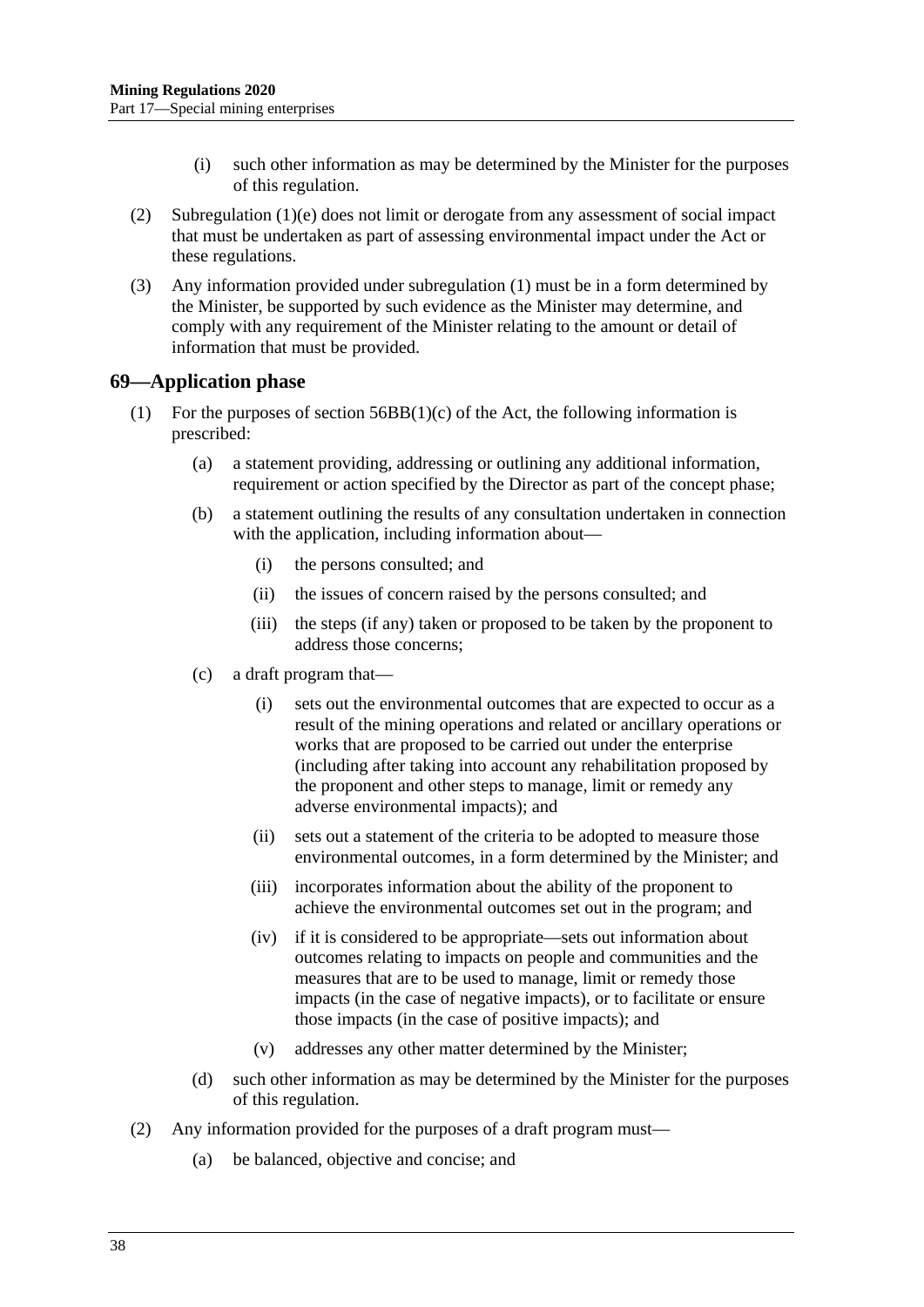- (b) state any limitations that apply, or should apply, to the use of information; and
- (c) identify any matter in relation to which there is a significant lack of information or a significant degree of uncertainty; and
- (d) so far as is relevant, identify the sensitivity to change of any assumption that has been made and any significant risks that may arise if an assumption is later found to be incorrect.
- (3) Without limiting [subregulation](#page-37-1) (2), any criteria referred to in [subregulation](#page-37-2) (1)(c) must, insofar as is reasonably practicable and appropriate, be expressed in quantitative terms (rather than qualitative terms).
- (4) Any information provided under this regulation must be in a form determined by the Minister, be supported by such evidence as the Minister may determine, and comply with any requirement of the Minister relating to the amount or detail of information that must be provided.
- (5) For the purposes of section 56BB(6) of the Act, notice of the approval of an applicant must be given to the applicant in accordance with [regulation](#page-50-0) 88.

# <span id="page-38-0"></span>**Part 18—Entry on land**

## <span id="page-38-1"></span>**70—Entry on land**

- (1) A person must, on serving a notice of entry under section 58A of the Act, keep a record that the notice has been served.
- (2) For the purposes of section 58A(6) of the Act, a notice under section 58A of the Act must be served on the Mining Registrar.

# <span id="page-38-2"></span>**Part 19—Private mines**

## <span id="page-38-3"></span>**71—Application of Act**

For the purposes of section  $73D(3)(p)$  of the Act, the following sections of the Act are specified:

- (a) section 62, but only so that it applies in relation to authorised operations that are not operations for the recovery of extractive minerals;
- (b) section 79A.

## <span id="page-38-4"></span>**72—Prescribed requirements for mine operations plans**

- (1) This regulation sets out the prescribed requirements relating to mine operations plans for the purposes of section 73G of the Act.
- (2) A mine operations plan must, in addition to the requirements set out in section 73G of the Act—
	- (a) include a statement outlining the operations to be carried out at the mine; and
	- (b) include a description of the features of the environment that are expected to be affected by operations at the mine; and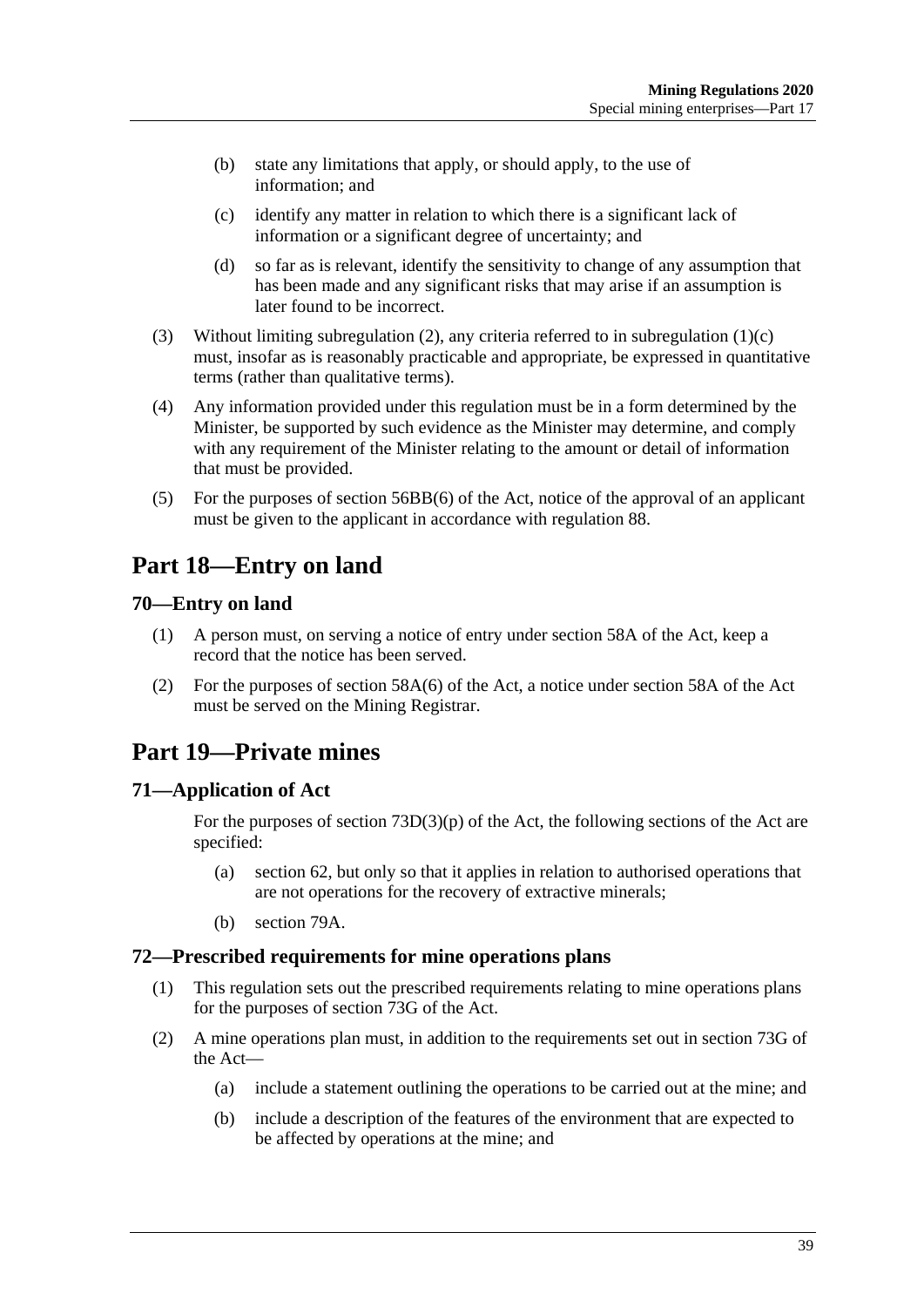- (c) include a description of the environmental impacts that may reasonably be expected to occur; and
- (d) set out the measures that are used, or to be used, to manage, limit or remedy those impacts; and
- <span id="page-39-0"></span>(e) set out the environmental objectives that are expected to be achieved; and
- (f) set out a set of criteria proposed to be adopted to measure the environmental objectives to be achieved in relation to the mining operations to be carried out at the mine and when operations at the mine will no longer be undertaken, including details about—
	- (i) what is to be measured and the form of the measurements that are to be used; and
	- (ii) the locations where relevant measurements are to be taken, or how such locations are to be determined; and
	- (iii) what is proposed to be taken to constitute the achievement of the relevant objectives (with consideration being given to any inherent errors of measurement); and
	- (iv) the frequency of any measurement or monitoring; and
	- (v) any background or control data that is to be used, or how any such data is to be acquired; and
- <span id="page-39-2"></span>(g) without limiting [paragraph](#page-39-0) (f), to the extent (if any) that there is a high level of reliance on control strategies to reduce risk to the environment—set out leading indicator criteria; and
- (h) include a statement of the capabilities of the person's ability to achieve the environmental objectives that are expected to occur; and
- <span id="page-39-3"></span>(i) if so determined by the Director in a particular case, include a description of the impacts on people and communities that may reasonably be expected to occur and the measures that are to be used to manage, limit or remedy those impacts (in the case of negative impacts), or to facilitate or ensure those impacts (in the case of positive impacts); and
- (j) include such other information as may be determined by the Director for the purposes of this regulation.
- <span id="page-39-1"></span>(3) Any information or material provided for the purposes of a mine operations plan must—
	- (a) be balanced, objective and concise; and
	- (b) state any limitations that apply, or should apply, to the use of information; and
	- (c) identify any matter in relation to which there is a significant lack of information or a significant degree of uncertainty; and
	- (d) so far as is relevant, identify the sensitivity to change of any assumption that has been made and any significant risks that may arise if an assumption is later found to be incorrect; and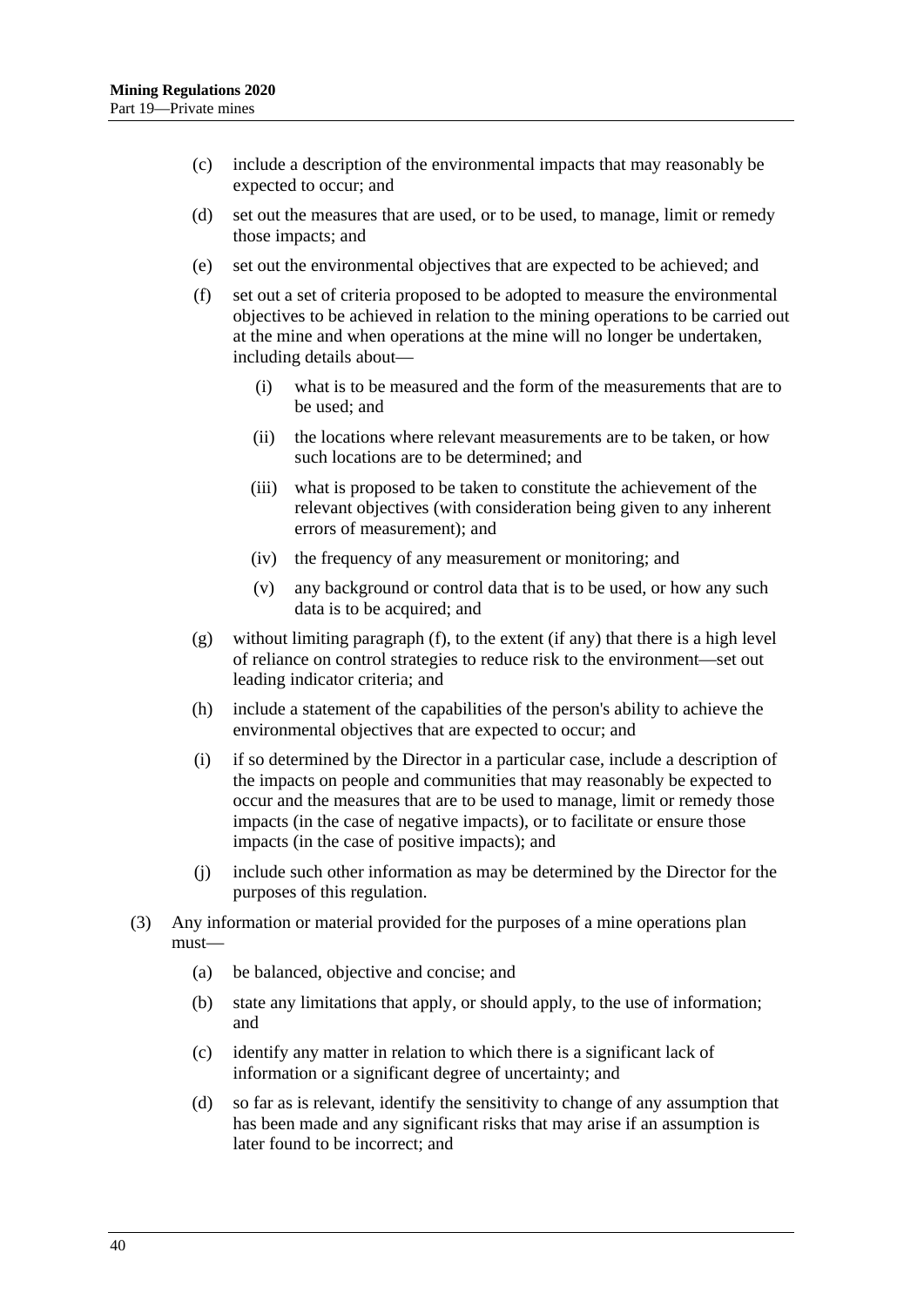- (e) be in a form determined by the Director, be supported by such evidence as the Director may determine, and comply with any requirement of the Director relating to the amount or detail of information that must be provided.
- (4) Without limiting [subregulation](#page-39-1) (3), the criteria provided for the purposes of subregulations  $(2)(f)$  and  $(g)$  must, insofar as is reasonably practicable and appropriate, be expressed in quantitative terms (rather than qualitative terms).
- (5) [Subregulation \(2\)\(i\)](#page-39-3) does not limit or derogate from any assessment of social impact that must be undertaken as part of assessing environmental impact under the Act or these regulations.
- (6) A mine operations plan must be provided in a manner and form determined by the Director.

#### <span id="page-40-0"></span>**73—Engagement on preparation and review of mine operations plan**

- (1) For the purposes of section  $73G(2)(c)$  of the Act, a mine operations plan must, in addition to the requirements set out in that section and these regulations, include information on all consultation undertaken in connection with the preparation of the plan in relation to—
	- (a) engagement about the environmental objectives that are expected to be achieved in connection with operations carried out at the private mine; and
	- (b) if the relevant mine is located on land vested in fee simple in a person other than the proprietor of the mine—reasonable steps taken to consult with that person,

that must at least set out the following:

- (c) the persons consulted;
- (d) any issues of concern raised by the persons consulted;
- (e) the steps (if any) taken or proposed to be taken by the person submitting the plan to address those concerns.
- (2) For the purposes of section 73G(16) of the Act, a person conducting a review of a mine operations plan must—
	- (a) undertake consultation that at least complies with the following requirements:
		- (i) engagement about the environmental objectives that are expected to be achieved in connection with the operations to be carried out under the mine operations plan being reviewed;
		- (ii) if the relevant mine is located on land vested in fee simple in a person other than the proprietor of the mine—reasonable steps should be taken to consult with that person; and
	- (b) include, in any revised mine operations plan, information on all consultation undertaken in connection with the review which must at least set out the following:
		- (i) the persons consulted;
		- (ii) the issues of concern raised by the persons consulted;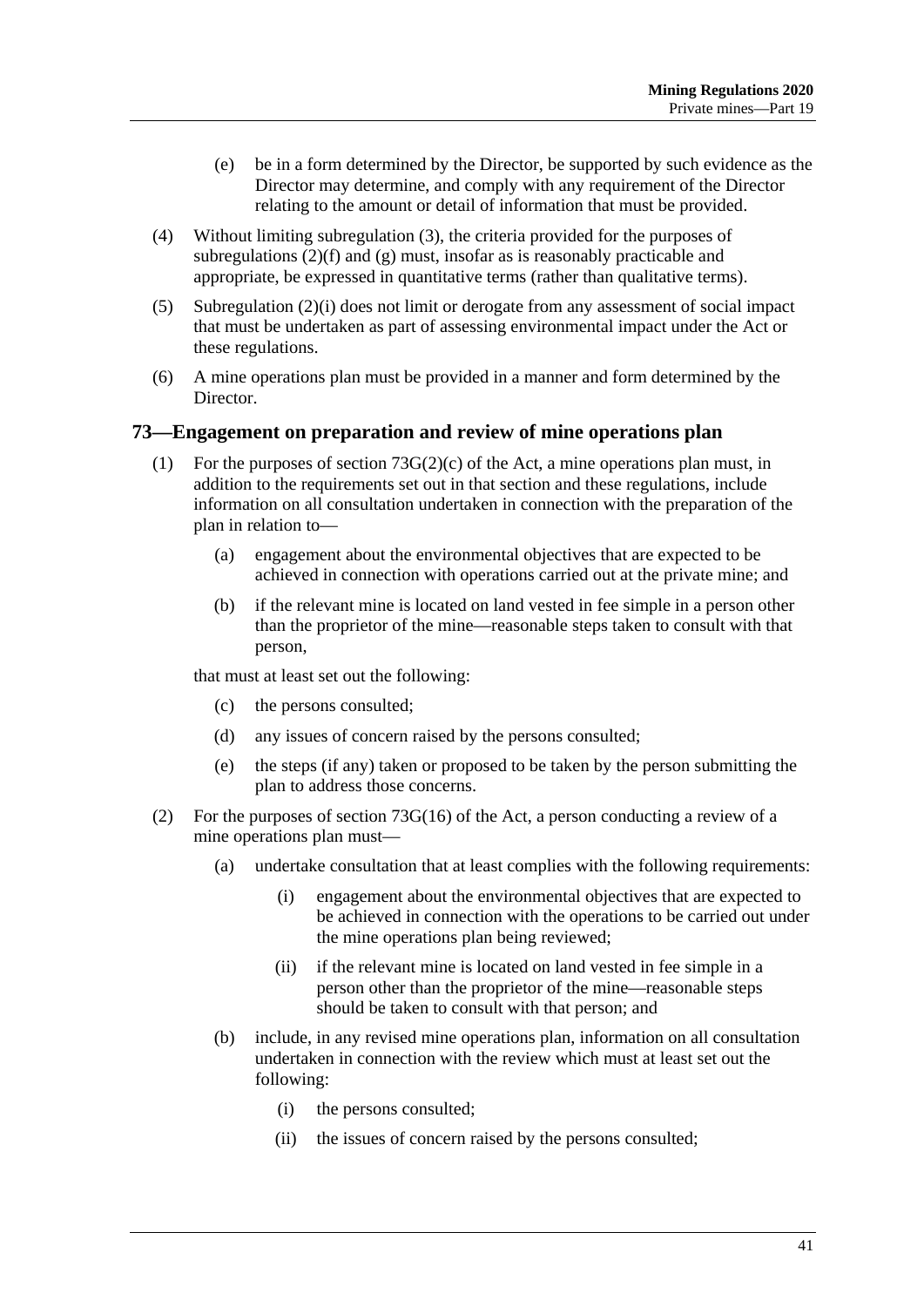(iii) the steps (if any) taken or proposed to be taken by the person conducting the review to address those concerns.

### <span id="page-41-0"></span>**74—Consultation by Director on mine operations plans**

- (1) For the purposes of section 73G(9) of the Act, this regulation applies in relation to a draft of the objectives and criteria for a mine operations plan that must be released for public consultation under section 73G(8) of the Act.
- <span id="page-41-3"></span>(2) The Director must issue, in such manner as the Director thinks fit, a notice—
	- (a) identifying the location of the mine; and
	- (b) stating that a mine operations plan has been prepared for the mine and that the relevant objectives and criteria may be inspected at a place specified in the notice; and
	- (c) inviting written submissions in relation to the draft objectives and criteria within a period specified in the invitation.
- <span id="page-41-4"></span><span id="page-41-2"></span>(3) The Director must also invite written submissions (to be submitted within the period specified under [subregulation](#page-41-2)  $(2)(c)$  on the draft objectives and criteria from—
	- (a) if the relevant mine is located on land vested in fee simple in a person other than the proprietor of the mine—that person; and
	- (b) if the relevant mine is located within the area of a council—that council.
- <span id="page-41-5"></span>(4) The Director must, in order to enable compliance with section 73G(10) of the Act, provide to the person who submitted the relevant draft copies of any submissions received by the Director within the relevant period applying under [subregulation](#page-41-3) (2) and [\(3\).](#page-41-4)
- (5) The report required for the purposes of section 73G(10) of the Act must be submitted to the Director within 20 business days after copies of any submissions are provided under [subregulation](#page-41-5) (4), or within such longer period as the Director may allow.
- (6) A submission under [subregulation](#page-41-3) (2) or [\(3\)](#page-41-4) cannot be made on the basis that the submission (or part of the submission) will be kept confidential.

#### <span id="page-41-1"></span>**75—Review of mine operations plans**

- (1) For the purposes of section  $73G(16)$  of the Act, a review—
	- (a) must be conducted taking into account the requirements of section 73G(2) of the Act (and so as to provide consistency with those requirements); and
	- (b) must include—
		- (i) the preparation of a report that contains the information determined by the Director; and
		- (ii) if so required by the Director, a revised mine operations plan for the approval of the Director under section 73G of the Act.
- (2) For the purposes of section  $73G(17)$  of the Act, a review must be completed and furnished to the Director—
	- (a) in the case of a review under section  $73G(14)$  of the Act—within 3 months after a direction of the Director to review the mine operations plan, or within such longer period approved by the Director; or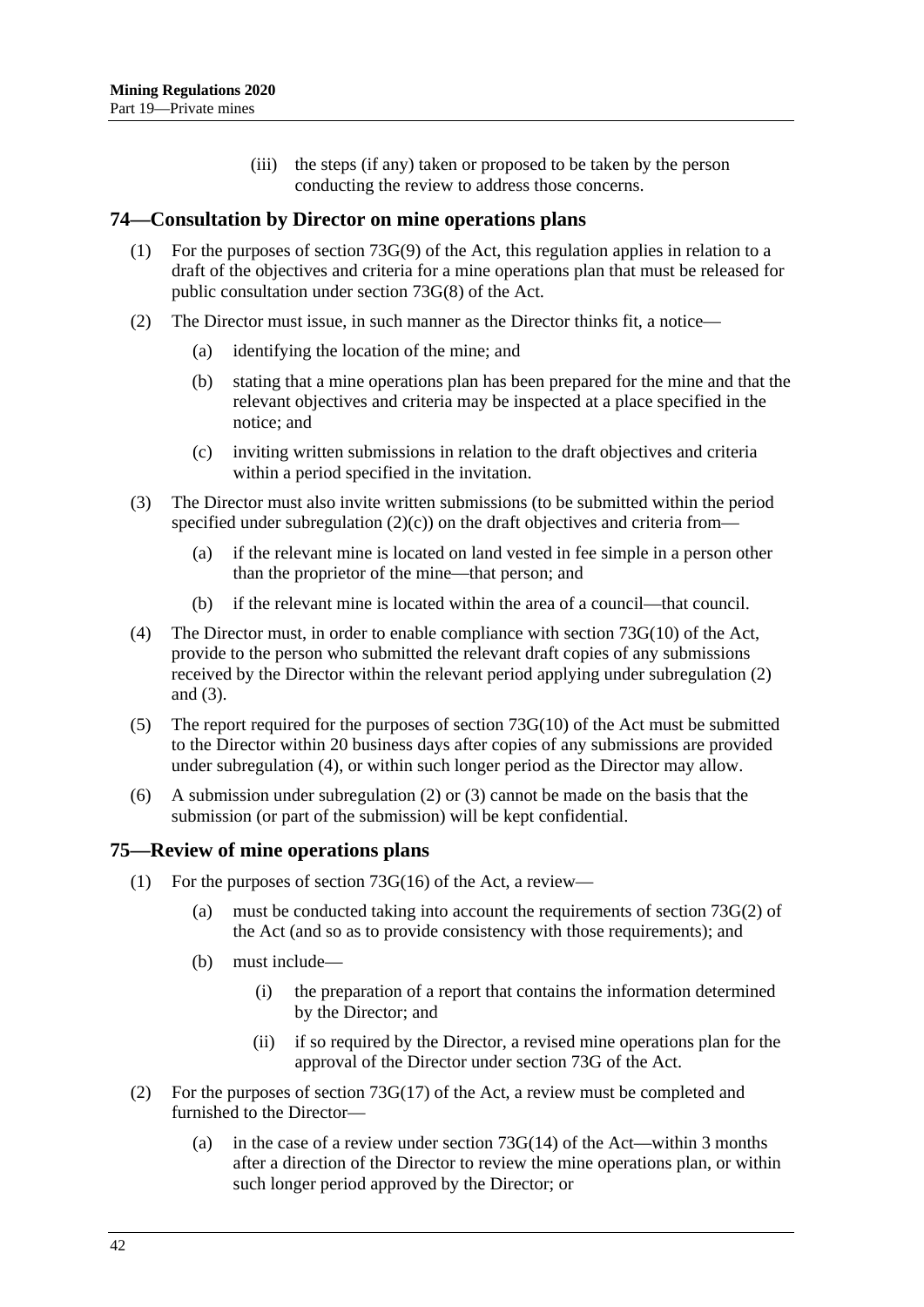(b) in the case of a review under section 73G(15) of the Act—by the end of the relevant 7 year period, or at such other time approved by the Director.

## <span id="page-42-4"></span><span id="page-42-0"></span>**76—Registration of interests**

- (1) For the purposes of section 15AA(2)(l) of the Act, but subject to this regulation, the interest of a proprietor of a private mine is required to be registered on the register.
- (2) The requirement under [subregulation](#page-42-4) (1) only applies to the extent that the Mining Registrar is satisfied that the Mining Registrar has sufficient information to enable the registration to occur.
- <span id="page-42-5"></span>(3) The Mining Registrar may, for the purpose of obtaining information about the proprietor of a private mine, by notice in writing to a designated person, require the person, within a period specified in the notice—
	- (a) to confirm or indicate whether the person is the proprietor of the private mine; and
	- (b) if the person is not the proprietor of the private mine, or is not the sole proprietor of the private mine—to provide such information as the Mining Registrar may require about who is, or about who else is, the proprietor of the private mine.
- <span id="page-42-6"></span>(4) A person who is subject to a notice under [subregulation](#page-42-5) (3) must comply with the requirements of the notice.

Maximum penalty: \$5 000.

- (5) It is a defence to a charge for an offence under [subregulation](#page-42-6) (4) for a person to prove that they took reasonable steps to comply with the requirements of the notice.
- (6) In this regulation—

*designated person*, in relation to a private mine, means—

- (a) a person who, according to information in the possession of the Mining Registrar, is the last known proprietor of the private mine; or
- (b) a person who is the current owner of the land where the private mine is situated.

# <span id="page-42-1"></span>**Part 20—Reports**

## <span id="page-42-2"></span>**77—Compliance reports**

- <span id="page-42-3"></span>(1) This regulation applies in relation to—
	- (a) a mineral claim; and
	- (b) an exploration licence; and
	- (c) a mining lease; and
	- (d) a retention lease; and
	- (e) a miscellaneous purposes licence; and
	- (f) a private mine.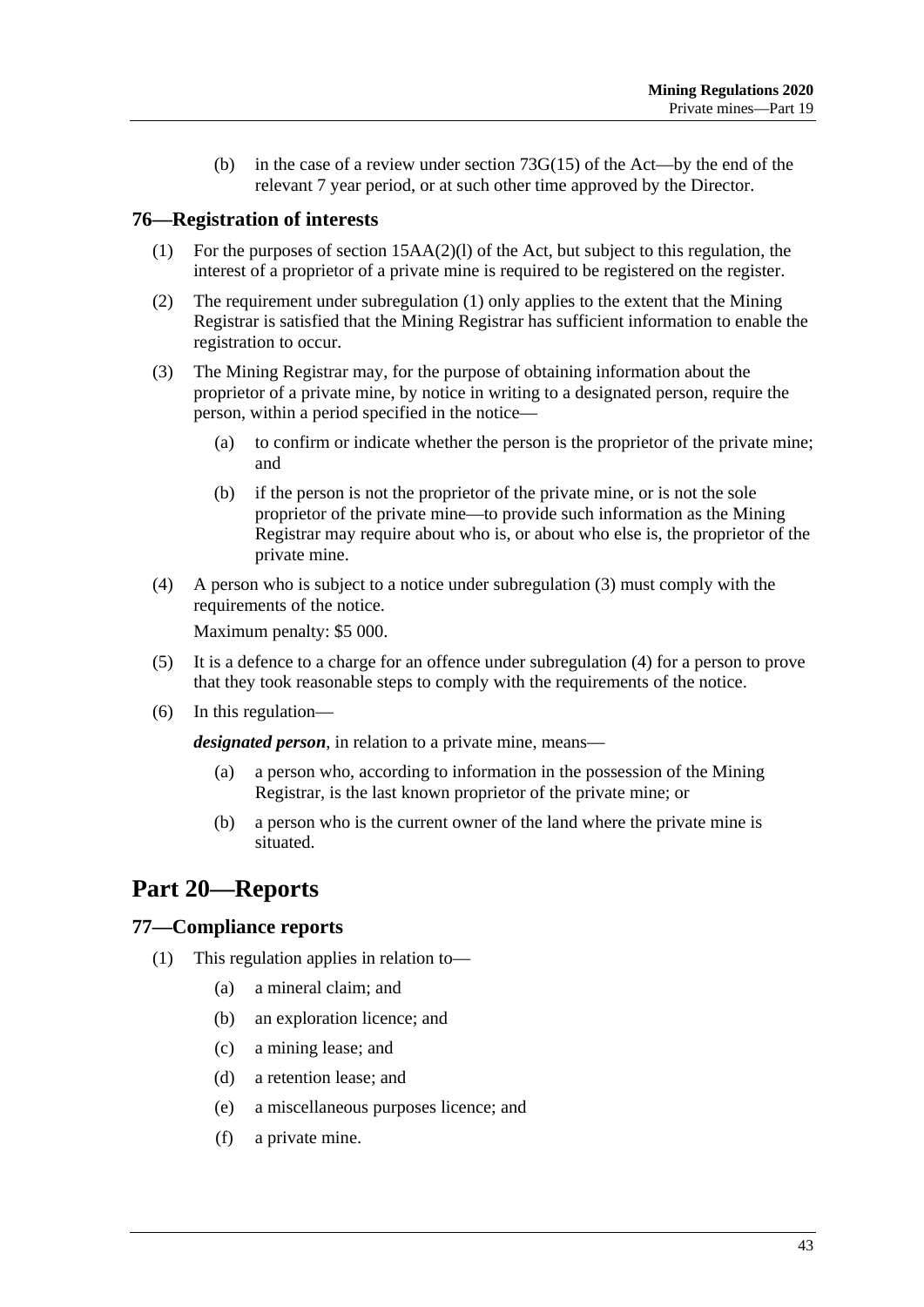<span id="page-43-0"></span>(2) The tenement holder in relation to a mineral tenement to which this regulation applies must provide to the Minister after the end of each reporting period a report (a *compliance report*) in accordance with the requirements of this regulation. Maximum penalty: \$5 000.

Expiation fee: \$750.

- <span id="page-43-4"></span>(3) For the purposes of [subregulation \(2\),](#page-43-0) a *reporting period* is—
	- (a) unless [paragraph](#page-43-1) (b) applies—
		- (i) in relation to a private mine—each 12 month period ending on 30 June in each year; and
		- (ii) in any other case—each 12 month period ending on the anniversary of the day on which the relevant mineral tenement was granted; or
	- (b) if the Minister so determines—a period set by reference to particular dates in a year, or a particular frequency.
- <span id="page-43-1"></span>(4) A compliance report under [subregulation](#page-43-0) (2)—
	- (a) must be provided within a period after the end of each reporting period determined by the Minister; and
	- (b) must be provided in a manner and form determined by the Minister; and
	- (c) must contain the information determined by the Minister.
- <span id="page-43-3"></span>(5) If a mineral tenement to which this regulation applies is being transferred, the transferor must provide to the Minister a compliance report in accordance with the requirements of this regulation—
	- (a) unless [paragraph](#page-43-2) (b) applies—in conjunction with the application for the Minister's consent to the transfer; or
	- (b) at a time determined by the Minister in the particular case.

<span id="page-43-2"></span>Maximum penalty: \$5 000.

Expiation fee: \$750.

- (6) A compliance report under [subregulation](#page-43-3) (5)—
	- (a) must relate to the period between the end of the last reporting period applying under [subregulation](#page-43-4) (3) in relation to the mineral tenement and the date of the report; and
	- (b) must be provided in a manner and form determined by the Minister; and
	- (c) must contain the information determined by the Minister.
- (7) If or when—
	- (a) a mineral tenement to which this regulation applies expires, or is surrendered, cancelled or forfeited; or
	- (b) part of the area of a mineral tenement to which this regulation applies is surrendered, relinquished or reduced,

the tenement holder at that time must provide to the Minister a final compliance report—

(c) unless [paragraph](#page-44-1) (d) or [\(e\)](#page-44-2) applies—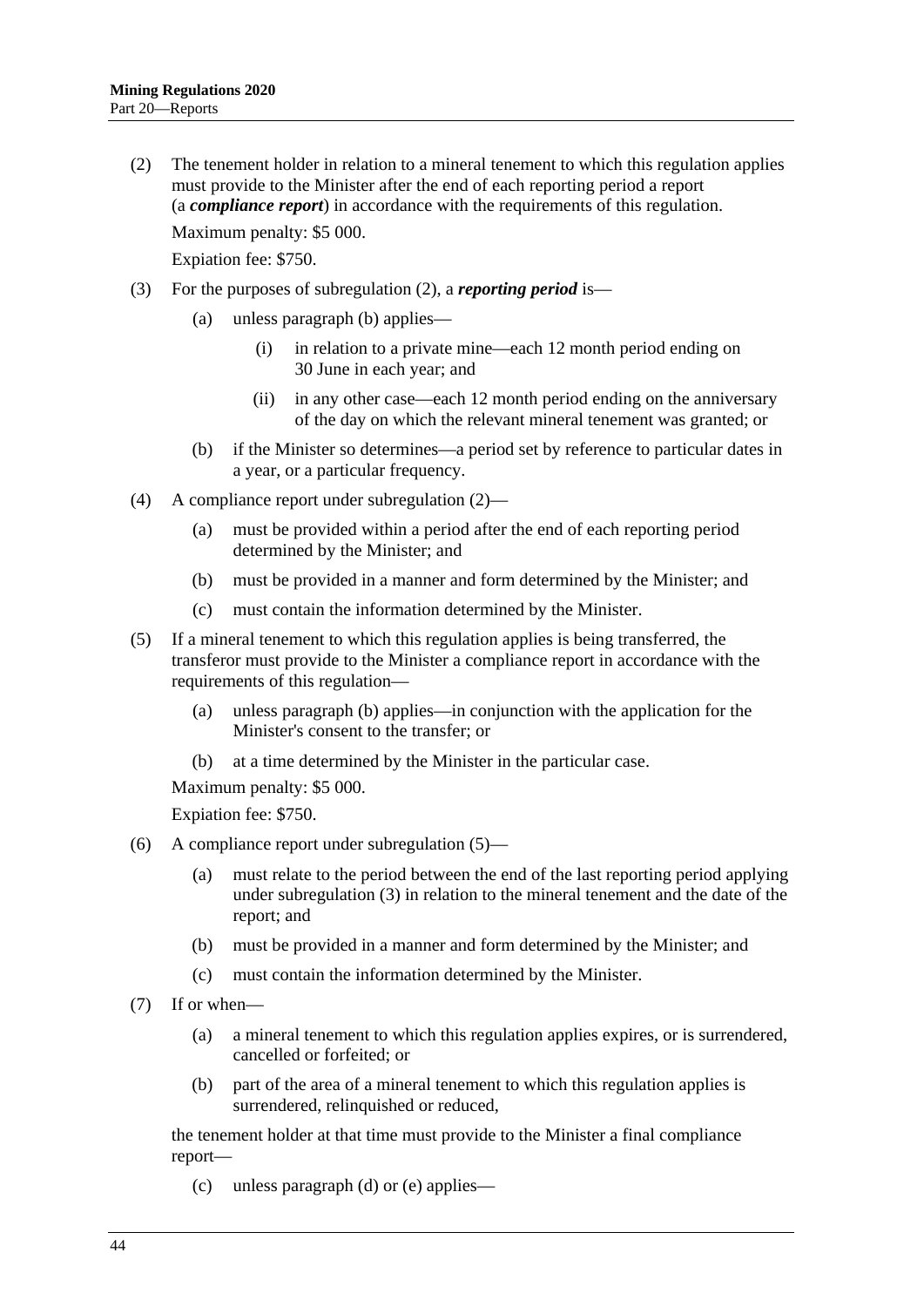- (i) in the case of an expiry—before the expiration; or
- (ii) in the case of a surrender—at the time that the tenement holder applies for the surrender; or
- (iii) in the case of a cancellation or forfeiture—within 2 months of the date of the cancellation or forfeiture; or
- <span id="page-44-1"></span>(d) in the case of a surrender, relinquishment or reduction of area by operation of section 30AAA, 30A or 33B of the Act—within 2 months after the date of the surrender, relinquishment or reduction; or
- (e) within a period or at a time determined by the Minister in the particular case.

<span id="page-44-2"></span>Maximum penalty: \$5 000.

Expiation fee: \$750.

(8) The Director may exempt the holder of an exploration licence from a requirement under this regulation.

#### <span id="page-44-0"></span>**78—Technical exploration reports**

- (1) Subject to [subregulation](#page-44-3) (2), this regulation applies in relation to—
	- (a) an exploration licence; and
	- (b) any other mineral tenement where the tenement holder carries out exploration operations.
- <span id="page-44-3"></span>(2) This regulation does not apply in relation to a class of tenement excluded from the operation of this regulation by a determination of the Minister.
- <span id="page-44-4"></span>(3) The tenement holder in relation to a mineral tenement to which this regulation applies must provide to the Minister after the end of each reporting period a report (a *technical exploration report*) in accordance with the requirements of this regulation.

Maximum penalty: \$5 000.

Expiation fee: \$750.

- (4) For the purposes of [subregulation](#page-44-4) (3), a *reporting period* is—
	- (a) unless [paragraph](#page-44-5) (b) applies—
		- (i) in relation to a private mine—each 12 month period ending on 30 June in each year; and
		- (ii) in any other case—each 12 month period ending on the anniversary of the day on which the relevant mineral tenement was granted; or
	- (b) if the Minister so determines—a period set by reference to particular dates in a year, or a particular frequency.
- <span id="page-44-5"></span>(5) A technical exploration report under [subregulation](#page-44-4) (3)—
	- (a) must be provided within a period after the end of each reporting period determined by the Minister; and
	- (b) must be provided in a manner and form determined by the Minister; and
	- (c) must contain the information determined by the Minister.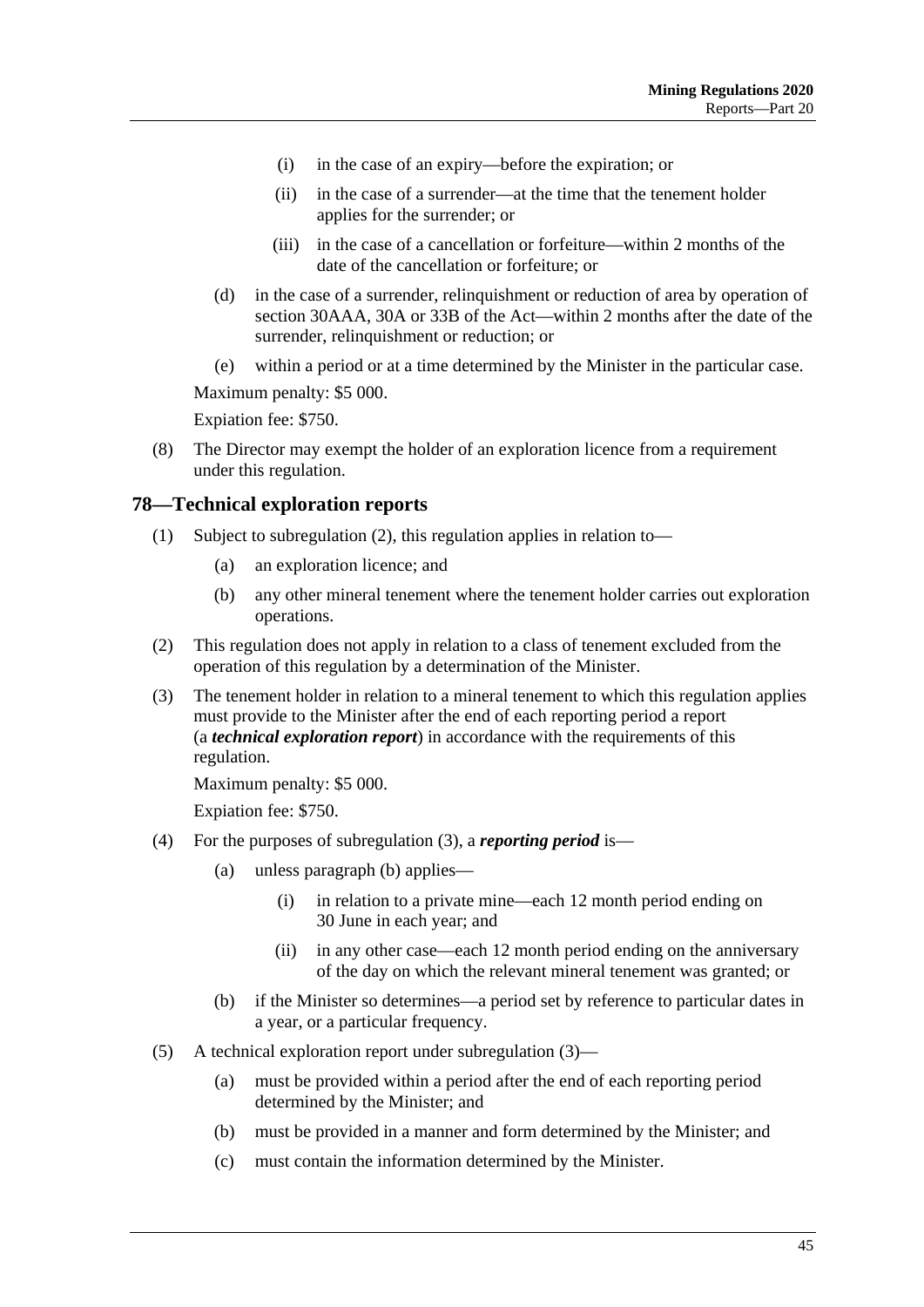#### $(6)$  If or when—

- (a) a mineral tenement to which this regulation applies expires, or is surrendered, cancelled or forfeited; or
- (b) part of the area of a mineral tenement to which this regulation applies is surrendered, relinquished or reduced,

the tenement holder at that time must provide to the Minister a final technical report—

- (c) unless [paragraph](#page-45-1) (d) applies—
	- (i) in the case of an expiry or surrender—within 2 months of the date of the expiration or surrender; or
	- (ii) in the case of a cancellation or forfeiture—within 3 months of the date of the cancellation or forfeiture; or
	- (iii) in the case of a relinquishment or reduction of area—within 2 months after the date of the relinquishment or reduction; or

<span id="page-45-1"></span>(d) within a period or at a time determined by the Minister in the particular case. Maximum penalty: \$5 000.

Expiation fee: \$750.

#### <span id="page-45-0"></span>**79—Incident reports**

(1) If or when the holder of a mineral tenement becomes aware of the occurrence of a reportable incident, the holder must ensure that the reportable incident is reported to the Minister in accordance with the requirements of this regulation.

Maximum penalty: \$10 000.

Expiation fee: \$1 500.

- (2) A reportable incident must be reported to the Minister as follows:
	- (a) an initial report must be provided to the Minister within 24 hours after the holder of the tenement becomes aware of the occurrence of the incident;
	- (b) a comprehensive report must be provided to the Minister—
		- (i) unless [subparagraph](#page-45-2) (ii) applies— within 1 month after the holder of the tenement becomes aware of the occurrence of the incident; or
		- (ii) within a period determined by the Minister in a particular case.
- <span id="page-45-2"></span>(3) A report—
	- (a) must be provided in a manner and form determined by the Minister; and
	- (b) must contain the information determined by the Minister.
- (4) In this regulation—

#### *reportable incident* means—

- (a) a contravention of, or a failure to comply with, a condition of a mineral tenement; or
- (b) a failure to achieve, or a breach of, an outcome specified in a program under Part 10A of the Act; or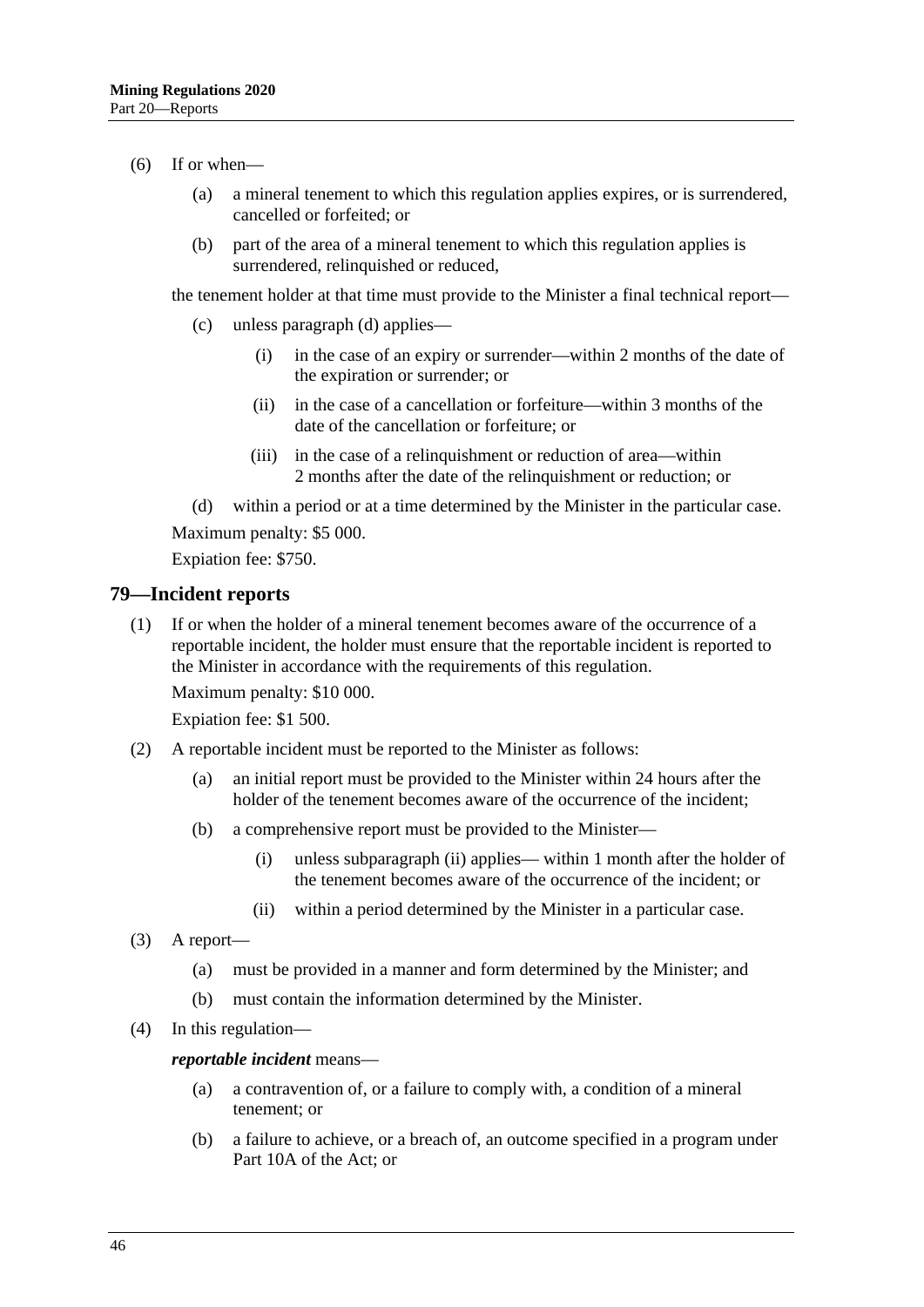- (c) a contravention of, or a failure to comply with, a condition of a program under Part 10A of the Act; or
- (d) a triggering of any leading indicator criteria set out in a program under Part 10A of the Act; or
- (e) action that causes undue damage to the environment in connection with any operations carried out under a mineral tenement; or
- (f) a failure to comply with a direction under Part 10B of the Act within the time allowed in the direction; or
- (g) action that constitutes an authorised operation without being duly authorised by or under the Act; or
- (h) a failure to achieve, or a breach of, an outcome specified in a mine operations plan under Part 11B of the Act; or
- (i) a breach of the general duty under Part 11B of the Act; or
- (j) a failure to comply with an order under Part 11B of the Act within the time allowed in the order.

#### <span id="page-46-0"></span>**80—Airborne surveys**

(1) The holder of a mineral tenement who is intending to carry out an airborne survey over land must, in accordance with this regulation, notify the Minister of the holder's intention to carry out the survey.

Maximum penalty: \$2 500.

Expiation fee: \$250.

- (2) A notification—
	- (a) must be provided to the Minister at least 14 days before the airborne survey is due to be carried out; and
	- (b) must be provided in a manner and form determined by the Minister; and
	- (c) must contain the information determined by the Minister.
- (3) In this regulation—

*airborne survey* means—

- (a) an airborne geophysics survey; or
- (b) remote sensing techniques conducted from the air.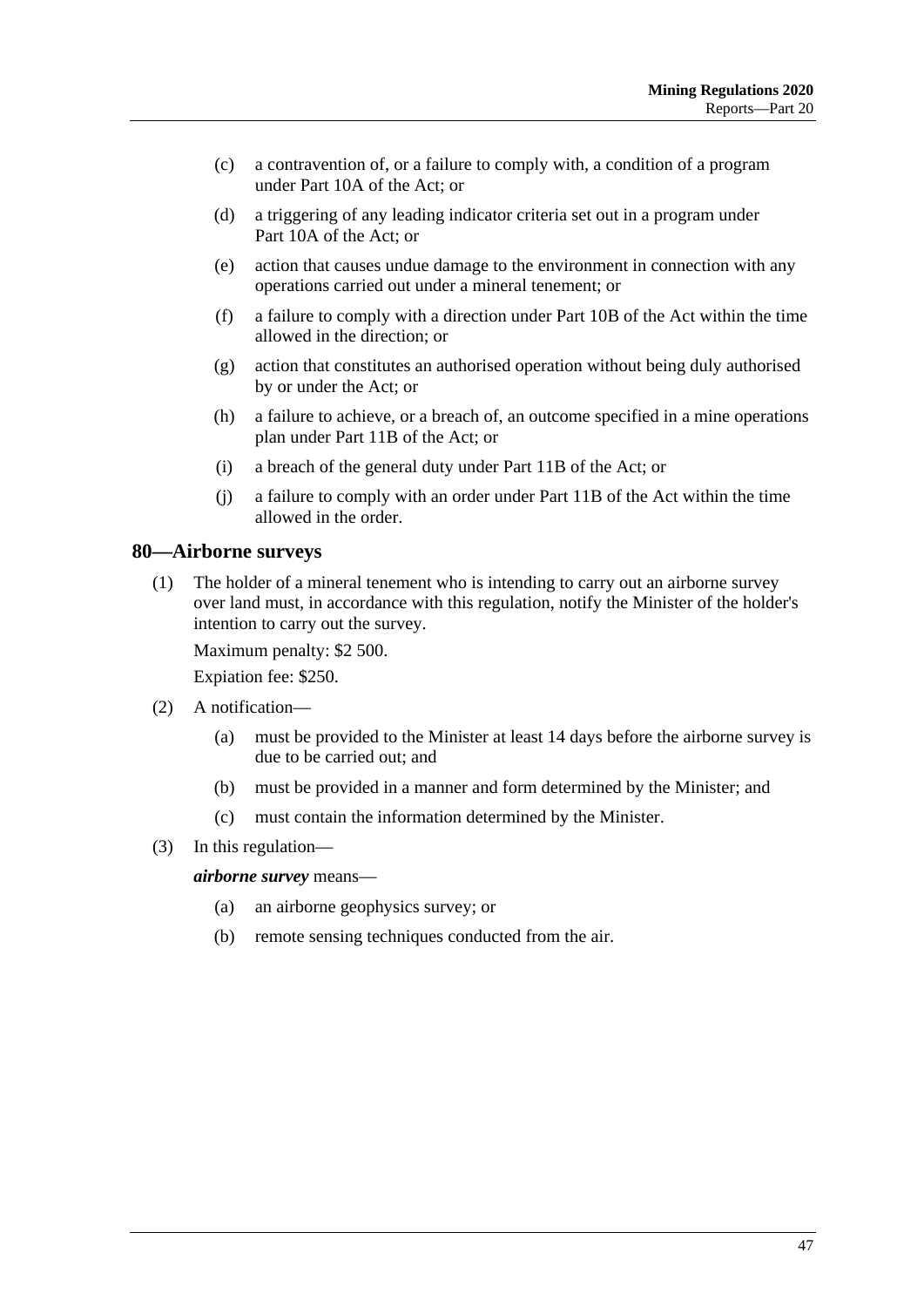## <span id="page-47-0"></span>**Part 21—Miscellaneous**

### <span id="page-47-2"></span><span id="page-47-1"></span>**81—Public liability insurance**

(1) The holder of a mineral tenement must, before commencing operations under the tenement and for the duration of the tenement, maintain a policy of public liability insurance indemnifying the holder, in an amount that is reasonable taking into account the kind of tenement, the nature and extent of the operations carried out under the tenement, and relevant industry standards, in relation to any action arising out of the operations carried out under the tenement and complying with any other requirement (if any) determined by the Minister.

Maximum penalty: \$20 000.

<span id="page-47-3"></span>(2) The tenement holder must provide to the Minister a certificate evidencing the insurance coverage required by [subregulation](#page-47-2) (1), and any endorsements or waivers relating to insurance coverage, in accordance with the requirements of this regulation.

Maximum penalty: \$5 000.

Expiation fee: \$750.

- (3) A certificate under [subregulation](#page-47-3) (2) must be provided to the Minister before operations commence under the relevant mineral tenement and then a current certificate must be provided to the Minister—
	- (a) unless [paragraph](#page-47-4) (b) applies—
		- (i) in relation to a private mine—by 30 June in each year; and
		- (ii) in any other case—by each anniversary of the day on which the relevant mineral tenement was granted; or
	- (b) if the Minister so determines—on another date in each year, or according to a particular frequency, determined by the Minister.
- <span id="page-47-5"></span><span id="page-47-4"></span>(4) The tenement holder must, in accordance with this regulation, notify the Minister—
	- (a) if any insurance obtained for the purposes of this regulation lapses without having been renewed; or
	- (b) if there is a change in an insurance policy obtained for the purposes of this regulation, including a change in the level of cover.

Maximum penalty: \$5 000.

Expiation fee: \$750.

- (5) A notification under [subregulation](#page-47-5) (4)—
	- (a) must be provided to the Minister within 14 days after the relevant event under that subregulation; and
	- (b) must be provided in a manner and form determined by the Minister; and
	- (c) must contain the information determined by the Minister, and be accompanied by such information or documents as the Minister may determine.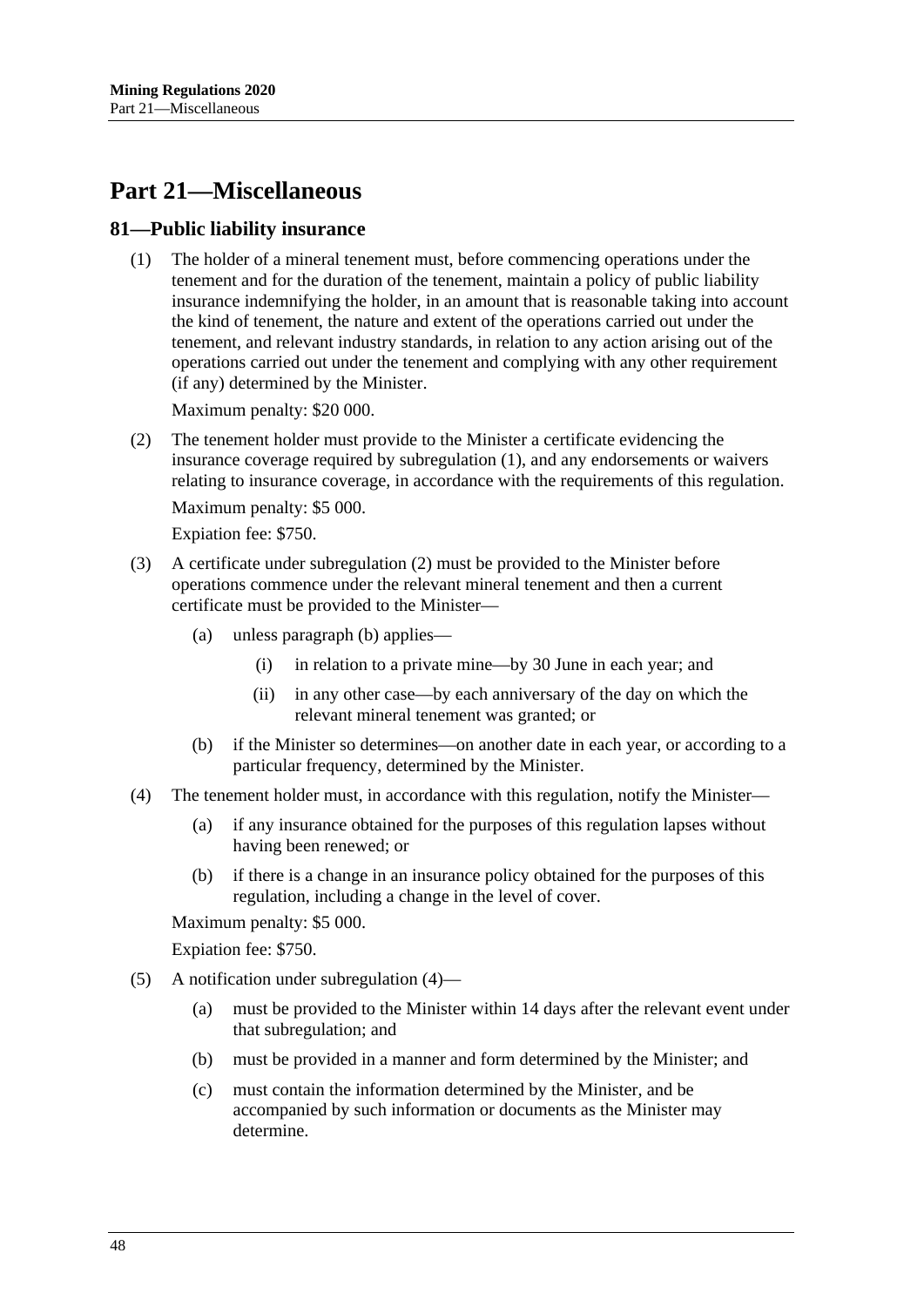(6) A tenement holder must, at the request of the Minister, provide to the Minister a copy of the policy of insurance relating to the requirements that apply under this regulation within a period specified by the Minister.

Maximum penalty: \$5 000.

Expiation fee: \$750.

## <span id="page-48-0"></span>**82—Confirmation of emergency direction**

For the purposes of section 70FB(4) of the Act, confirmation of a direction will be given by a notice of confirmation, in a form determined by the Director, given to the person to whom the emergency direction has been issued.

## <span id="page-48-1"></span>**83—Confirmation of emergency order**

For the purposes of section 73KA(4) of the Act, confirmation of an emergency order will be given by a notice of confirmation, in a form determined by the Director, given to the person to whom the emergency order has been issued.

## <span id="page-48-2"></span>**84—Declaration to accompany an application (general provision)**

- (1) This regulation applies to—
	- (a) an application for—
		- (i) a mining lease; or
		- (ii) a retention lease; or
		- (iii) a miscellaneous purposes licence; or
	- (b) an application for a change in operations under Part 8B Division 7 of the Act; or
	- (c) an application for the approval of a program, or for the approval of a revised program, under Part 10A of the Act.
- <span id="page-48-4"></span>(2) Any information provided for the purposes of an application to which this regulation applies must be accompanied by a declaration, signed by the relevant prescribed person, to the effect that the person has taken reasonable steps to review the information and to ensure its accuracy.
- (3) In this regulation—

#### *relevant prescribed person* means—

- (a) in the case of an application to which [subregulation](#page-48-4)  $(1)(c)$  applies—the holder of the tenement in respect of which the program or revised program is to apply; and
- (b) in any other case—the applicant.

#### <span id="page-48-3"></span>**85—Declaration to accompany an application (mine operations plans)**

- (1) This regulation applies to an application for an approval in relation to a mine operations plan, or the review of a mine operations plan, under Part 11B of the Act.
- (2) Any information provided for the purposes of an application to which this regulation applies must be accompanied by a declaration, signed by the person who is carrying out mining operations at the mine, to the effect that the person has taken reasonable steps to review the information and to ensure its accuracy.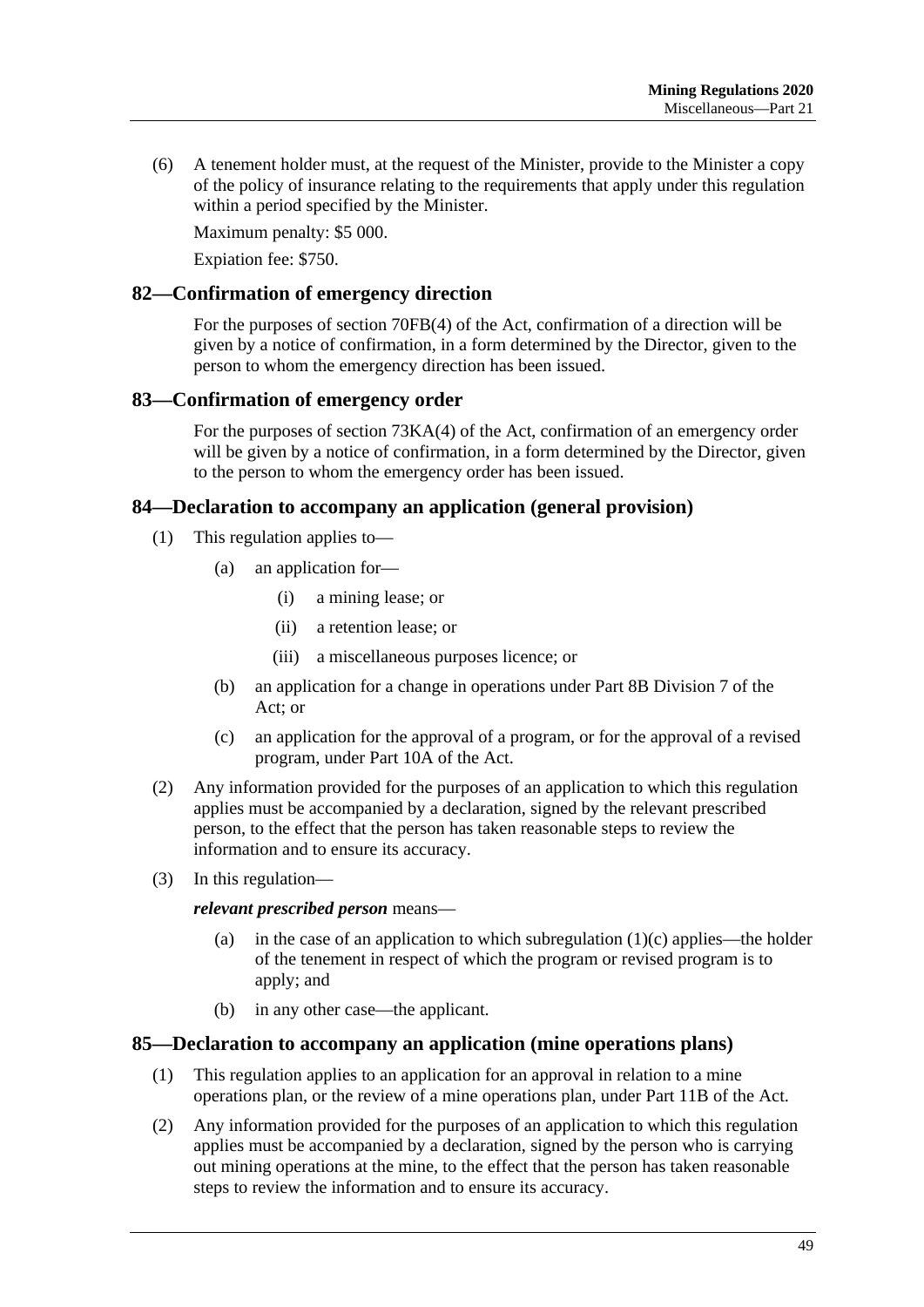#### <span id="page-49-0"></span>**86—Fees**

- (1) A designated person may—
	- (a) on application; or
	- (b) on the designated person's own initiative,

waive, reduce or refund (in whole or in part) a fee prescribed for the purposes of the Act in respect of a person or a class of persons.

- (2) A designated person may allow the payment by instalment of a fee prescribed for the purposes of the Act.
- (3) In this regulation—

*designated person* means—

- (a) the Minister; or
- (b) the Mining Registrar; or
- (c) the Director of Mines.

#### <span id="page-49-2"></span><span id="page-49-1"></span>**87—Ministerial notices in connection with certain prescribed fees**

- (1) The Minister may, by notice in the Gazette, declare that an area of the State is an exploration regulation fee zone for the purposes of a prescribed fee payable in connection with an exploration licence.
- (2) The Minister must specify in a notice under [subregulation](#page-49-2) (1) whether an area declared in the notice to be an exploration regulation fee zone is a *zone 1 exploration regulation fee zone*, a *zone 2 exploration regulation fee zone* or a *zone 3 exploration regulation fee zone*.
- (3) A notice under [subregulation](#page-49-2) (1) may declare more than 1 area of the State to be an exploration regulation fee zone.
- <span id="page-49-3"></span>(4) The Minister may, by notice in the Gazette, for the purposes of a prescribed fee payable in connection with an application for approval under section 56R of the Act to make a change to which Part 8B Division 7 of the Act applies, declare whether a change of a kind specified in the notice is a *level 1*, *level 2*, *level 3* or *level 4* change.
- (5) A declaration as to whether a change is a level 1, level 2, level 3 or level 4 change under [subregulation](#page-49-3) (4) may vary in its application according to the matter to which it is expressed to apply.
- <span id="page-49-4"></span>(6) The Minister must, by notice in the Gazette, publish criteria to be used in determining whether a draft of objectives and criteria, or a revised program, is a *tier 1*, *tier 2*, *tier 3* or *tier 4* draft or program for the purposes of a prescribed fee payable in connection with submission of a program under Part 10A of the Act.
- (7) A draft of objectives and criteria, or a revised program, is a tier 1, tier 2, tier 3 or tier 4 draft or program (as the case requires) for the purposes of a prescribed fee if it is classified as such under the criteria published under [subregulation](#page-49-4) (6).
- (8) A notice made under this regulation may be varied or revoked by the Minister by subsequent notice in the Gazette.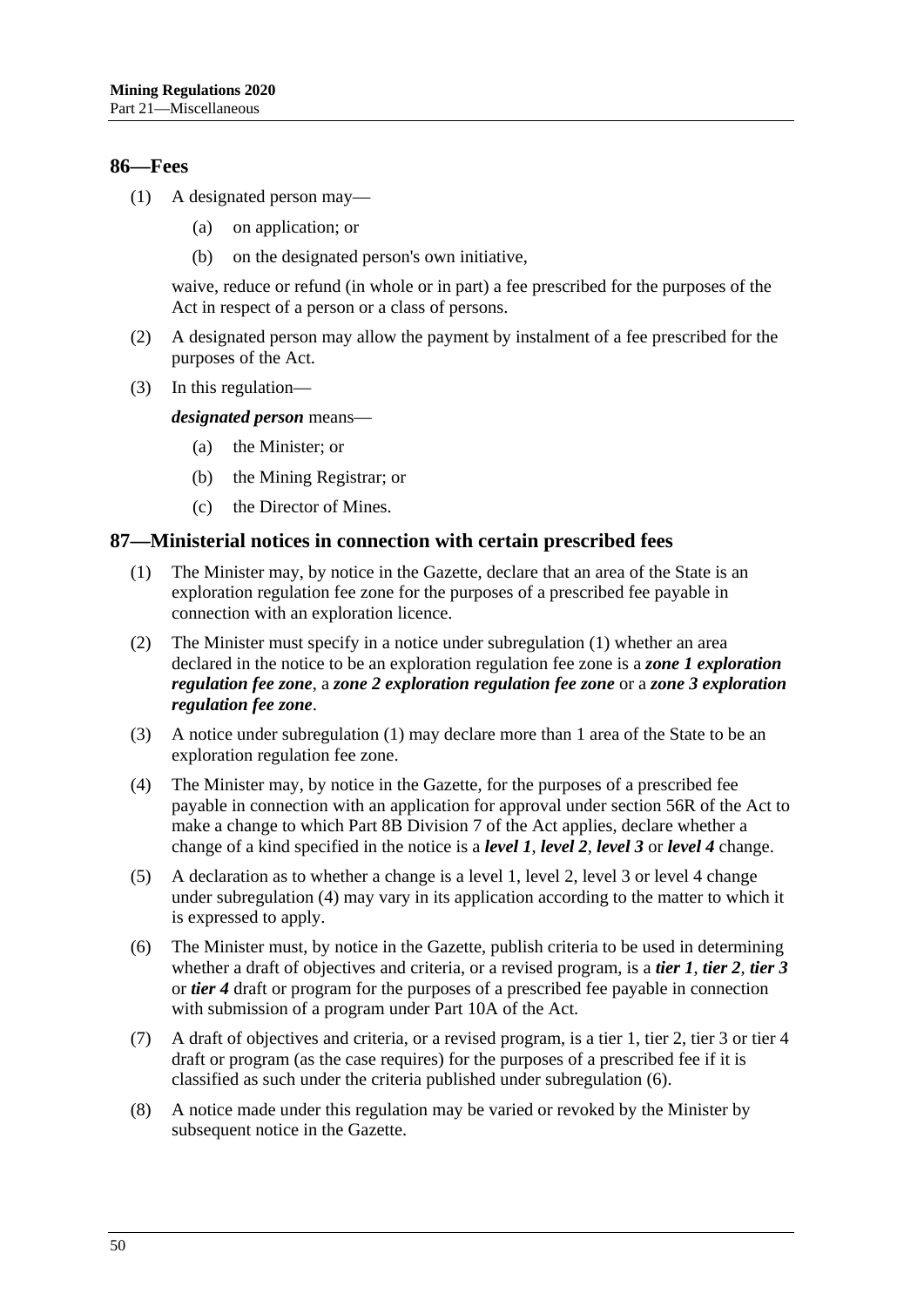### <span id="page-50-0"></span>**88—Service of documents**

- (1) A notice or document required or authorised by or under the Act to be given to or served on a person (other than a designated person or a person who holds or may hold native title in land) may—
	- (a) be served on the person personally; or
	- (b) be posted by registered post in an envelope addressed to the person—
		- (i) at the person's last known address; or
		- (ii) if the person has an address for correspondence or service—at that address; or
	- (c) be served by email sent to an email address provided by the person (in which case the notice or document will be taken to have been given or served at the time of sending).

**Note—**

Part 5 of the *[Native Title \(South Australia\) Act](http://www.legislation.sa.gov.au/index.aspx?action=legref&type=act&legtitle=Native%20Title%20(South%20Australia)%20Act%201994) 1994* sets out the method of service on all who hold or may hold native title in land.

- <span id="page-50-2"></span>(2) A notice or document required or authorised by or under the Act or these regulations to be provided or given to or served on a designated person must be provided, given or served in the manner specified by the relevant designated person by notice in the Gazette.
- (3) If a notice or document is given or served under [subregulation](#page-50-2) (2)—
	- (a) by email—the notice or document will be taken to have been given or served at the time of sending the email; or
	- (b) by other electronic means—the notice or document will be taken to have been provided, given or served when the person providing, giving or serving the notice or document receives confirmation by those electronic means that the notice or document has been received by the designated person.
- (4) [Subregulation \(2\)](#page-50-2) operates subject to any other provision made by these regulations.
- (5) In this regulation—

#### *designated person* means—

- (a) the Minister; or
- (b) the Mining Registrar; or
- (c) the Director of Mines.

#### <span id="page-50-1"></span>**89—Administrative penalties**

- (1) The amount of an administrative penalty fixed by [Schedule](#page-53-0) 3 applies in relation to an alleged contravention of a provision of the Act specified in that Schedule.
- (2) The amount of an administrative penalty that is to apply in relation to an alleged contravention of a provision of these regulations is \$2 500.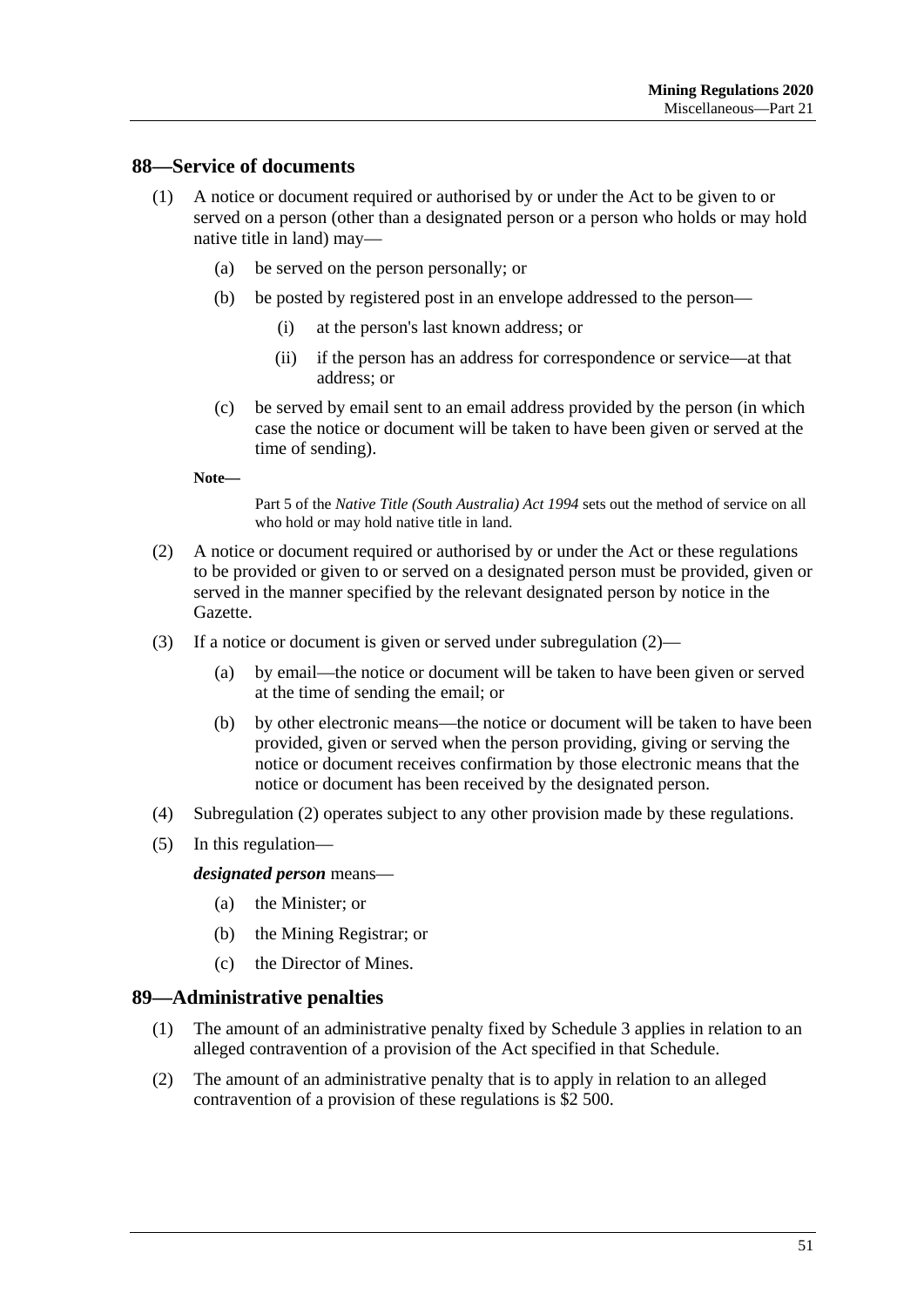#### <span id="page-51-0"></span>**90—Expiation of offences**

For the purposes of section  $92(1)(r)$  of the Act—

- (a) an offence under a section of the Act specified in [Schedule](#page-53-1) 4 is an offence in respect of which an expiation notice may be issued; and
- (b) the amount specified in [Schedule](#page-53-1) 4 in relation to an offence under the relevant section of the Act specified in the Schedule is prescribed as the expiation fee for that offence.

## <span id="page-51-1"></span>**Schedule 1—Items to be registered on mining register**

- 1 A report published under section 14F of the Act
- 2 An instrument recording the existence of an agreement between the Treasurer and a person liable to pay royalty under section 17(9) of the Act
- 3 A notification of a relevant event provided to the Minister under section 17AC of the Act
- 4 An instrument of approval to establish a successive mineral claim under section 27 of the Act
- 5 An instrument for the approval of the amalgamation of expenditure commitments under section 30AAA(10) of the Act
- 6 An instrument for the approval of the division of an area of an exploration licence under section 30AA of the Act
- 7 An instrument for the approval of retention status in relation to an exploration licence under section 33B of the Act
- 8 A copy of a notice given by the Minister under section 33B(13) or (14) of the Act
- 9 An instrument providing for action taken by the Minister under section 56J of the Act
- 10 An instrument providing for action taken by the Mining Registrar under section 56O of the Act
- 11 An instrument providing for the amalgamation of the areas of 2 or more mineral tenements under section 56P of the Act
- 12 An instrument providing for the extension of the term of a mineral tenement under section 56Y of the Act
- 13 An instrument providing for the renewal of a mining tenement
- 14 An assessment report under section 56ZA of the Act
- 15 An instrument recording the existence of an agreement relating to entry to land between the person seeking entry and the owner of the land for the purposes of section 58A of the Act
- 16 The amount of a bond under section 62 of the Act
- 17 A current copy of a program approved by the Minister under Part 10A of the Act
- 18 A copy of a program audit developed for the purposes of section 70DA of the Act
- 19 An environmental direction issued by the Minister or an authorised officer under section 70E of the Act
- 20 A rehabilitation direction issued by the Minister under section 70F of the Act
- 21 A compliance direction issued by the Minister under section 70FA of the Act
- 22 An emergency direction issued by an authorised officer under section 70FB of the Act
- 23 An agreement or order relating to a civil penalty under section 70HE of the Act
- 24 A current copy of a mine operations plan under section 73G of the Act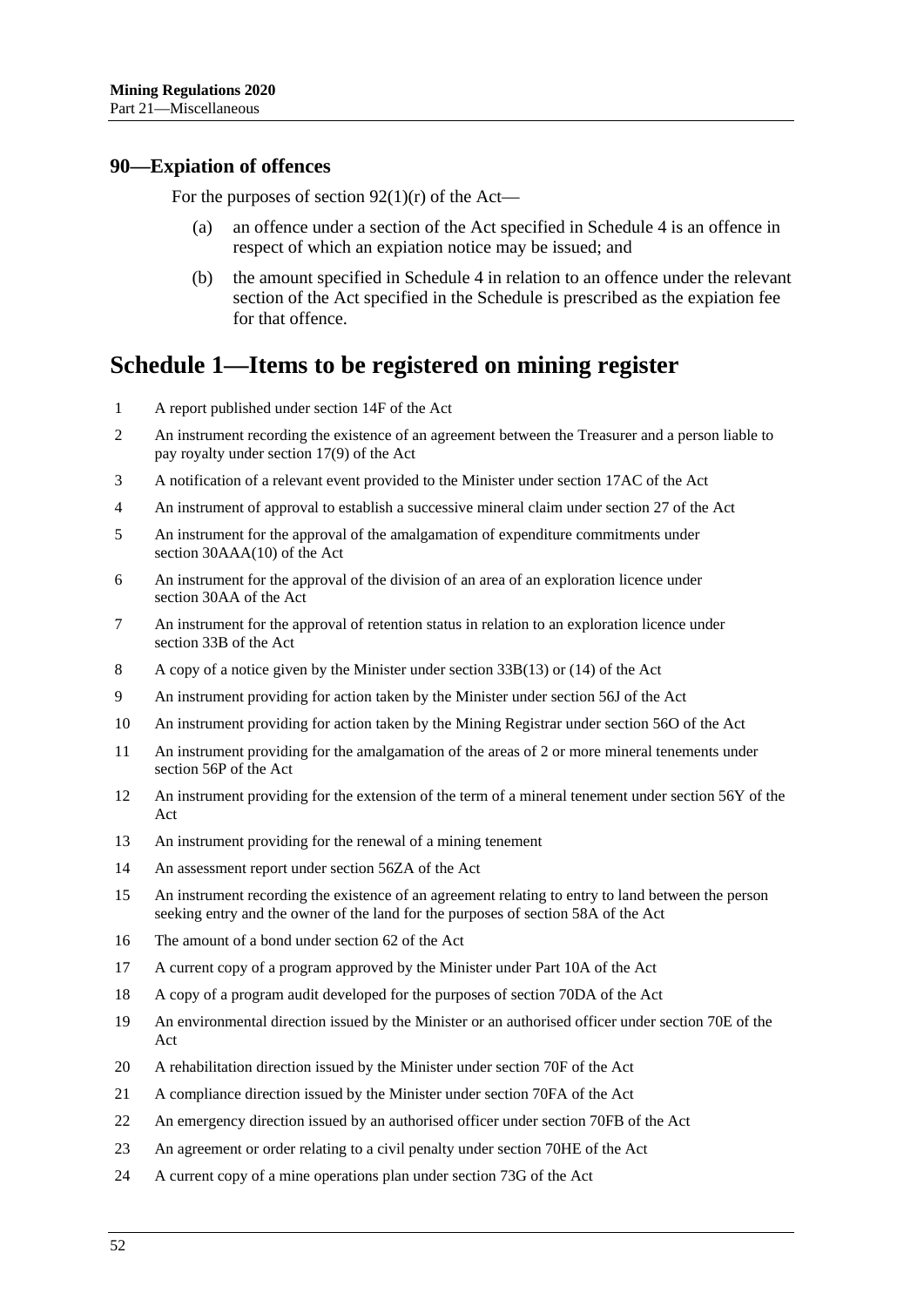- 25 A compliance order issued by the Director under section 73I of the Act
- 26 A rectification order issued by the Director under section 73J of the Act
- 27 A rectification authorisation issued by the Director under section 73K of the Act
- 28 An emergency order issued by an authorised officer under section 73KA of the Act
- 29 A copy of the proclamation providing for the variation or revocation of the declaration of an area as a private mine under section 73N of the Act
- 30 An undertaking under section 74AA of the Act
- 31 A compliance order under section 74A of the Act
- 32 An instrument recording the consent of an owner of land under section 75 of the Act
- 33 An instrument providing for an exemption granted by the Minister under section 79 of the Act
- 34 An instrument recording a consent or an agreement as to access under section 80 of the Act
- 35 An instrument recording a consent or an agreement that is taken to be provided under section 82 of the Act
- 36 An instrument relating to the seizure of machinery or goods under section 86 of the Act
- 37 A report provided under section 90 of the Act
- 38 A copy of a notice imposing an administrative penalty under section 91 of the Act
- 39 An instrument recording or evidencing the imposition of a criminal penalty under the Act
- 40 An instrument imposing an expiation fee under the Act
- 41 Decisions, determinations and orders of the ERD Court or the Supreme Court where the Minister, the Director or the Mining Registrar was a party to the relevant proceedings
- 42 A compliance report provided to the Minister under [regulation](#page-42-2) 77
- <span id="page-52-0"></span>43 A certificate evidencing the insurance coverage required by [regulation](#page-47-1) 81

## **Schedule 2—Rental**

| 1              | Mining lease             |       |                                                                                                                                                                                                                | \$256.00 or \$67.50 for each hectare or part<br>of a hectare in the area of the lease,<br>whichever is the greater  |
|----------------|--------------------------|-------|----------------------------------------------------------------------------------------------------------------------------------------------------------------------------------------------------------------|---------------------------------------------------------------------------------------------------------------------|
| $\mathfrak{D}$ | Mining lease—extractives |       |                                                                                                                                                                                                                | \$216.00 or \$56.00 for each hectare or part<br>of a hectare in the area of the lease,<br>whichever is the greater  |
| 3              | Retention lease—         |       |                                                                                                                                                                                                                |                                                                                                                     |
|                | (a)                      |       | if the retention lease authorises the carrying<br>out of only exploration operations under the<br>lease—                                                                                                       |                                                                                                                     |
|                |                          | (i)   | if the lease is granted for a term of less<br>than 5 years (or an aggregate term of<br>5 years); or                                                                                                            | \$975.00 or \$22.50 per $km^2$ in the area of<br>the lease, whichever is the greater                                |
|                |                          | (ii)  | if the term or aggregate term of the lease<br>has reached the period of 5 years from the<br>grant date, and the lease is renewed for a<br>period of less than 5 years (or an<br>aggregate term of 5 years); or | $$261.00$ or \$35.00 for each hectare or part<br>of a hectare in the area of the lease,<br>whichever is the greater |
|                |                          | (iii) | if the term or aggregate term of the lease                                                                                                                                                                     | \$261.00 or \$103.50 for each hectare or                                                                            |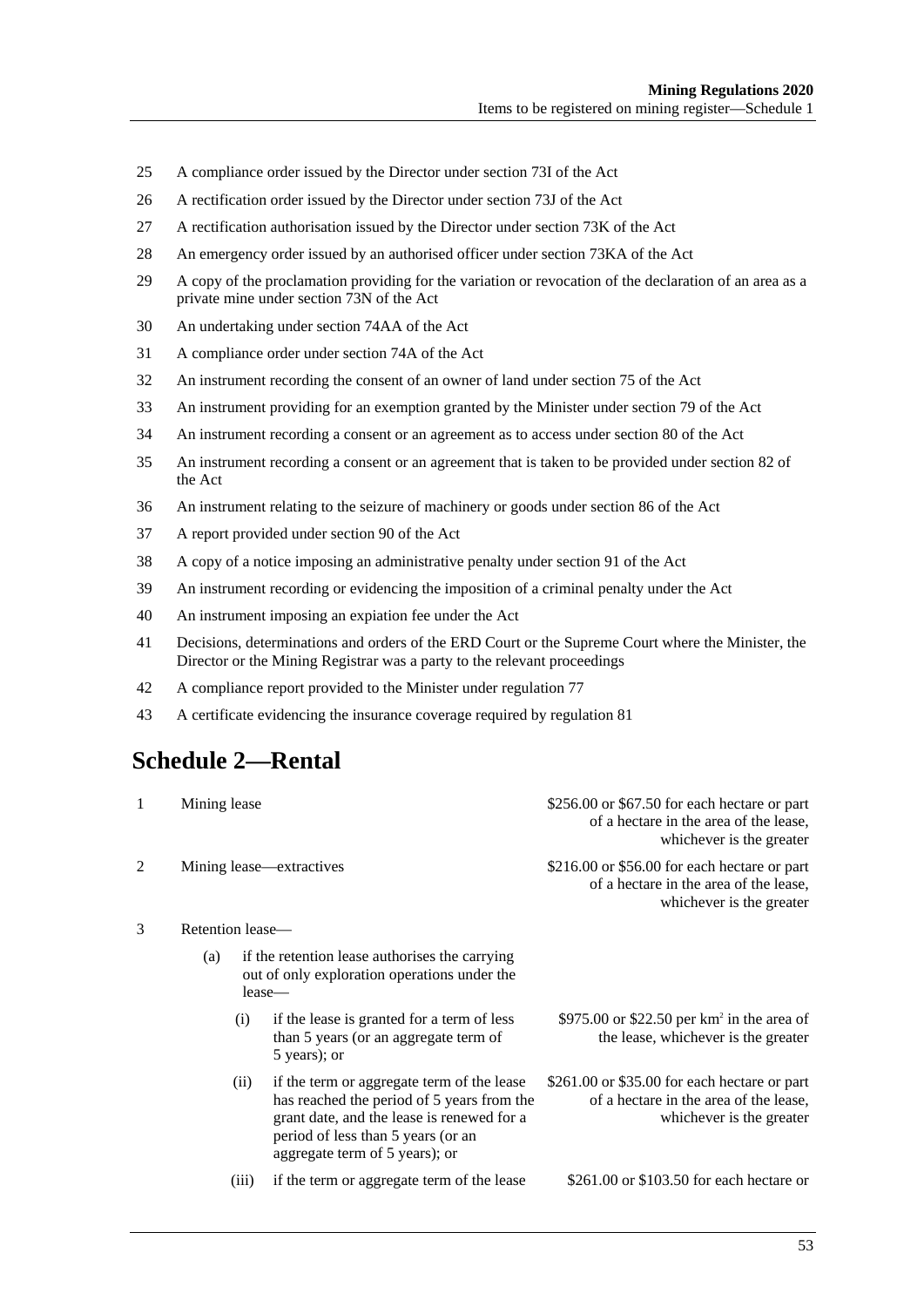|   |     | has reached the period of 10 years from<br>the grant date, and the lease is renewed<br>for a further period or periods; or | part of a hectare in the area of the lease,<br>whichever is the greater                                                |
|---|-----|----------------------------------------------------------------------------------------------------------------------------|------------------------------------------------------------------------------------------------------------------------|
|   | (b) | in any other case                                                                                                          | \$256.00 or \$34.25 for each hectare or part<br>of a hectare in the area of the lease,<br>whichever is the greater     |
| 4 |     | Miscellaneous purposes licence                                                                                             | $$256.00$ or $$67.50$ for each hectare or part<br>of a hectare in the area of the licence,<br>whichever is the greater |

# <span id="page-53-0"></span>**Schedule 3—Administrative penalties**

|                | <b>Section of Act</b> | <b>Administrative penalty</b> |
|----------------|-----------------------|-------------------------------|
| $\mathbf{1}$   | section $15AJ(1)$     | \$15 000.00                   |
| 2              | section $15AJ(2)$     | \$15 000.00                   |
| 3              | section $15AJ(3)$     | \$5 000.00                    |
| $\overline{4}$ | section $15AJ(4)$     | \$5 000.00                    |
| 5              | section $15AJ(5)$     | \$5 000.00                    |
| 6              | section $15AK(1)$     | \$5 000.00                    |
| 7              | section $25(2)$       | \$5 000.00                    |
| 8              | section $56E(4)$      | \$5 000.00                    |
|                |                       |                               |

# <span id="page-53-1"></span>**Schedule 4—Expiation fees**

|                | <b>Section of Act</b> | <b>Expiation fee</b> |
|----------------|-----------------------|----------------------|
| -1             | section $15AA(9)$     | \$210.00             |
| 2              | section $15AG(3)$     | \$210.00             |
| 3              | section $17AC(1)$     | \$1 000.00           |
| $\overline{4}$ | section $17CA(8)$     | \$1 000.00           |
| 5              | section $58A(1)$      | \$1 000.00           |
| 6              | section $58A(2)$      | \$1 000.00           |
| 7              | section $62AA(8)$     | \$1 000.00           |
| 8              | section $90(6)$       | \$1 000.00           |
|                |                       |                      |

# <span id="page-53-2"></span>**Schedule 5—Transitional provisions**

## <span id="page-53-3"></span>**1—Interpretation**

In this Schedule—

*Amendment Act* means the *[Statutes Amendment \(Mineral Resources\) Act 2019](http://www.legislation.sa.gov.au/index.aspx?action=legref&type=act&legtitle=Statutes%20Amendment%20(Mineral%20Resources)%20Act%202019)*; *commencement day* means the day on which these regulations commence; *revoked regulations* means the *[Mining Regulations](http://www.legislation.sa.gov.au/index.aspx?action=legref&type=subordleg&legtitle=Mining%20Regulations%202011) 2011*.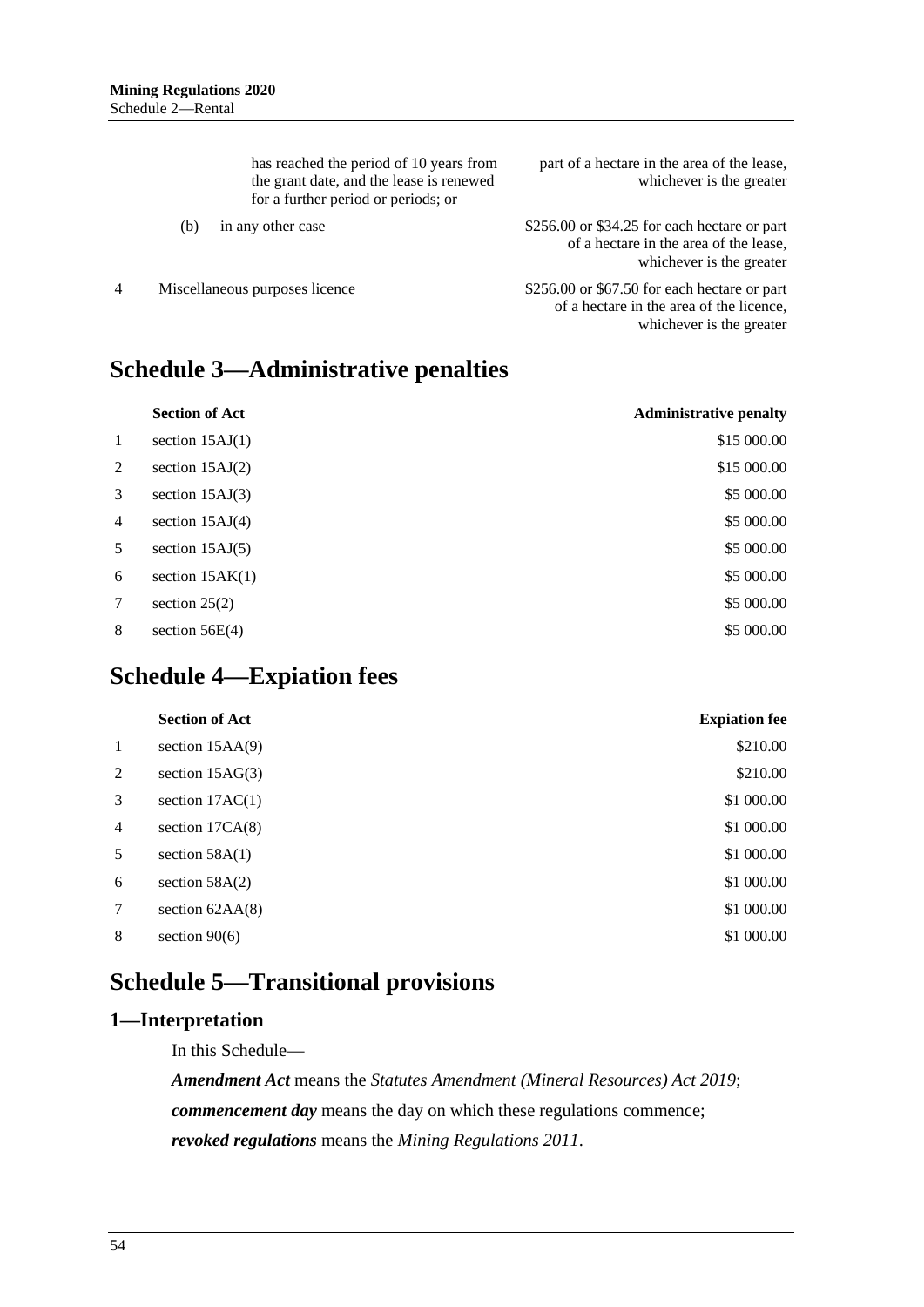## <span id="page-54-0"></span>**2—Exempt land**

The amendments made to section 9 of the Act by the Amendment Act do not apply in relation to an application for a mineral tenement made before the commencement day (and those sections will continue to apply in relation to the application as if the amendments made to those sections had not been enacted).

## <span id="page-54-1"></span>**3—Subsequent exploration licences**

An application for a subsequent exploration licence under section 30AB of the Act made before the commencement day that has not been determined before the commencement day will continue to be considered and determined under that section as if that section had not been repealed by the Amendment Act (and the Minister may grant a subsequent exploration licence as a result of the application for a period of up to 5 years).

## <span id="page-54-2"></span>**4—Inconsistent term or condition of exploration licence void**

On or after the commencement day, a term or condition of an exploration licence that is inconsistent with the provision of the Act or these regulations will be void to the extent of the inconsistency.

## <span id="page-54-3"></span>**5—Minister may grant retention lease**

If, before the commencement day, an application for a mining lease under Part 6 of the Act has been made but not finally determined, the Minister may, instead of granting the application, with the concurrence of the applicant for the mining lease (and on the basis of that application or such further application by the applicant as the Minister thinks fit), grant a retention lease under Part 7 of the Act.

## <span id="page-54-4"></span>**6—Collection of information and reports**

To the extent that these regulations impose additional requirements when compared to the requirements under the revoked regulations—

- (a) in relation to the creation, collection, keeping or compilation of information or materials; or
- (b) in relation to the provision or production of—
	- (i) information or materials; or
	- (ii) any reports,

the additional requirements under these regulations—

- (c) will only relate to the creation, collection, keeping or compilation of information or materials on a prospective basis; and
- (d) will only require—
	- (i) information and material to be provided or produced in accordance with those requirements to the extent that they relate to matters arising on or after the commencement day; and
	- (ii) reports to comply with these regulations to the extent to which they apply to a period commencing on the commencement day.